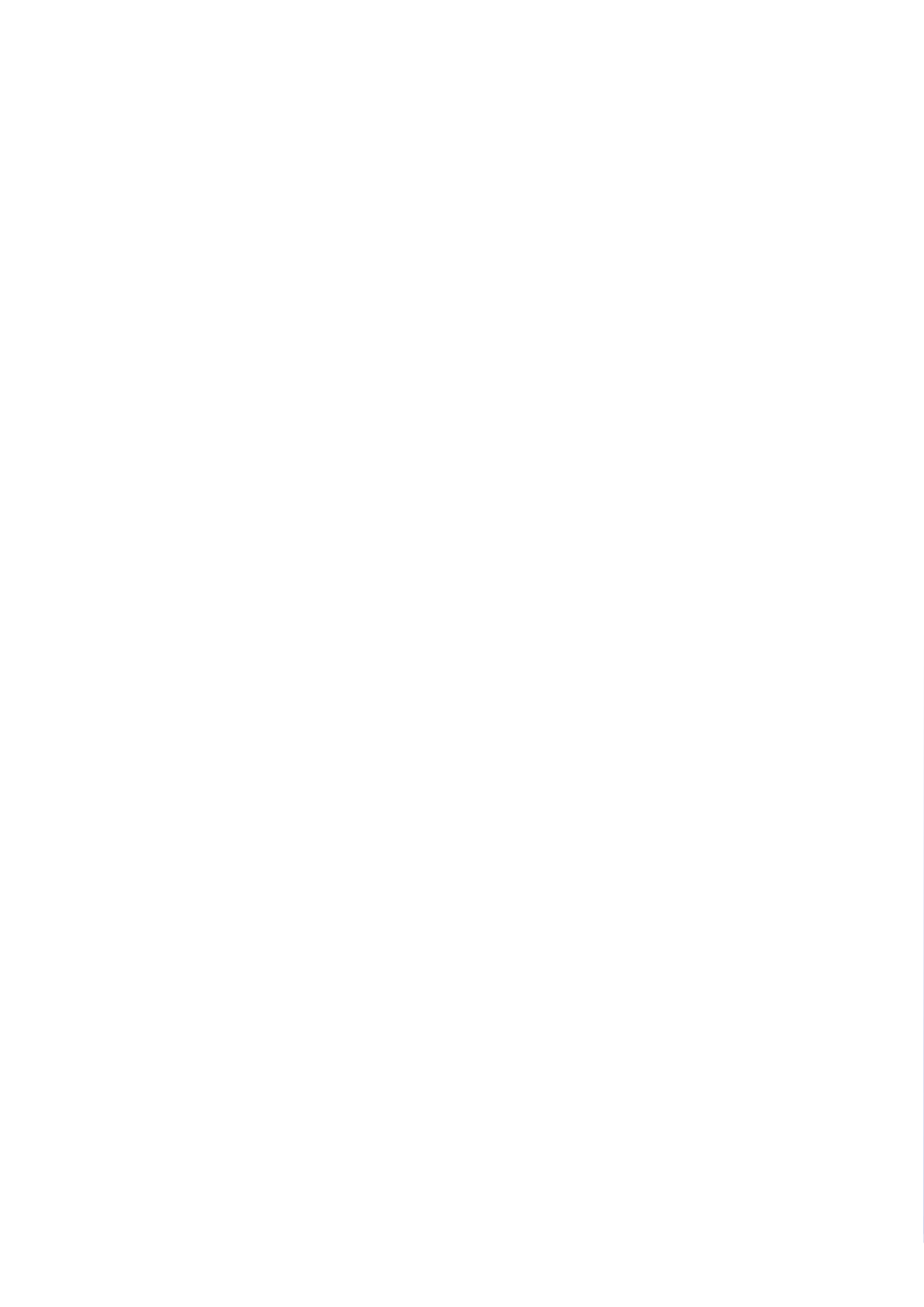

# THE IMPACT OF MYOPIA AND HIGH MYOPIA

*Report of the Joint World Health Organization–Brien Holden Vision Institute Global Scientific Meeting on Myopia*

University of New South Wales, Sydney, Australia 16–18 March 2015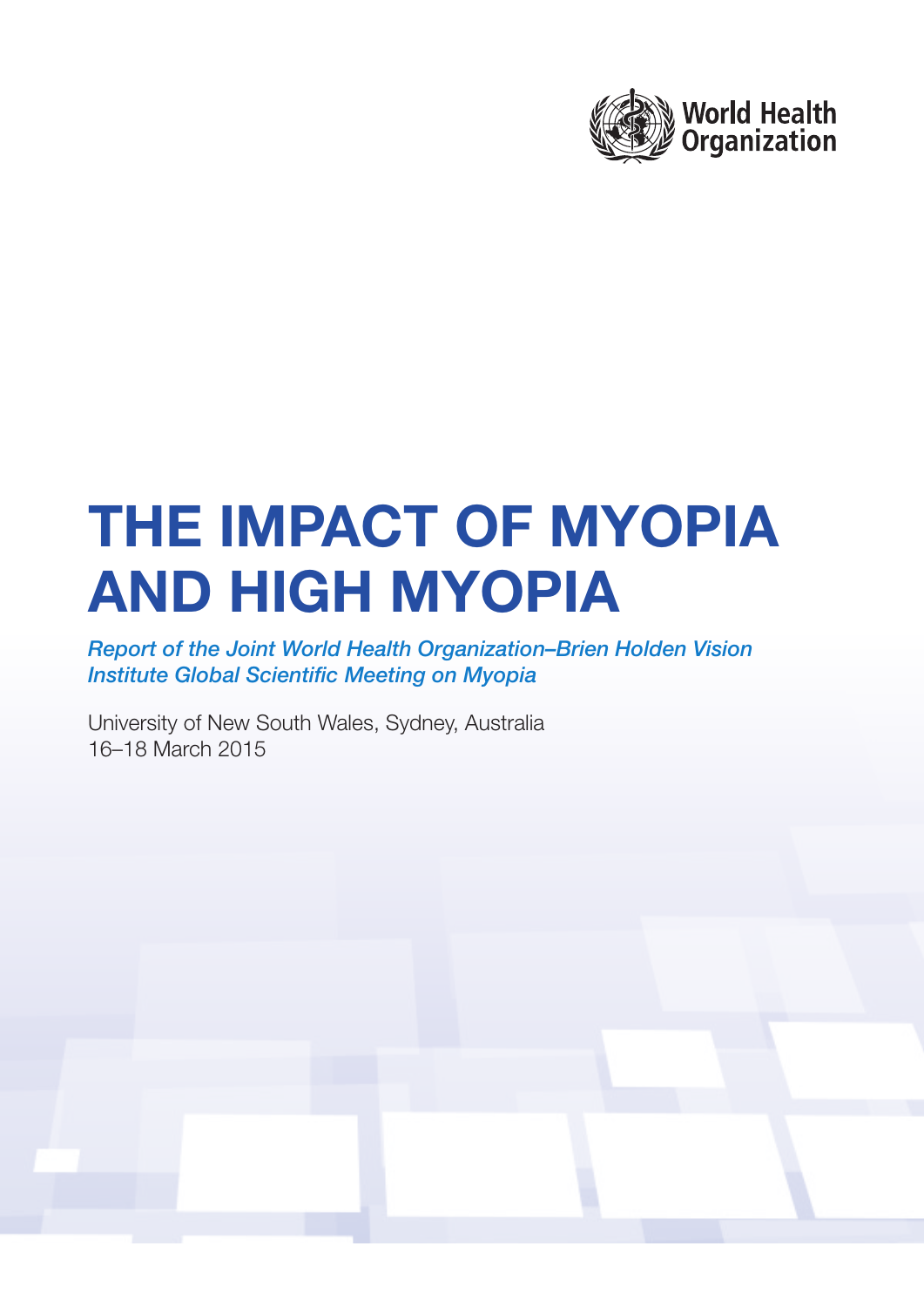WHO Library Cataloguing-in-Publication Data

The impact of myopia and high myopia: report of the Joint World Health Organization – Brien Holden Vision Institute Global Scientific Meeting on Myopia, University of New South Wales, Sydney, Australia, 16–18 March 2015.

1.Myopia. 2.Pathologic myopia. 3.Vision Disorders. 4.Prevalence. I.World Health Organization. ISBN 978 92 4 151119 3 (NLM classification: WW 320)

#### © World Health Organization 2016

All rights reserved. Publications of the World Health Organization are available on the WHO website (http://www. who.int) or can be purchased from WHO Press, World Health Organization, 20 Avenue Appia, 1211 Geneva 27, Switzerland (tel.: +41 22 791 3264; fax: +41 22 791 4857; email: bookorders@who.int).

Requests for permission to reproduce or translate WHO publications –whether for sale or for non-commercial distribution– should be addressed to WHO Press through the WHO website (http://www.who.int/about/licensing/ copyright\_form/index.html).

The designations employed and the presentation of the material in this publication do not imply the expression of any opinion whatsoever on the part of the World Health Organization concerning the legal status of any country, territory, city or area or of its authorities, or concerning the delimitation of its frontiers or boundaries. Dotted and dashed lines on maps represent approximate border lines for which there may not yet be full agreement.

The mention of specific companies or of certain manufacturers' products does not imply that they are endorsed or recommended by the World Health Organization in preference to others of a similar nature that are not mentioned. Errors and omissions excepted, the names of proprietary products are distinguished by initial capital letters.

All reasonable precautions have been taken by the World Health Organization to verify the information contained in this publication. However, the published material is being distributed without warranty of any kind, either expressed or implied. The responsibility for the interpretation and use of the material lies with the reader. In no event shall the World Health Organization be liable for damages arising from its use.

The named authors alone are responsible for the views expressed in this publication.

Printed by the WHO Document Production Services, Geneva, Switzerland

Designed by Inís Communication – www.iniscommunication.com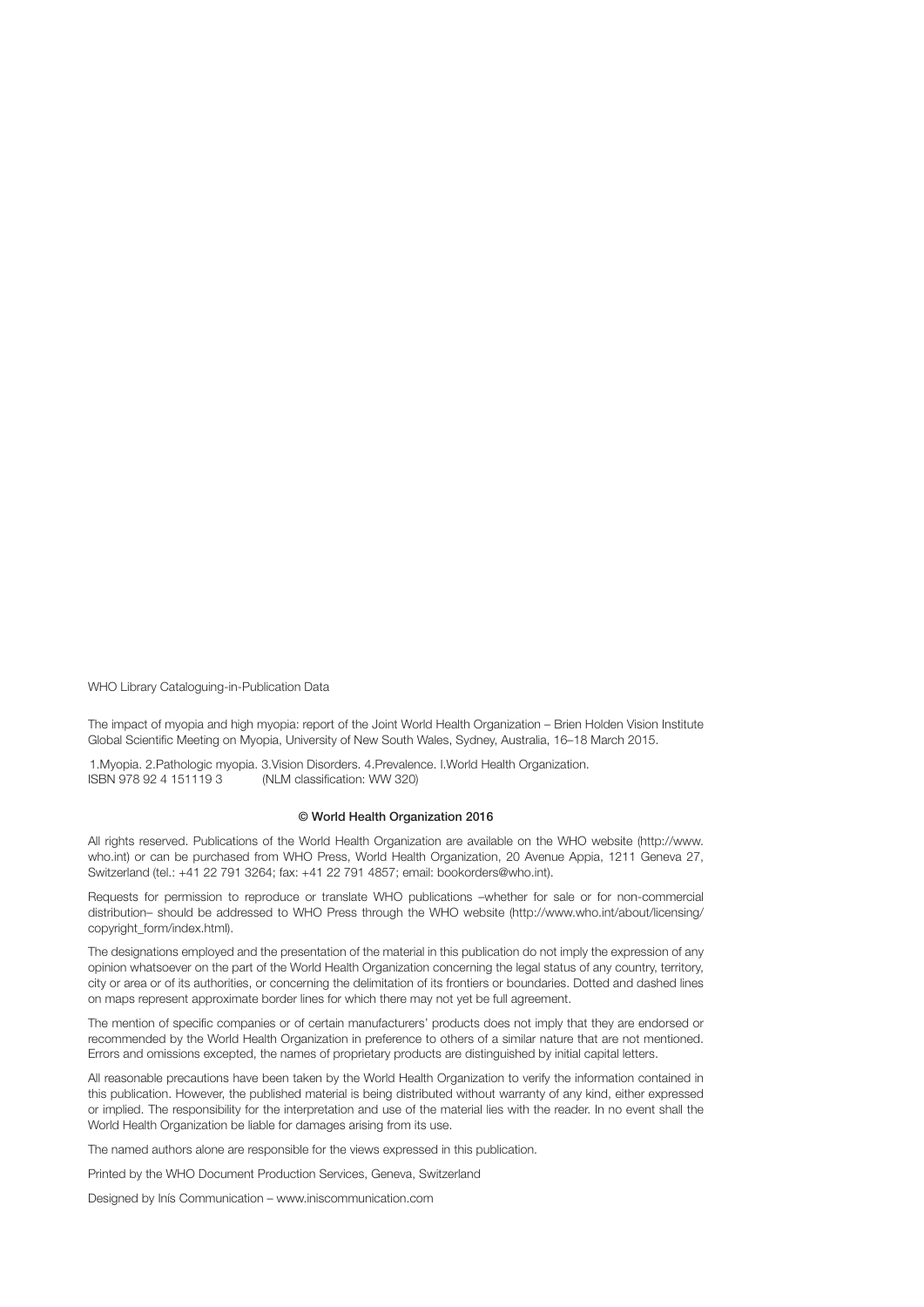### **Contents**

| 1.3 Agreed conclusions and recommendations 1               |
|------------------------------------------------------------|
| 1.4 Specific conclusions and recommendations 2             |
| 2. Background and purpose of the consultation 4            |
|                                                            |
| 4. Myopia as a cause of vision impairment and blindness. 7 |
|                                                            |
| 5.1 Myopia, high myopia and pathologic myopia8             |
|                                                            |
|                                                            |
|                                                            |
|                                                            |
|                                                            |
|                                                            |
|                                                            |
| 8.2 Time spent outdoors and behavioural influences 15      |
|                                                            |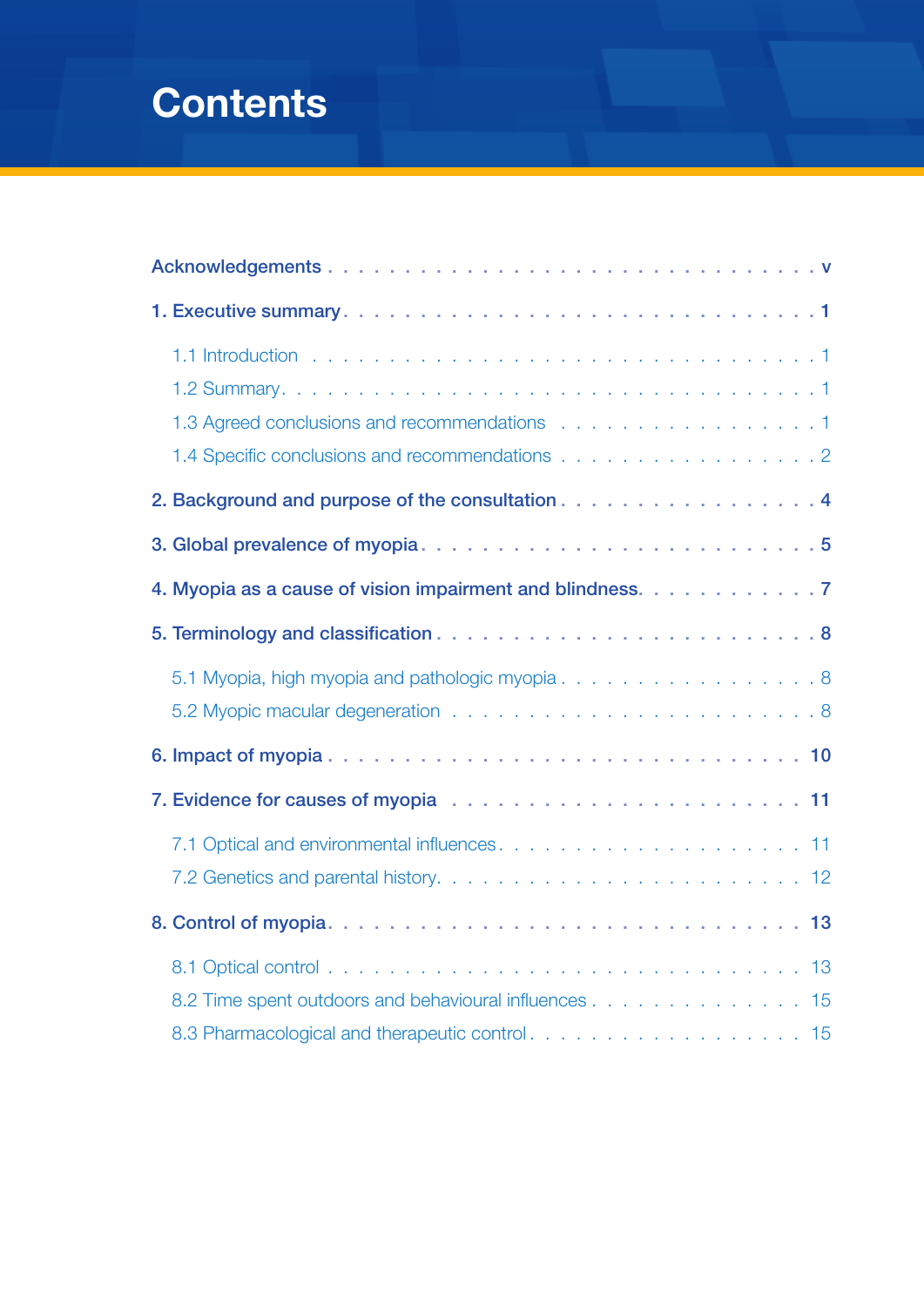| 9.2 Myopigenesis, environmental, optical and therapeutic factors 17            |
|--------------------------------------------------------------------------------|
|                                                                                |
| 9.4 High myopia, pathologic myopia and comorbid conditions $\dots \dots \dots$ |
|                                                                                |
|                                                                                |
|                                                                                |
|                                                                                |
|                                                                                |
| Annex 3. Regions defined in the WHO Global Burden                              |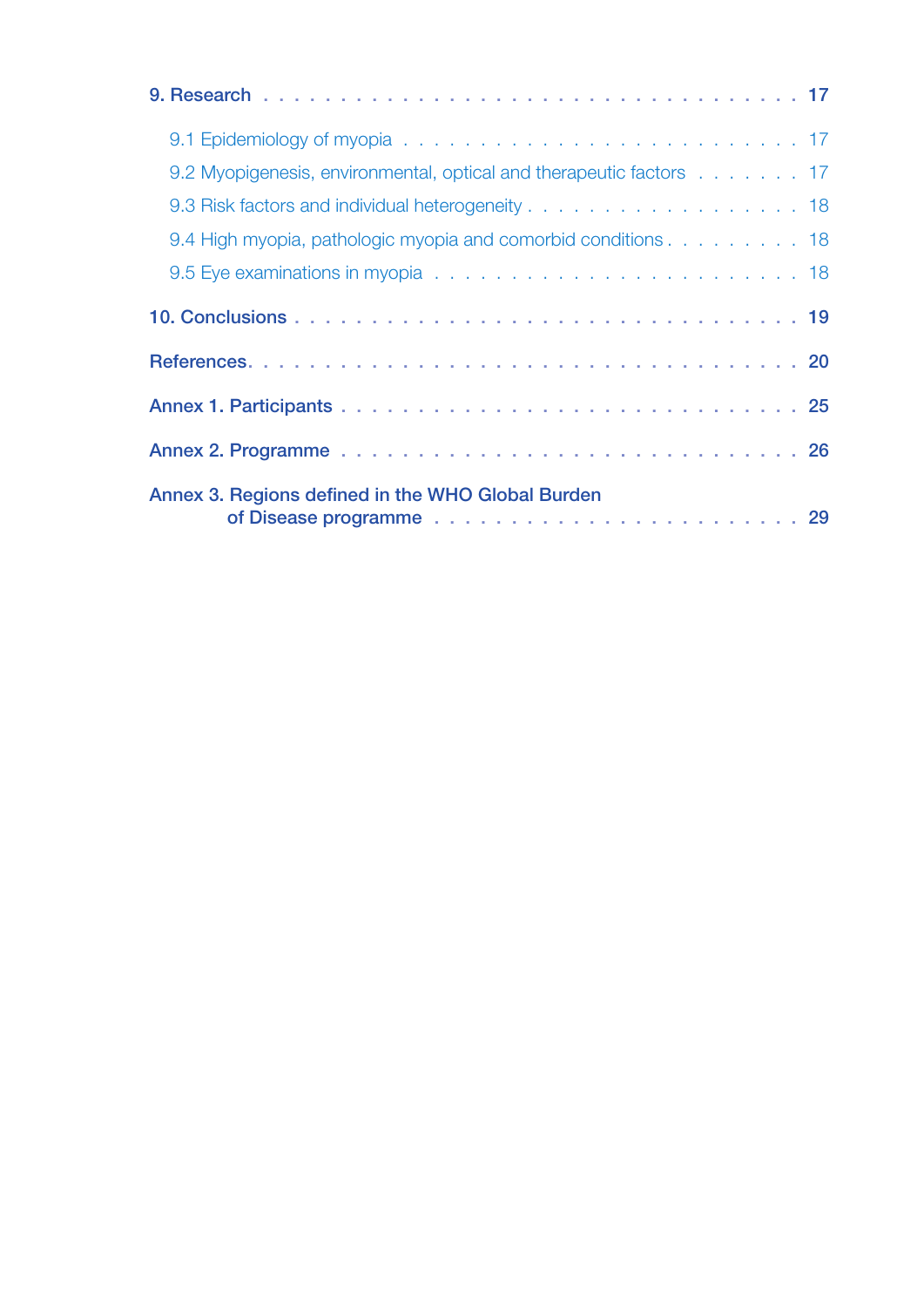

## **Acknowledgements**

*Report of the Joint World Health Organization–Brien Holden*  the Brien Holden Vision Institute, the Vision Cooperative Research Centre and scientists and *Vision Institute Global Scientific Meeting on Myopia* professionals who supported this meeting, and the staff of the Brien Holden Vision Institute and Thanks go to the authors of this report: Brien A. Holden, the<br>Silvio P. Mariotti, Ivo Kocur, Serge Resnikoff and Mingguang He,<br>sessions: Kovin Naidoo, the Bapporteur: Monica Jong, the sc Thanks go to the authors of this report: Brien A. Holden, the Chair of the meeting; Silvio P. Mariotti, Ivo Kocur, Serge Resnikoff and Mingguang He, the Chairs of the individual sessions; Kovin Naidoo, the Rapporteur; Monica Jong, the scientific secretary; and the participants listed in Annex 1. Thanks are likewise due to the Australian Government, WHO, WHO who organized the meeting.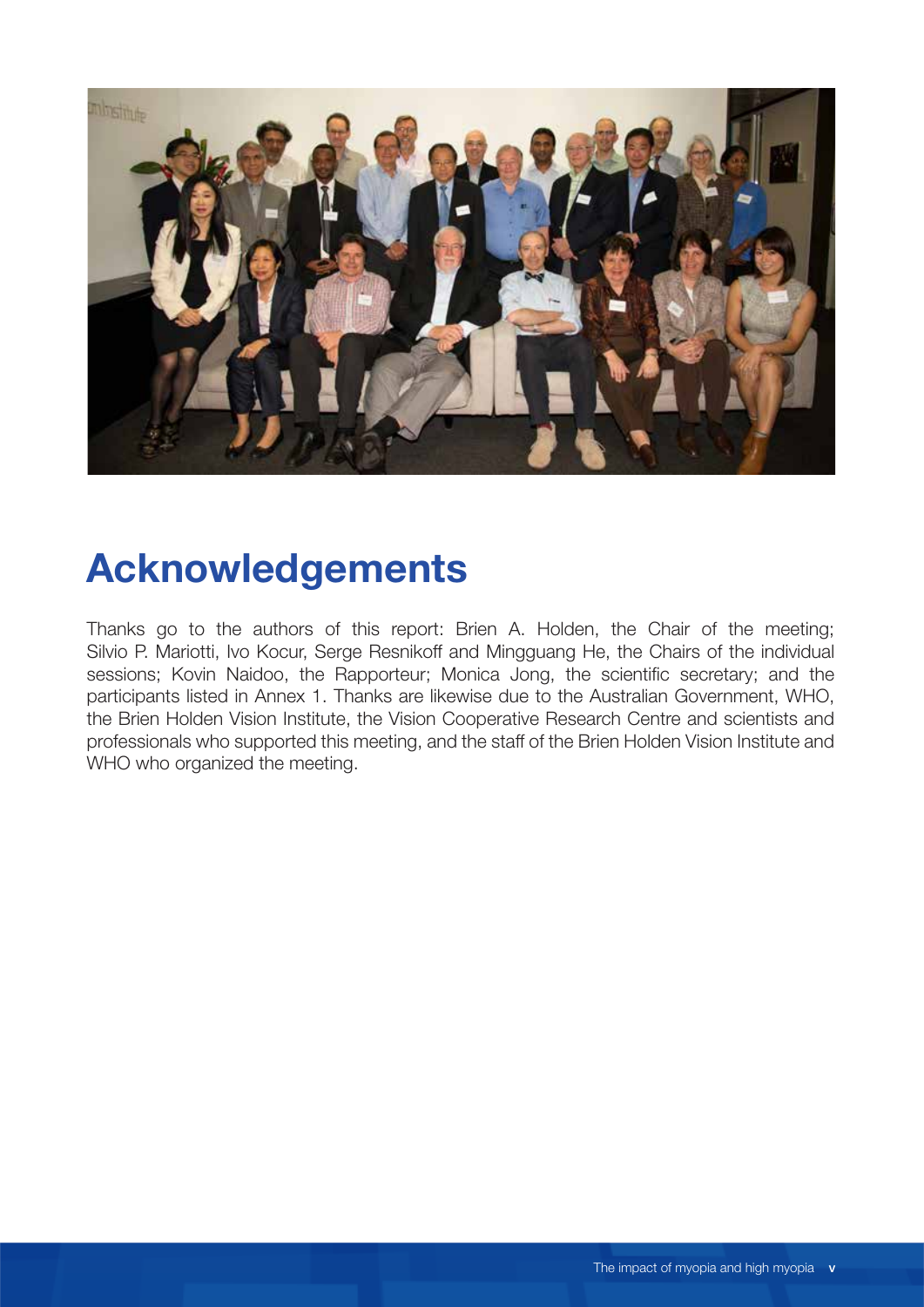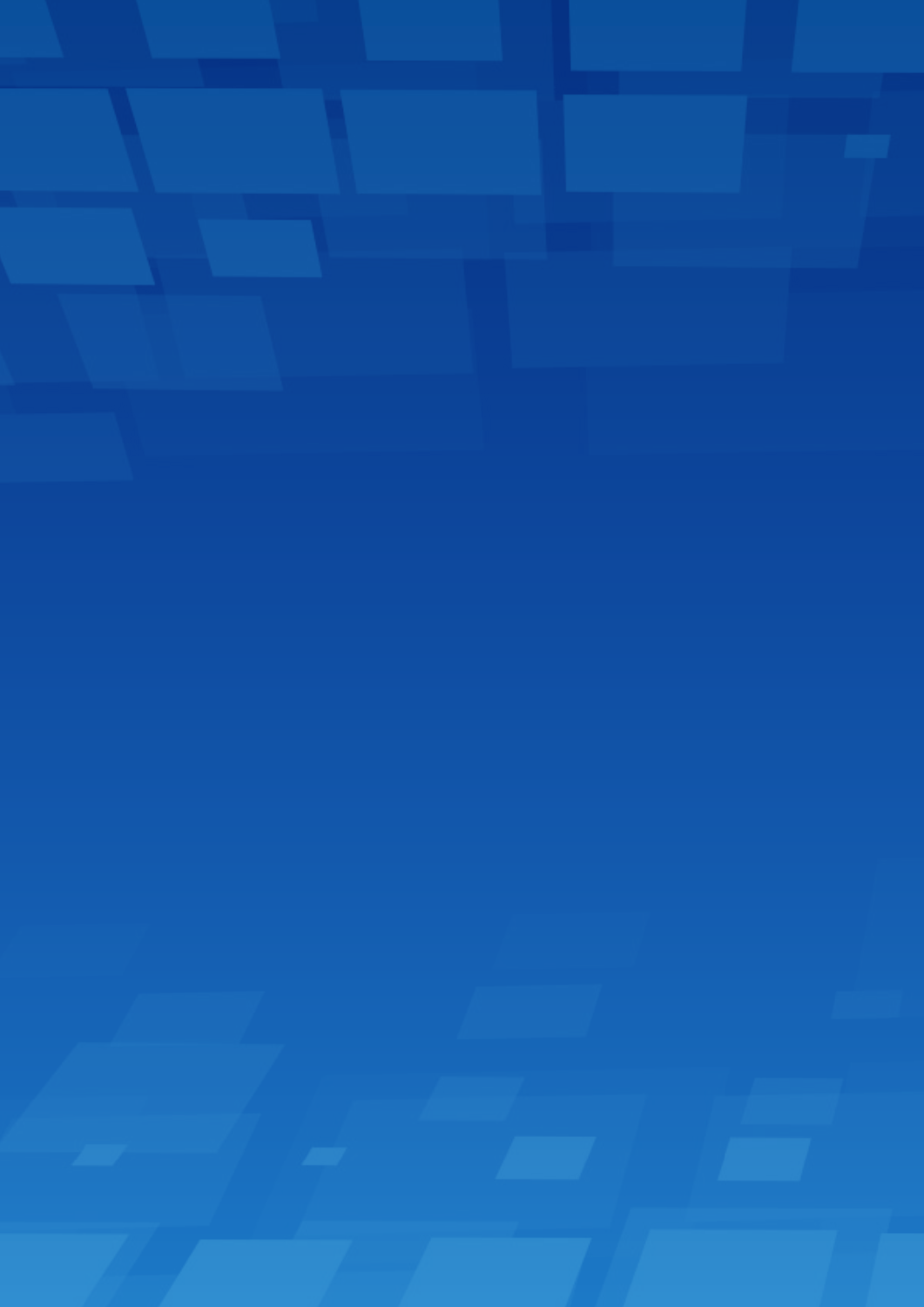### 1. Executive summary

### 1.1 Introduction

The prevalence of myopia and high myopia are increasing globally at an alarming rate, with significant increases in the risks for vision impairment from pathologic conditions associated with high myopia, including retinal damage, cataract and glaucoma. The impact of myopia is difficult to determine, because there are no standard definitions of myopia and high myopia, and recognition that myopia can lead to vision impairment is limited by the absence of a defined category of myopic retinal disease that causes permanent vision impairment. A further impediment to progress in this area is insufficient evidence of the efficacy of various methods for controlling myopia.

WHO–BHVI meeting was convened on 16–18 March 2015 at the University of New South<br>Wales in Sydney, Australia. In view of concern about the current and future impact of myopia, the Minister of Health for Australia, the Right Honourable Mr Peter Dutton, contacted the Director-General of WHO, Dr Margaret Chan, to request the involvement of WHO in an international scientific meeting on myopia to be held by the Brien Holden Vision Institute (BHVI). As a result, a three-day joint Wales in Sydney, Australia.

## 1.2 Summary

*Report of the Joint World Health Organization–Brien Holden*  Scientific and clinical experts in myopia were invited from all six virto regions (see Annex 1).<br>Keynote presentations, working groups and plenary sessions were held to review the evidence<br>on the major issues in myopia. Th Scientific and clinical experts in myopia were invited from all six WHO regions (see Annex 1). on the major issues in myopia. The results of these deliberations were reported to plenary for discussion, and agreement was reached on a series of statements, definitions and priorities for research.

### 1.3 Agreed conclusions and recommendations

- The group agreed on definitions of myopia and high myopia and on a category for and description of the pathologic consequences of myopia.
- The epidemiological surveys currently used to measure the status of vision (e.g. the WHO protocol and Rapid Assessment of Avoidable Blindness) do not allow the definition of high myopia as a possible cause of vision impairment, partly because these surveys do not include a description of this condition or any measurement of refractive error. The group agreed that action should be taken to include myopia and high myopia among the attributable causes of vision impairment in the surveys currently used.
- Measures for the detection and management of myopia should be an integral part of plans for the provision of eye-care services. They should be part of general health care for vision impairment due to (i) the uncorrected refractive error associated with (the increased prevalence of) myopia; and (ii) the pathologic consequences of myopia.
- The term "myopic macular degeneration" (MMD) should be used clinically and in research to categorize the blinding retinal diseases associated with high myopia. Currently, a number of terms are used, including MMD, myopic maculopathy, myopic retinopathy and myopic choroidal neovascularization.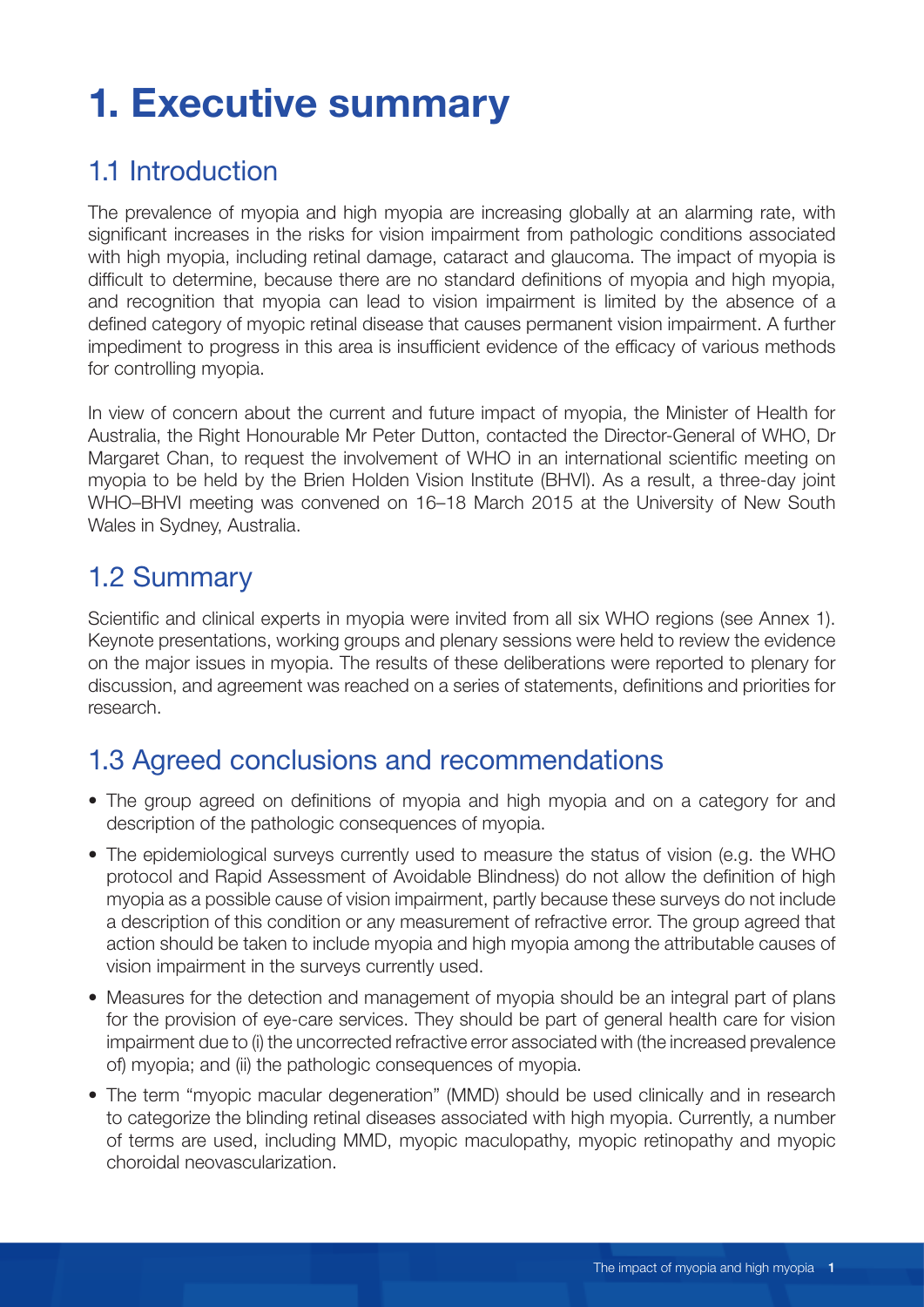• Epidemiological data are lacking on the prevalence of myopia, high myopia and vision impairment associated with high myopia in Africa, Central America, South America and Oceania. These areas should be priorities for future research.

### 1.4 Specific conclusions and recommendations

#### *Definitions of myopia and high myopia*

- The definition of myopia is "a condition in which the spherical equivalent objective refractive error is  $\le$  -0.50 diopter (-0.50 D) in either eye".
- The definition of high myopia is "a condition in which the spherical equivalent objective refractive error is  $\le -5.00$  D in either eye".

### *Clinical definition of myopic macular degeneration*

- The clinical definition of myopic macular degeneration (MMD) is "a vision-threatening condition in people with myopia, usually high myopia, which comprises diffuse, patchy macular atrophy with or without lacquer cracks, choroidal neovascularization and Fuchs spot".
- It was agreed that the direct ophthalmoscope lens power wheel should be used in rapid assessments of avoidable blindness and other surveys to record the power at which the fundus is clearest, to ensure that possible cases of high myopia are recorded.

#### *Clinical and epidemiological research on myopia*

- A cycloplegic agent should be used in clinical or epidemiological studies of children under the age of 18 years.
- In surveys and studies, the continuous distribution of age and refractive errors should be reported for people up to the age of 25 years.
- The ocular history of individuals should include interventions such as refractive surgery and other procedures to reduce refractive error, but not necessarily the consequences of axial eye elongation.
- The use of cycloplegic investigation and its inclusion in survey protocols for both young adults and adults should be investigated further.

### *Attributing vision loss to high myopia or MMD in blindness surveys (rapid assessment of avoidable blindness, WHO survey protocol and others)*

• It was agreed that the term "myopic macular degeneration" (MMD) should be used to define the retinal condition that causes vision impairment in myopia, because it is clearly defined and easily categorized for rapid assessment of avoidable blindness, in the WHO survey protocol and others.

#### *Definition of MMD for the purposes of epidemiological surveys*

• The definition of MMD for the purposes of epidemiological surveys (e.g. rapid assessment of avoidable blindness, WHO survey protocol) with limited resources and in remote settings was agreed to be:

"vision impairment and visual acuity that are not improved by pinhole and cannot be attributed to other causes, and direct ophthalmoscopy records a supplementary lens:

≤ –5.00 D and changes such as "patchy atrophy" in the retina, or ≤ –10.00 D".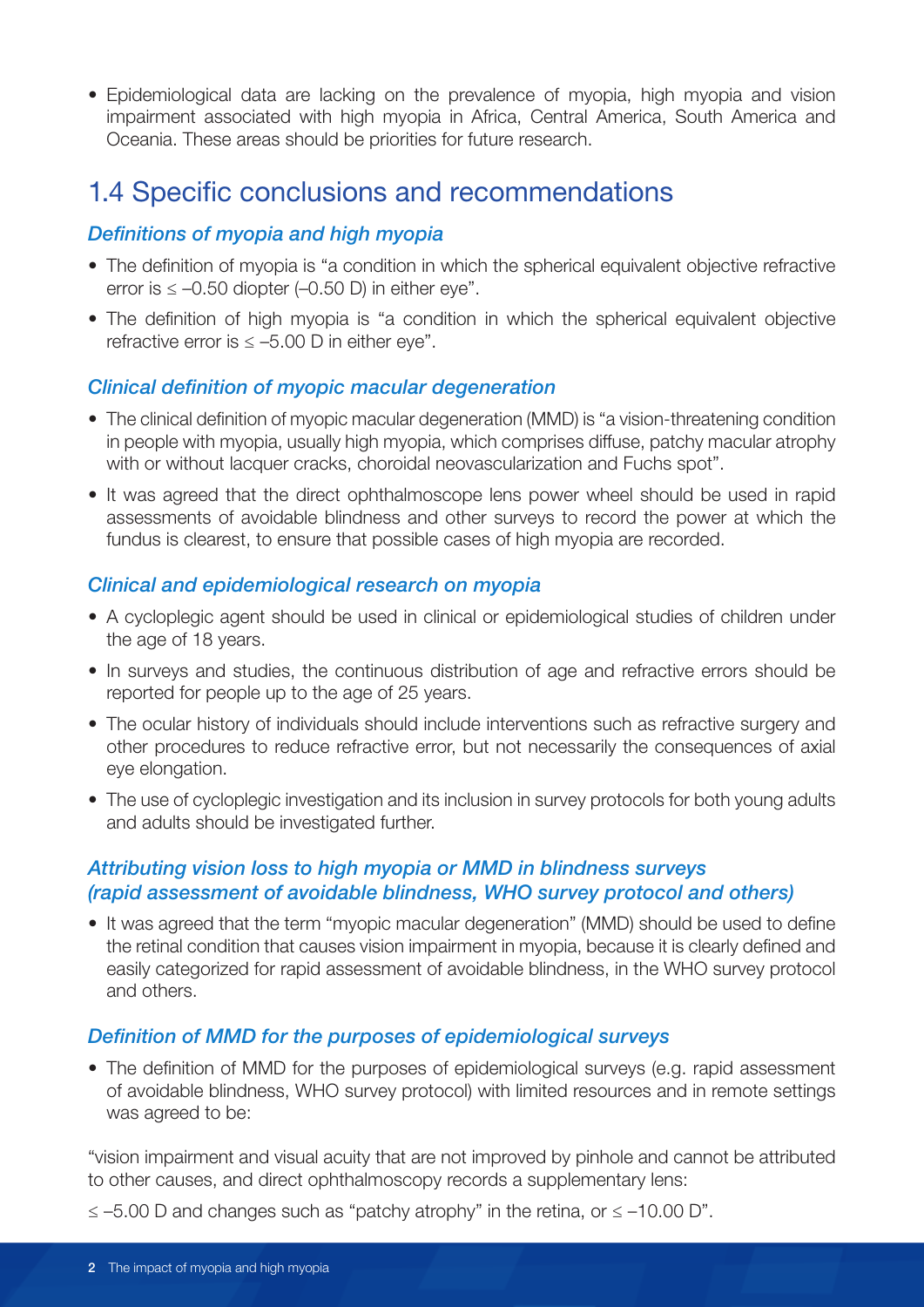#### *Myopia correction*

• Access to correction for myopia is essential to avoid vision impairment. All people with myopia should have access to appropriate, accurate refractive correction.

### *Myopia control*

- Although there is a widely held clinical view that undercorrection of myopia is beneficial in preventing its progression, the available evidence does not support this idea. Recent reports show that undercorrection is associated with a higher rate of progression of myopia.
- Some initial published evidence indicates that time spent outdoors can delay the onset and perhaps reduce the progression of myopia, although more research is required, as it is also potentially a risk factor. If the evidence is proved correct, it will add beneficial eye care to the list of other health-promoting outdoor activities (e.g. reduction of childhood obesity through exercise, exposure to sunlight for vitamin D production, games for socialization).
- There is published evidence that excessive near work increases the risk of myopia.
- There is published evidence that multifocal spectacles can slightly reduce the rate of progress of myopia; executive bifocal lenses are associated with substantially larger reductions.
- Specially designed contact lenses that reduce peripheral hyperopia and/or create significant myopic defocus can slow the progress of myopia. It is important that contact lenses are • Specially designed contact lenses that reduce peripheral hyperopia and/or create significant appropriately cared for in order to avoid adverse effects.
- appropriately cared for in order to avoid adverse effects.<br>• Orthokeratology can slow the progress of myopia, but overnight wear of contact lens<br>associated with risks. • Orthokeratology can slow the progress of myopia, but overnight wear of contact lenses is associated with risks.
- Low-dose atropine has been shown to be effective in reducing the progression of myopia but not in slowing the rate of increase of axial length. A dose of 0.01% has few side-effects, but not in slowing the rate of increase of axial length. A dose of 0.01% has few side-effects, but more research is required to determine the optimal regimen.
- Other agents have been suggested for the control of myopia, such as 7-methylxanthine; *Vision Institute Global Scientific Meeting on Myopia* however, larger clinical trials are needed to establish their safety and efficacy.

### *Pathological consequences of myopia (pathologic myopia)*

- High myopia can cause serious, sight-threatening retinal damage. Hence, the following recommendations were agreed for the care and management of pathologic myopia.
- Patients with complications from pathologic myopia should have access to a full range of eye-care services.
- Myopic choroidal neovascularization is one of the consequences of high myopia that causes vision impairment; agents against vascular endothelial growth factor may be beneficial in the treatment of this condition, but the long-term prognosis for vision is unknown.
- Myopia increases the risk of glaucoma; glaucomatous optic neuropathy should be investigated in patients with high myopia.
- Myopia increases the risk of retinal detachment and cataract; a fundus and anterior segment examination is essential for people with high myopia.
- People with vision impairment that cannot be corrected to a level of vision that they find acceptable should have access to comprehensive eye-care services, including vision rehabilitation and appropriate devices and surgery if necessary.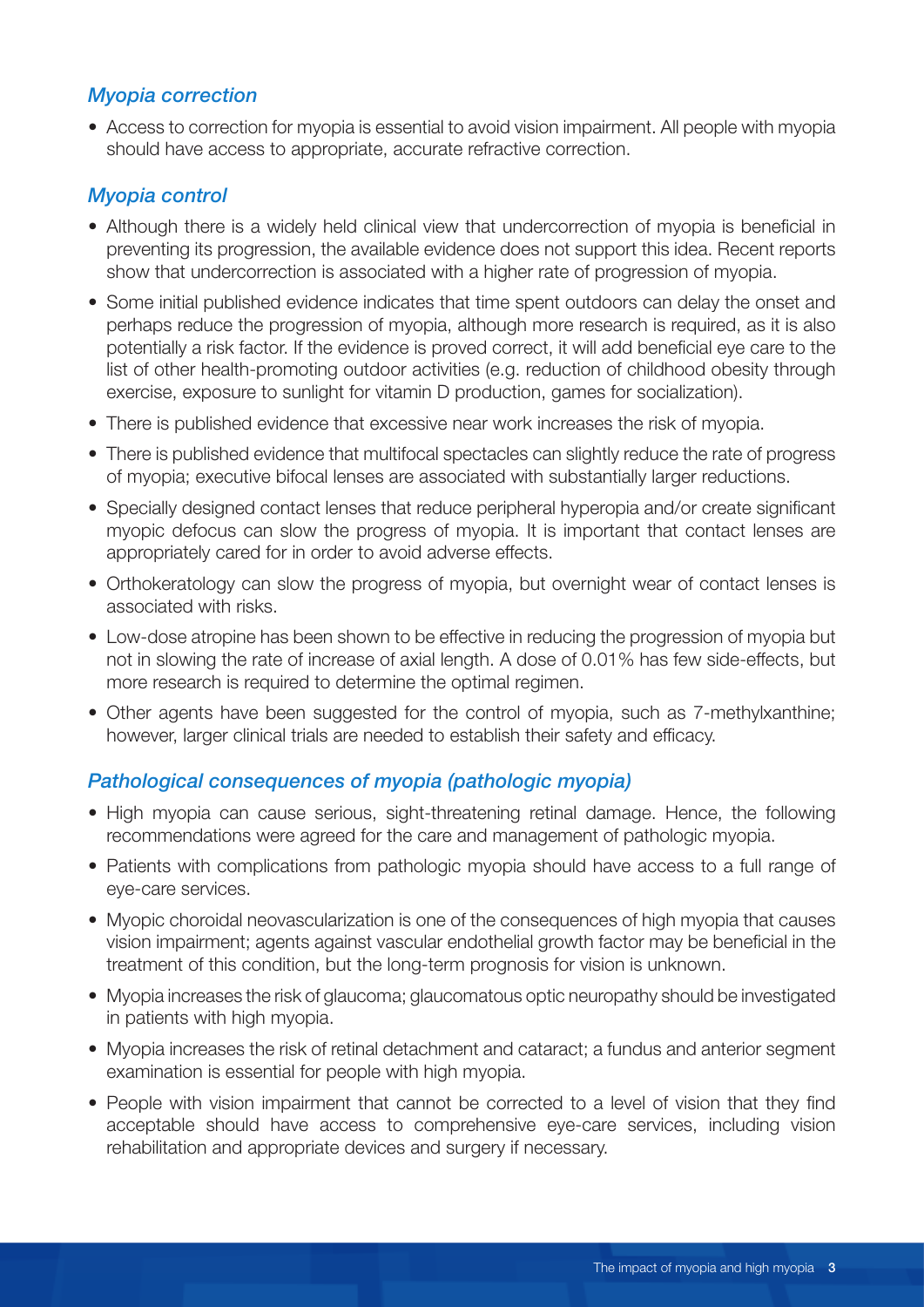### 2. Background and purpose of the consultation

It is estimated that over 285 million people in the world have vision impairment and that 42% of this is due to uncorrected refractive errors *(1).* Published estimates based on epidemiological studies indicate that myopia affects 1.89 billion people worldwide, and, if the current prevalence rates do not change, projections show that it will affect 2.56 billion people by 2020 *(2).* Uncorrected myopia is the leading cause of vision impairment, and MMD in higher myopia was reported as the major cause of new cases of blindness in Tajimi, Japan *(3)* and in Shanghai, China *(4, 5).* In the Beijing Eye Study, it was found that the major cause of vision impairment is cataract in older adults but pathologic myopia in the younger cohort *(6)*. Myopia causes vision impairment not only by direct retinal damage *(7)* but also by increasing the risks for cataract *(8)*  and the onset of glaucoma *(9).*

The meeting was called because the increasing prevalence of myopia and high myopia and the issue of vision impairment associated with myopia receive insufficient attention from a public health perspective in terms of assessment of prevalence, preventive interventions and possible treatment. Currently, there is no consensus on the thresholds for classifying myopia or high myopia. The terminology, classification and methods to be used in epidemiological studies should be defined in order to assess the extent and contribution of myopia to vision impairment.

A three-day joint WHO–BHVI global scientific meeting on myopia was convened on 16–18 March 2015 at the premises of the Institute, University of New South Wales, Sydney, Australia, in response to a communication from the then Minister of Health for Australia, Mr Peter Dutton, to the Director-General of WHO, Dr Margaret Chan, on the growing concern about myopia and the commitment of the Australian Government to discuss ways of addressing it. The participants were experts in myopia research (see Annex 1) drawn from all six WHO regions. The agenda included keynote presentations and working group sessions to share the most recent results from conclusive research on the core issues discussed, reviewing the published evidence, analysing and agreeing on definitions on the basis of scientific evidence and current medical practice, reviewing epidemiological data on morbidity and discussing the social and economic consequences for children, the elderly and society (for the programme of the meeting, see Annex 2). Particular attention was paid to the evidence on strategies for reducing the assessed and projected increase in myopia prevalence and their applicability in public health beyond research settings.

At the end of the meeting, the definitions and terminology were made available for consideration, in the framework of the 11th revision of the International Classification of Diseases *(10)*,and the conclusions for evidence-based public health policies and recommendations for additional research were presented as a contribution to World Health Assembly resolution WHA66.4 on a global action plan on universal eye health for 2014–2019 *(11).*

Professor Brien Holden was elected Chairperson of the meeting, and Professor Kovin Naidoo was elected Rapporteur. The draft agenda was adopted (for the programme of the meeting, see Annex 2).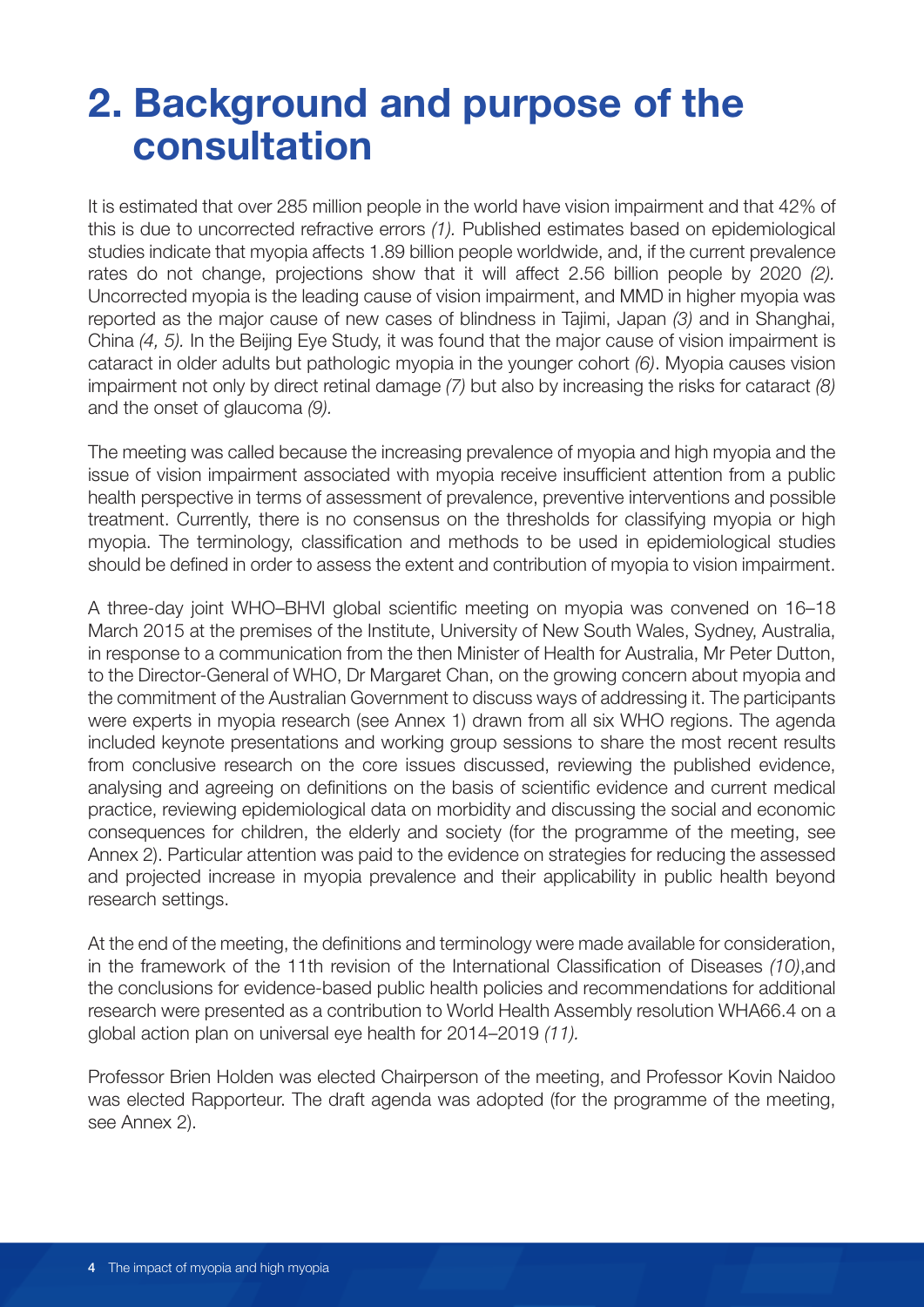### 3. Global prevalence of myopia

Myopia and high myopia were estimated to affect 27% (1893 million) and 2.8% (170 million) of the world population, respectively, in 2010. According to published studies, the prevalence of myopia is highest in east Asia, where China, Japan, the Republic of Korea and Singapore have a prevalence of approximately 50%, and lower in Australia, Europe and north and south America *(2)*.

Preliminary projections based on these prevalence data and the corresponding United Nations population figures *(12),* and accounting for the effects of age and time, indicate that myopia and high myopia will affect 52% (4949 million) and 10.0% (925 million), respectively, of the world's population by 2050 *(2)* (Figs. 1 and 2).

#### Fig. 1. Numbers of cases (blue) and prevalence (red) of myopia worldwide between 2000 and 2050



### Results: Myopia - Now and in 2050

BrienHoldenVisonInstitute Adapted from Holden et al. 2016 Ophthalmology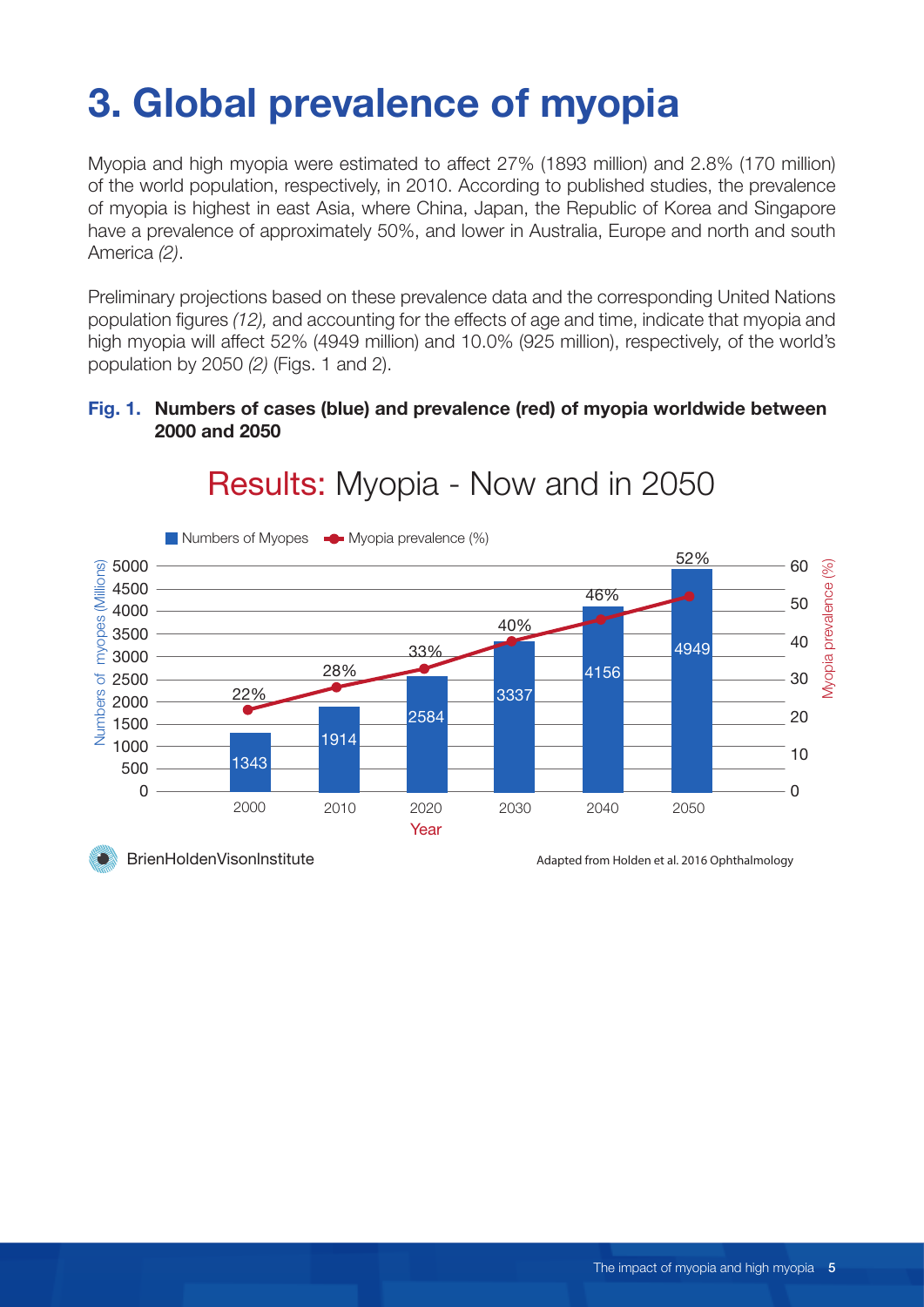#### Fig. 2. Numbers of people worldwide with high myopia (blue) and prevalence (red) between 2000 and 2050



Countries were grouped according to the 21 regions of the WHO Global Burden of Disease programme *(13)* (see Annex 3) to determine regional differences in the prevalence of myopia and high myopia in smaller geographical areas than the large administrative and political WHO regions. The WHO regional structure will, however, be important for policy implementation. The model used to make projections *(2)* gave the results described below.

- In 2000, the prevalence of myopia did not exceed 50% in any of the regions but, by 2050, the prevalence will be  $\geq 50\%$  in 57% of the countries, if current trends continue.
- Countries in which the prevalence of myopia has been estimated and measured as low in the past (e.g. India) will have major increases by 2050.
- In 2050, the prevalence of myopia will be much higher in high-income regions of the Asia-Pacific, in east Asia and in south-east Asia, and the prevalence in high-income north America, southern Latin America, all of Europe, north Africa, the Middle East and about 30% of Africa will be similar to that in Asia today. The prevalence of high myopia is predicted to increase to 24% in all the Global Burden of Disease regions and in high-income Asia-Pacific countries by 2050.
- According to Global Burden of Disease estimates, uncorrected distance refractive error is the second largest cause of blindness and the leading cause of moderate and severe vision impairment (53%) *(1)*. The estimated cost of uncorrected refractive error in terms of direct and indirect loss of world productivity is 269 billion international dollars (I\$) *(14)* (US\$ 202 billion *(15)*), and the estimated cost of addressing the problem is US\$ 28 billion over 5 years *(15)*. On the basis of current estimates and demographic trends, myopia is the main cause of distance refractive error and will probably continue to be so in the future.
- by up to 90%. • Reducing the rate of myopia progression by 50% could reduce the prevalence of high myopia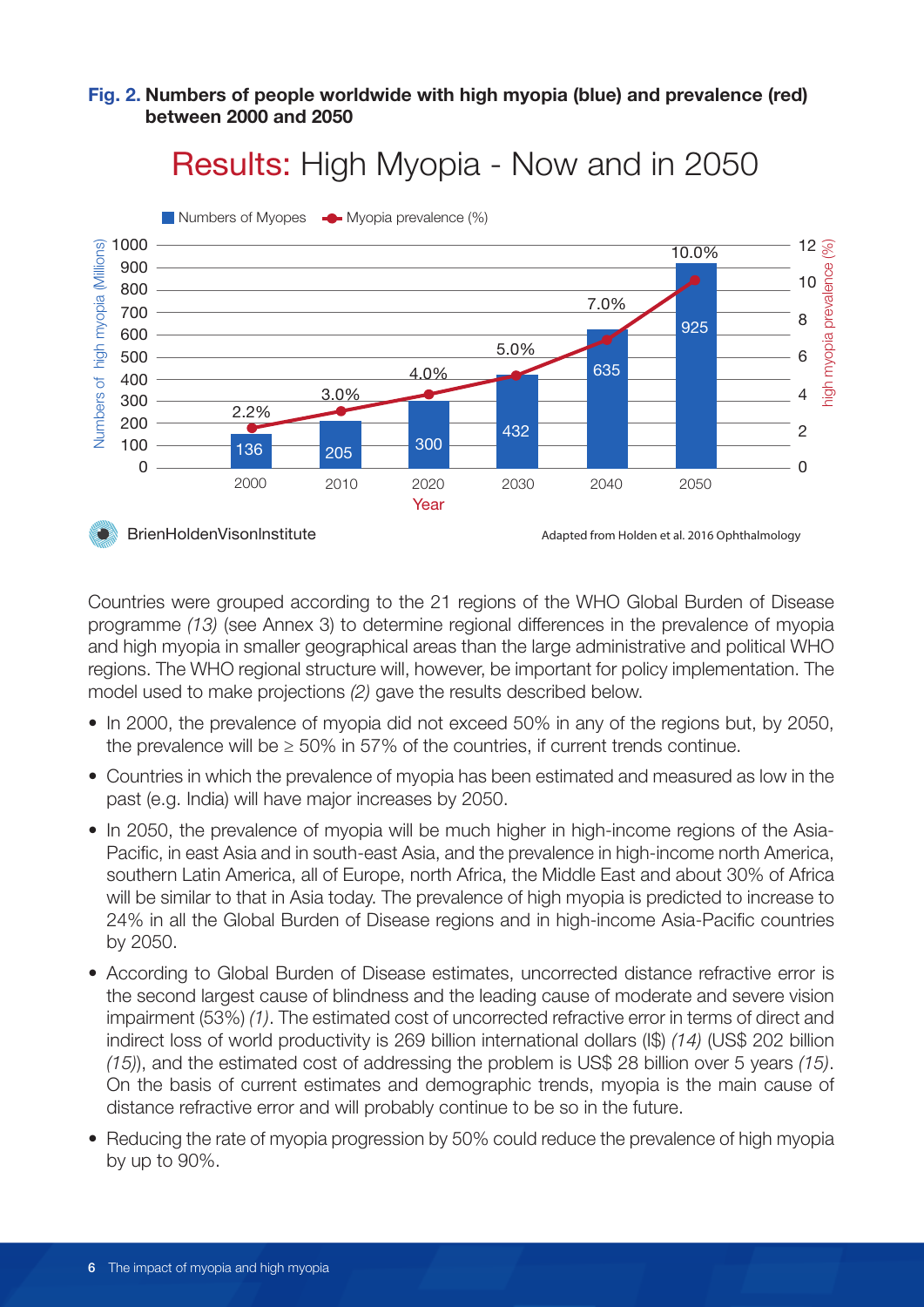### 4. Myopia as a cause of vision impairment and blindness

Uncorrected refractive error has been reported to be the first cause of vision impairment in the world *(1)*, and undercorrected myopia is the most common cause of vision impairment, as judged by presentation for poor visual acuity.

MMD is the most common cause of visual impairment in patients with myopia, as 10% of people with pathologic myopia develop MMD (due to choroidal neovascularization), which is bilateral in 30% of cases *(16)*.

Myopia is associated with higher risks of glaucoma and cataract but may be protective against age-related macular degeneration and diabetic retinopathy.

blindness in Asians (0.2–1.4%) than in Caucasians (0.1–0.5%). Overall vision impairme<br>to pathologic myopia occurs in 5–10 Asian people per 100,000 annually (Table 1).<br>study, cut-offs according to the best-corrected visual on WHO or United States criteria for vision impairment and blindness. Currently, chore<br>neovascularization in MMD is managed by treatment with antivascular endothelial growth f<br>agents, but many questions remain regarding tr long-term outcomes.<br>**Table 1. Prevalence of blindness in pathologic myopia** Approximately 1% of whites and 1–3% of Asians have pathologic myopia (high myopia with signs of retinal atrophic changes) *(5)*. Pathologic myopia causes more vision impairment or blindness in Asians (0.2–1.4%) than in Caucasians (0.1–0.5%). Overall vision impairment due to pathologic myopia occurs in 5–10 Asian people per 100,000 annually (Table 1). In this study, cut-offs according to the best-corrected visual acuity classification were used, based on WHO or United States criteria for vision impairment and blindness. Currently, choroidal neovascularization in MMD is managed by treatment with antivascular endothelial growth factor agents, but many questions remain regarding treatment regimens, monitoring, follow-up and long-term outcomes.

| <b>Disease stage</b>                                | <b>Parameter</b>                                                                       | <b>Outcome</b>   | <b>Reference</b> |  |
|-----------------------------------------------------|----------------------------------------------------------------------------------------|------------------|------------------|--|
| pathologic myopia                                   | Prevalence in the general adult population                                             |                  |                  |  |
|                                                     | White                                                                                  | $1\%$            | 17               |  |
|                                                     | Asian                                                                                  | $1 - 3%$         | 18, 19, 20, 21   |  |
|                                                     | Estimated prevalence of vision impairment due to pathologic myopia                     |                  |                  |  |
|                                                     | European                                                                               | 1-5 per 1000     | 22, 23, 24       |  |
|                                                     | Asian                                                                                  | 2-15 per 1000    | 3, 6, 25, 26, 27 |  |
|                                                     | Other populations                                                                      |                  | 28, 29           |  |
|                                                     | Annual incidence of blindness due to pathologic myopia                                 |                  | 28, 30           |  |
|                                                     | White                                                                                  | 1-5 per 100 000  | 28, 31           |  |
|                                                     | Asian                                                                                  | 5-10 per 100 000 | 4                |  |
| Myopic choroidal                                    | Prevalence of choroidal neovascularization                                             |                  |                  |  |
| neovascularization                                  | General population                                                                     | 0.05%            | 17, 21           |  |
|                                                     | Patients with pathologic myopia                                                        | $5 - 10%$        | 31, 32, 33       |  |
|                                                     | Incidence of choroidal neovascularization in<br>pathologic myopia over 10 years        | 10%              | 16               |  |
| Bilateral myopic<br>choroidal<br>neovascularization | Prevalence of bilateral choroidal neovascularization<br>secondary to pathologic myopia | 15-30%           | 16, 31, 34       |  |

*Source:* Wong et al. *(5).*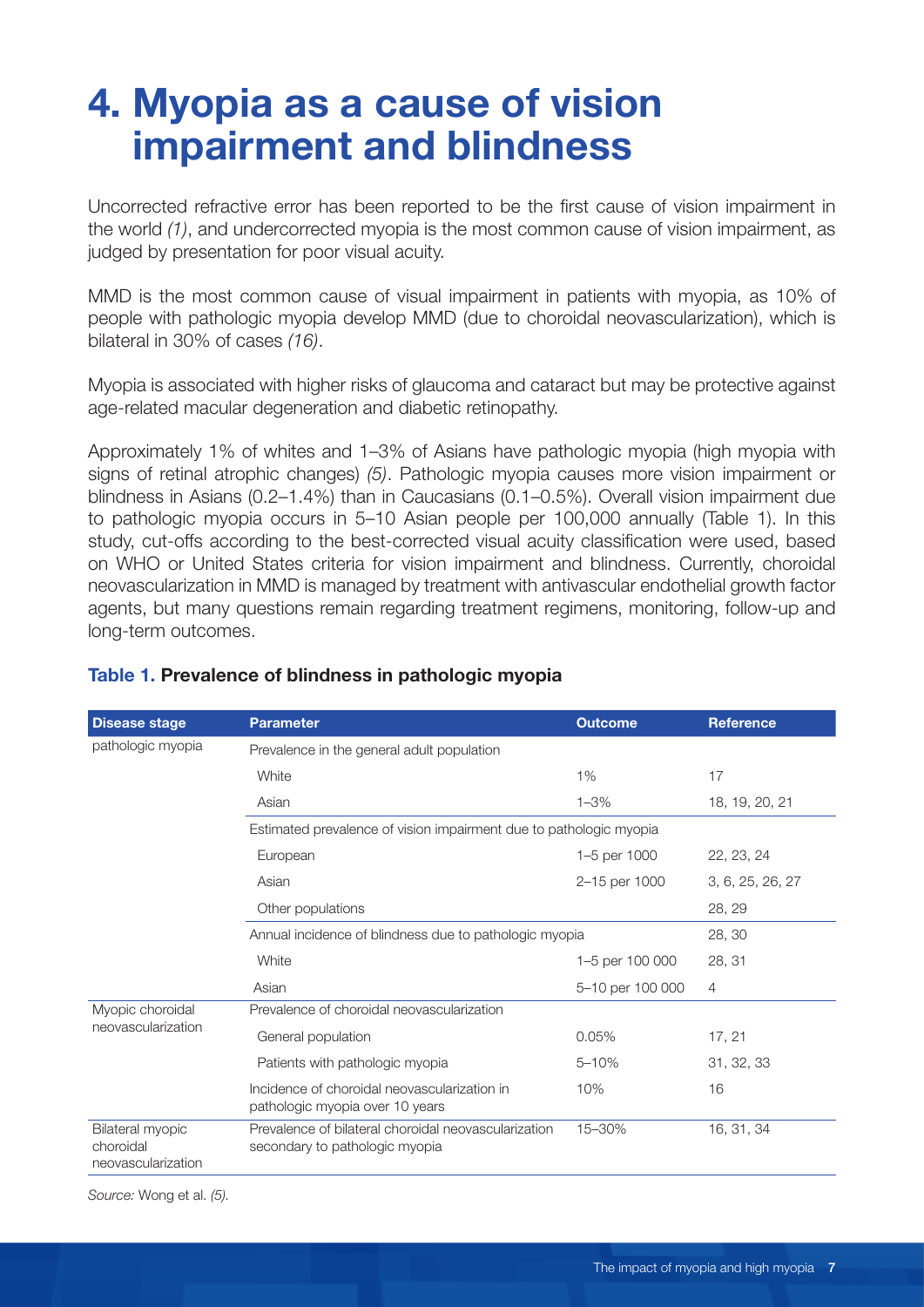## 5. Terminology and classification

### 5.1 Myopia, high myopia and pathologic myopia

There is currently no internationally agreed threshold for myopia or for high myopia. An operational definition for high myopia is necessary so that the results of population-based studies can be conducted with the same criteria in different countries, to determine the prevalence of high myopia, the prevalence of vision impairment and/or blindness attributable to high myopia and to determine whether high myopia progresses to pathological myopia in a similar way and in the same proportion in different countries, ethnic groups and socioeconomic environments. Longitudinal studies of high myopia and pathologic myopia should be conducted to quantify the risk for sight-threatening conditions due to high myopia.

Currently, the definition of high myopia varies by study; it has been defined as:  $< -5.00$  D myopia,  $\le -5.00$  D myopia,  $\lt -6.00$  D myopia,  $\le -6.00$  D myopia and  $\le -8.00$  D myopia. High myopia has also been defined on the basis of an axial length > 26 mm. Axial length, however, can be an inaccurate criterion because it can vary even in normal eyes. Overall eye power is derived from a combination of the lens, cornea and axial length, and some eyes with longer or shorter axial length have no refractive error. Furthermore, measurements using different instruments may vary.

The participants agreed that a classification of high myopia as  $\leq -5.00$  D is the best definition, as a person who has –5.00 D uncorrected myopia has a visual acuity of 6/172 *(10)*, which is much worse than the threshold for blindness (< 3/60 in the better eye) *(35)*.

Pathologic myopia is also not well defined, with different descriptions across studies of visionthreatening changes in the retina or the presence of posterior staphyloma,<sup>1</sup> and various criteria for axial length and spherical equivalents refractive error. Pathologic myopia has been reported as high myopia with myopia-related fundus abnormalities such as MMD and glaucoma.

### 5.2 Myopic macular degeneration

MMD is a major cause of vision impairment in high myopia. A number of terms are used, including MMD, myopic maculopathy, myopic retinopathy and myopic choroidal neovascularization. Although other features of pathologic myopia can cause vision impairment, the same term should be used in all studies and in clinical practice to ensure unequivocal classification and assessment of vision impairment due to high myopia.

MMD includes signs of diffuse chorioretinal atrophy, patchy chorioretinal atrophy, lacquer cracks, choroidal neovascularization and related macular atrophy in the presence of higher myopia (Fig. 3).

<sup>1</sup> An outpouching of the wall of the eye with a radius of curvature that is less than that of the surrounding curvature of the wall of the eye; associated with a higher risk for degenerative changes in the retina.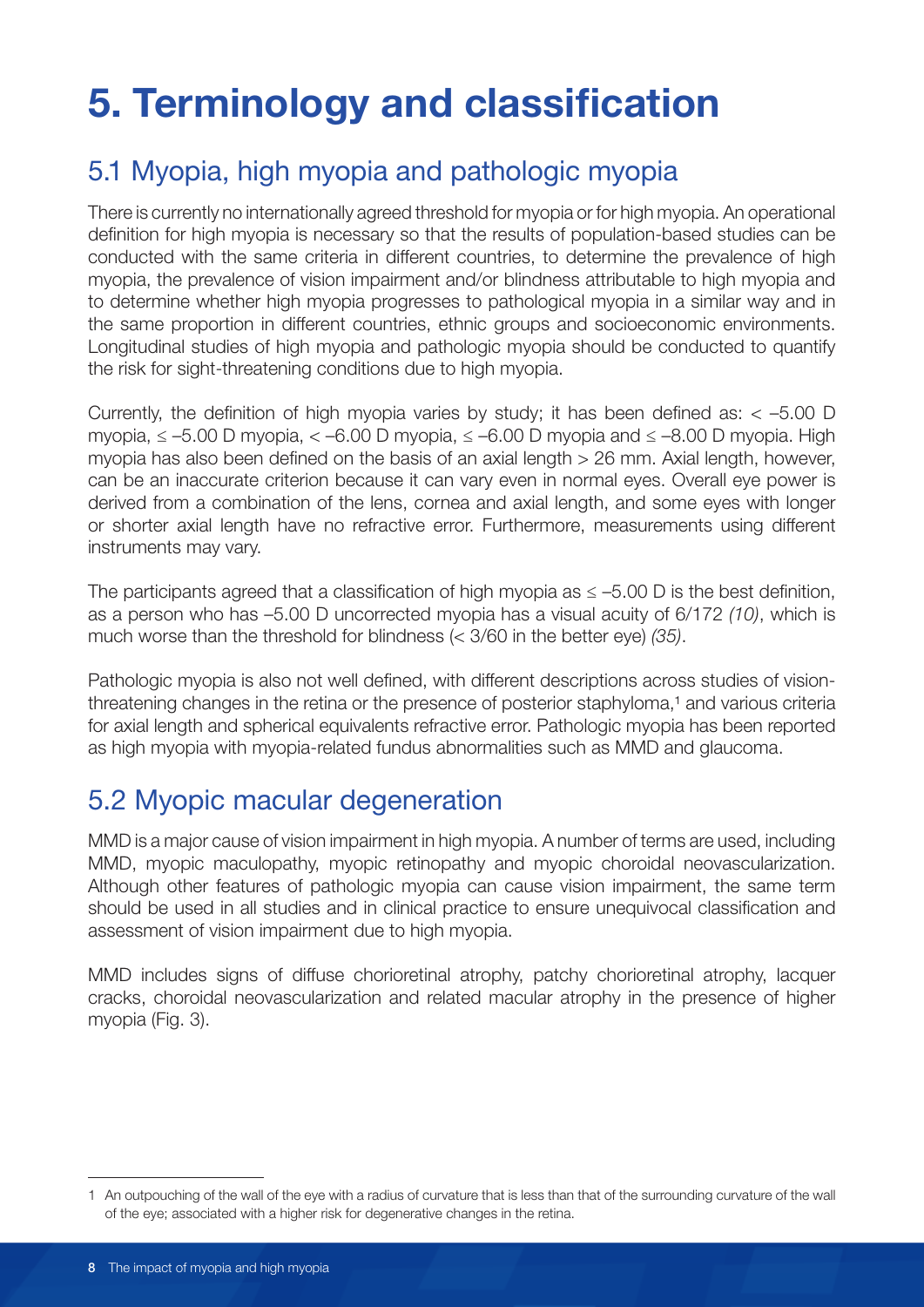#### Fig. 3. Myopic macular degeneration



*Source:* Hayashi et al. *(33)*, presented by K. Ohno-Matsui during the meeting.

source: Hayashi et al. (33), presented by K. Onno-Matsul during the meeting.<br>MMD develops in the presence of high myopia, with initial early retinal changes leading to a<br>teasellated fundus, whish may then dovelop inte diff atrophy or choroidal neovascularization and finally MMD (Fig. 4). tessellated fundus, which may then develop into diffuse atrophy or lacquer cracks, patchy

### *Report of the Joint World Health Organization–Brien Holden*  myopia (≤ –8.00 D) Fig. 4. Progression of myopic macular degeneration in a group of people with high



*Source:* presented by K. Ohno-Matsui during the meeting, from a retrospective study of a group of Japanese people with myopia  $\leq -8.00$  D.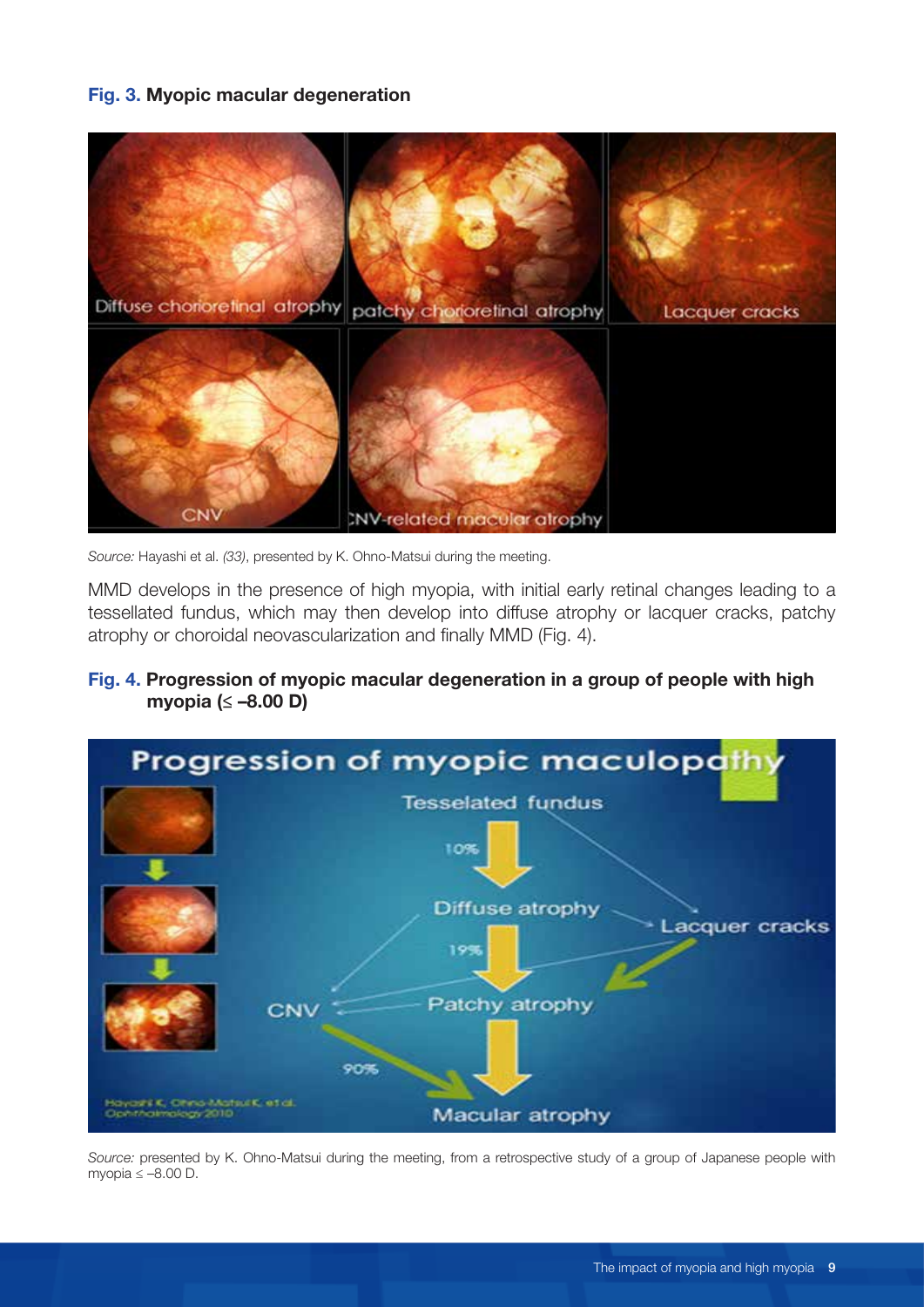#### Table 2. A proposed international photographic classification and grading system for myopic macular degeneration

| Category | <b>Myopic maculopathy</b>     | <b>Additional lesions</b>    |
|----------|-------------------------------|------------------------------|
| 0        | No macular lesions            |                              |
|          | Tesselated fundus             | Lacquer cracks               |
| 2        | Diffuse chorioretinal atrophy | Choroidal neovascularization |
| 3        | Patchy chorioretinal atrophy  | Fuchs spot                   |
| 4        | Macular atrophy               |                              |

*Source:* presented by K. Ohno-Matsui during the meeting.

No universal grading system for MMD is in use clinically. An international photographic grading system was proposed during the meeting (Table 2). It was noted, however, that the system is too complex for classifying vision impairment due to MMD in population-based surveys conducted by technicians and nurses.

### 6. Impact of myopia

Uncorrected distance refractive error was estimated in 2013 to affect 108 million people globally *(1)*. It is the leading cause of moderate and severe vision impairment (42%) and a major cause of blindness (3%) *(1)*. Uncorrected myopia as low as –1.50 D will result in moderate vision impairment, and uncorrected myopia of –4.00 D is sufficient refractive error to be classified as blindness *(36)*. Most distance refractive error is caused by myopia; the global prevalence of myopia is expected to increase from 27% of the world's population in 2010 to 52% by 2050 *(2)*. In raw numbers, this would correspond to a 2.6-fold increase in the number of people with myopia, allowing for the predicted increase in the global population. If the increasing prevalence of myopia is not addressed, a similar increase in uncorrected refractive error can be expected. These projections are based on conservative assumptions and, given the published relationship between level of education and myopia, increased provision of education could markedly increase these trends. Furthermore, uncorrected distance refractive error has been estimated to result in a global loss of productivity of I\$ 269 billion *(14)* (US\$ 202 billion *(15)*), which will also increase if there is a significant increase in uncorrected myopia.

The cost of care is also likely to increase significantly, and will be exacerbated by an even greater increase in the prevalence of high myopia, from 2.8% (190 million people) to 9.7% (924 million people) by 2050 *(2)*, representing a 4.9-fold increase in high myopia. In some populations of young adults in Asia, the prevalence of high myopia has already reached 38% *(37)*. The annual direct cost of optical correction of myopia for Singaporean adults has been estimated at US\$ 755 million. SM Saw, in a presentation shared at the meeting, estimated that, if the available data were extrapolated to all cities in Asia in which the prevalence of myopia is approximately equal to the rates in Singapore, the estimated direct cost would be US\$ 328 billion. Lim et al. *(38)* estimates that the direct cost of myopia in Singaporean children was US\$ 148 per child per year.

The impact of myopia is not only financial; it also affects quality of life and personal development. A study of Singaporean adolescents found that those with vision impairment, measured in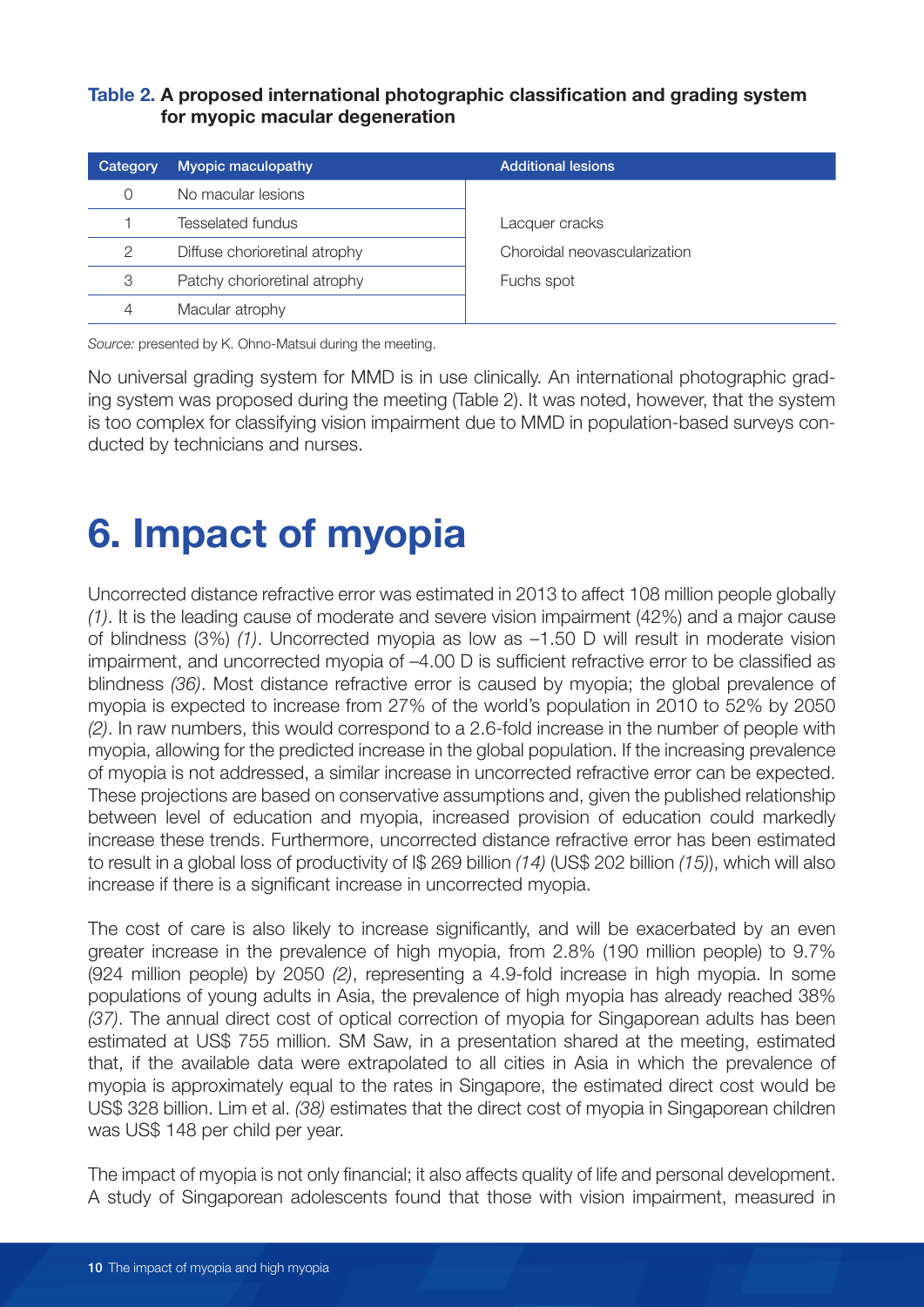terms of presenting vision (i.e. wearing their habitual correction), had statistically significantly lower scores for total quality of life ( $P = 0.03$ ), psychosocial functioning ( $P = 0.03$ ) and school functioning  $(P = 0.02)$  (39). Another study indicates that correction of refractive errors by the provision of spectacles in low socioeconomic areas in China would markedly improve educational outcomes since the major medium of instruction is the blackboard *(40)*. The increase in the prevalence of high myopia will eventually lead to an increase in pathologic myopia and hence blindness and permanent vision impairment, with an associated increased pressure on ophthalmological and low-vision services.

The participants agreed on the basis of the evidence that myopia warrants national and international synergistic efforts, as the costs and public health implications are huge and often underestimated.2

### 7. Evidence for causes of myopia

### 7.1 Optical and environmental influences

Several optical and environmental factors have been identified as possible causes of th<br>and progression of myopia, acting either individually or in combination. Several optical and environmental factors have been identified as possible causes of the onset and progression of myopia, acting either individually or in combination.

.<br>Peripheral hyperopic defocus in a corrected myopic eye (41):<sup>3</sup> According to Smith et al.<br>experimentally imposed hyperopic defocus, which is common in corrected myopic eyes increase ocular growth; whereas myopic defocus, especially when it is imposed over a large<br>area of the retina, can slow axial elongation (Fig. 5). *Peripheral hyperopic defocus in a corrected myopic eye (41)*:3 According to Smith et al. *(42),*  experimentally imposed hyperopic defocus, which is common in corrected myopic eyes, can area of the retina, can slow axial elongation (Fig. 5).



#### *Report of the Joint World Health Organization–Brien Holden*  Fig. 5. Association between central and peripheral refraction



*Source:* presented by EL Smith III during the meeting.

2 SM Saw, presentation to the meeting.

<sup>3</sup> EL Smith III, presentation to the meeting.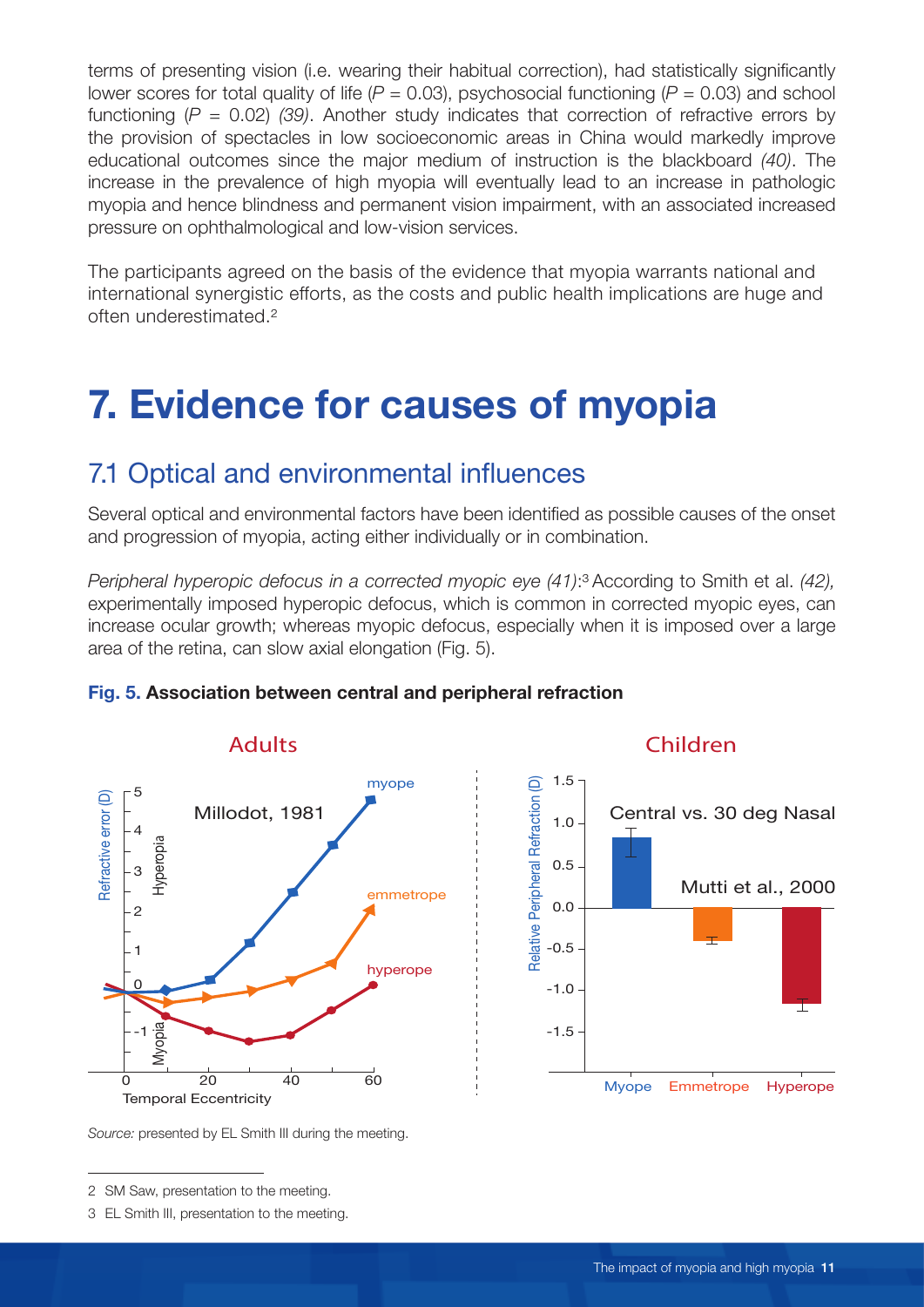The pattern of peripheral refraction varies with central refraction. People with myopia typically have relative hyperopia in the periphery, whereas those with hyperopia have relative myopia in the periphery *(43,44).*

Intensive near work (*45,46):* Ghosh et al. *(45)* suggested that the mechanism by which near work increases axial length is the combined influence of biomechanical factors (i.e. extraocular muscle forces, ciliary muscle contraction) associated with near tasks in downward gaze.

*Time spent outdoors (47)*: I. Morgan informed the meeting that the epidemic of myopia in East Asia is primarily due to changes in environmental (social) factors, specifically intensive education and less time spent outdoors (Fig. 6). Observed seasonal variation in the progression of myopia adds weight to the argument that time spent outdoors slows the progression of myopia.



Fig. 6. Five-year risk of incident myopia among six-year-old Australian children

*Source*: French et al., 2013 *(37)*.

*Successive and simultaneous hyperopic defocus*: As indoor scenes have highly heterogeneous dioptric topography, eyes are more likely to experience hyperopic defocus, which has been shown to be a strong stimulus for myopic growth in laboratory animals *(49)*.

### 7.2 Genetics and parental history

Genetics and the environment play a role in the development and progression of myopia, but the genetic contribution is considered small, and there is consensus that genes may determine susceptibility to environmental factors *(50).*

Refractive Error and Myopia (CREAM), with almost 46 000 participants (51), and the 23andME Genes for myopia and high myopia development have been identified in familial studies and twin studies and by linkage analysis. Large-scale genome association studies have been conducted on single nucleotide polymorphisms. Two of the largest studies are that of the Consortium for study, with over 59 000 participants, which found genes associated with myopia and high myopia *(52)*.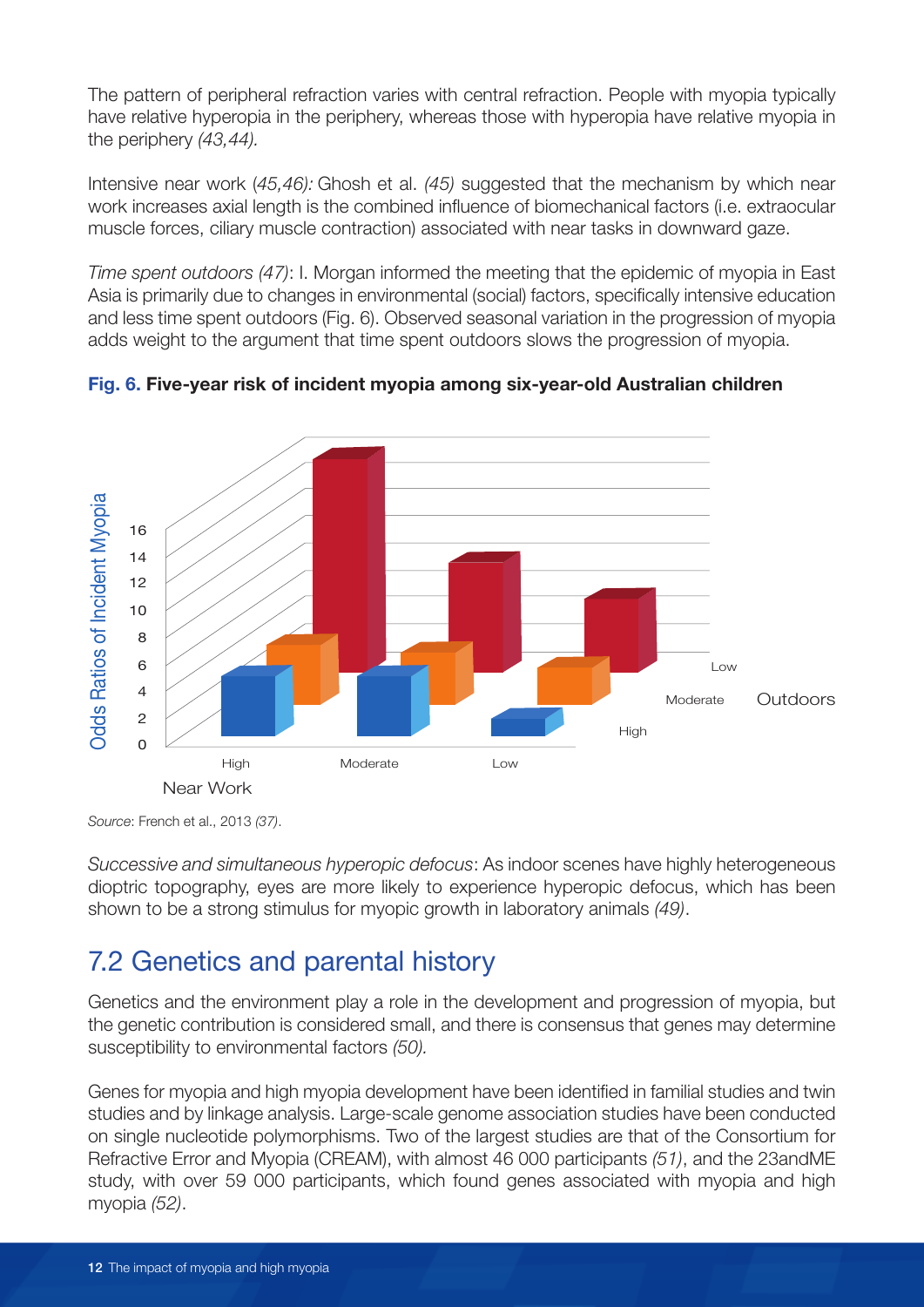As M. He reported during the meeting, twin studies have shown that genetics can explain 60–80% of variance in spherical equivalent refractive error and axial length. Other studies, however, have indicated that the genetic contribution is far less and does not explain the majority of cases of high myopia *(53)*. Studies of the genetic contribution should include evaluation of environmental aspects, as factors such as time spent outdoors time and near work vary by family. The rapid increase in the prevalence of myopia seen over a short time in east Asia *(54, 55, 56)* cannot be explained by genetics, thus indicating that environmental factors associated with more widespread education and urbanization play a larger role. Furthermore, the higher prevalence of myopia is not limited to a single race: it is higher in people of Chinese, Indian and Malay origin in Singapore *(56)* than in Indians in India *(57)* and rural Chinese in China *(54)*.

In the twin study by He et al., reported during the meeting, baseline refraction and parental myopia were found to be risk factors, while near work intensity and outdoor exposure were possible risk factors. Other studies have found that the children of myopic parents have a higher prevalence of myopia, but the relative risk varies and is lower where the prevalence of myopia is high, as in east Asia *(58, 59, 60, 61).*

### **IMPACT OF INCREASING** Prevalence of the straight processes of the straight straight and the straight straight straight straight straight straight straight straight straight straight straight straight straight straight straight straight straight 8. Control of myopia

### 8.1 Optical control

*Report of the Joint World Health Organization–Brien Holden*  evaluated include undercorrection, progressive addition lenses, executive bifocals, peripheral *Vision Institute Global Scientific Meeting on Myopia* defocus correction and peripheral defocus plus a bifocal aid. Contact lens methods include rigid Various optical approaches to the control of myopia progression has<br>the Myopia progression has the mass of myopia progression has Various optical approaches to the control of myopia progression have been evaluated over the past few decades. These are based on different hypotheses of myopia progression, such as accommodative lag associated with myopia and peripheral defocus. The spectacle methods gas-permeable lenses, bifocal contact lenses, peripheral plus contact lenses, orthokeratology and extended depth-of-focus lenses. Executive bifocal spectacles, orthokeratology and peripheral plus contact lenses appear to be the most effective, reducing the rate of myopia progression by 57% *(62)*, 45% *(63)* and 50% *(64)*, respectively. Extended depth-of-focus lenses are a promising means of myopia control, but longer-term studies are required. The details of these optical methods are outlined below.

#### *8.1.1 Spectacle methods*

Leaving myopia uncorrected did not reduce the rate of progression in comparison with full correction or undercorrection in a 12-month prospective, randomized study in children aged 9–12 years *(65)*. Undercorrection has been shown to increase myopia progression; it has been suggested that this is due to peripheral and central blur, stimulating axial length growth *(66)*. Undercorrection is therefore not advocated *(67)*. Progressive addition lenses have been shown to have a small, statistically significant but not clinically significant effect, although clinical significance was found in subgroups, such as people with excess convergence or accommodative lag *(68)*. The reduction in the rate of myopia progression was correlated with the degree of relative myopia produced in the superior retina by near addition *(69)*.

Executive bifocals with a +1.50 addition and 3 D base-in prism reduced the rate of myopia progression by 57% after three years *(62).* These lenses are thought to reduce the stimulus for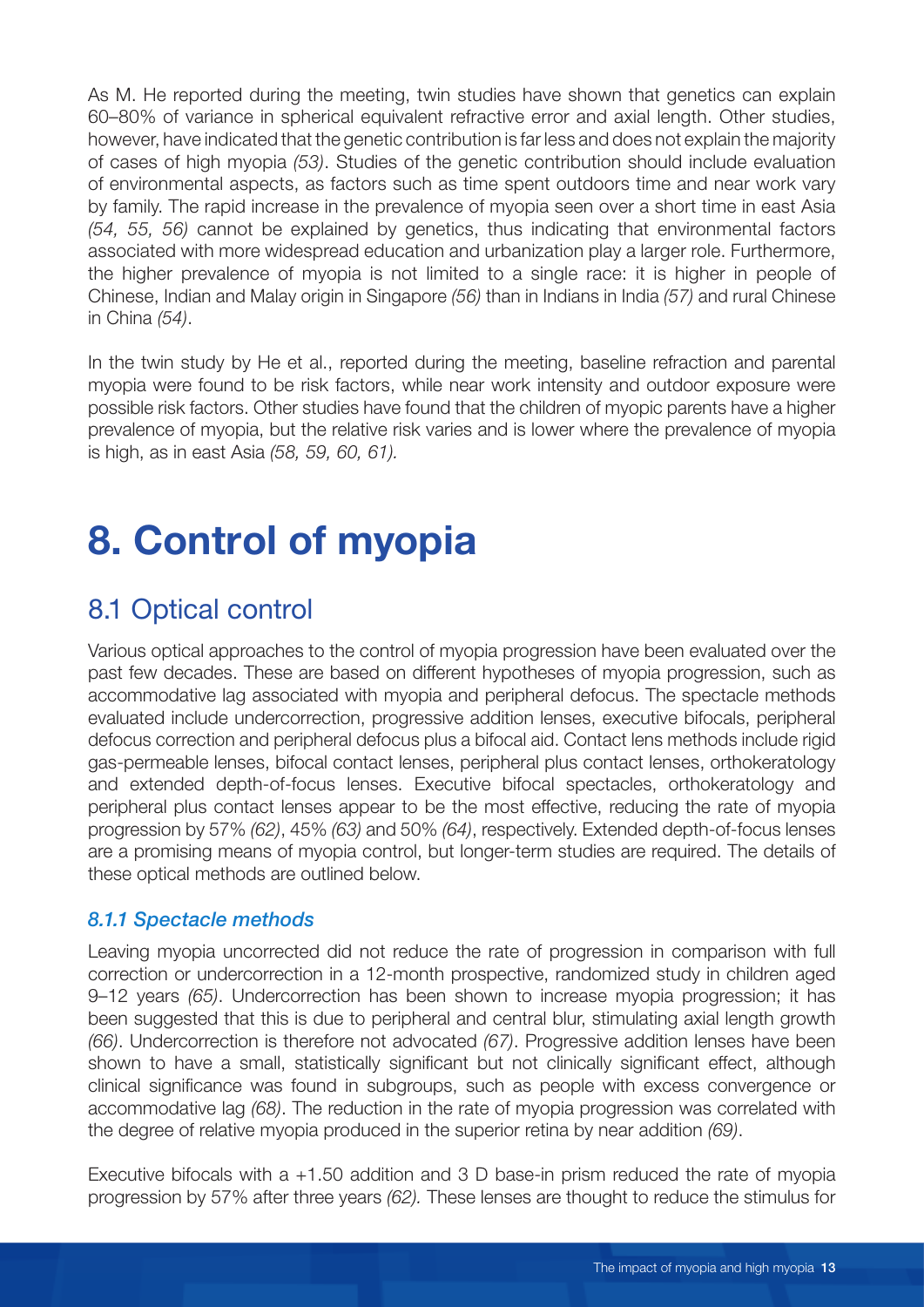axial elongation, either by reducing the accommodative lag in myopia (although this association has not yet been demonstrated) or by imposing myopic focus in the superior peripheral retina. Spectacle lenses with peripheral plus that are intended to reduce the degree of relative peripheral hyperopic defocus in people with myopia were investigated in a 12-month trial. The reduction in myopia progression was not statistically significant. In a subgroup of children with myopic parents, the rate of myopic progression was 30% less than in controls  $(-0.68 \pm 0.48 \text{ D})$ vs –0.97± 0.48 D, *P* = 0.033) *(70)*. A lens with peripheral plus and a progressive addition lenslike near addition resulted in a small but statistically significant reduction in myopia progression, which was similar to that observed with spectacles with peripheral plus *(71)*. This study showed that executive bifocals provide good clinical myopia control and that other forms of spectacle correction have limited or no effect on myopia progression.

The factors that may limit the success of spectacle myopia control methods are eye movements behind the lens (which affect the position of the optical treatment zone relative to the visual axis), compliance, the maintenance of a large non-treatment zone in order to minimize effects on central vision, and "swim" produced by eccentricity-dependent variations in magnification that can be produced by either eye or head movements *(71).*

### *8.1.2 Contact lens methods*

Standard rigid gas-permeable lenses do not reduce the rate of myopic axial elongation and can lead to some corneal flattening *(72)*.

Bifocal contact lenses significantly reduce the rate of myopia progression, in terms of both the spherical equivalent of refractive error and axial length. It has been suggested that bifocal contact lenses act by reducing accommodative lag *(73)*; however, it is more likely that they act by reducing peripheral hyperopic defocus or imposing myopic defocus *(74)*. Peripheral defocus correction by peripheral-plus contact lenses results in a 50% reduction in the rate of myopic progression, in terms of both spherical equivalent and axial length *(75)*.

A dual-focus contact lens with multiple rings of plus power that produce relative myopic defocus over a large part of the retina resulted in a 36% reduction in the progression of myopia and a 49% reduction in the rate of change in axial length: however, long-term studies are still required *(41).*

Orthokeratology involves wearing rigid gas-permeable lenses overnight to flatten the cornea. Use of these lenses led to a consistent reduction in myopia progression of approximately 45% over a two-year period and 30% over five years, when measured in terms of axial length *(63)*.

Extended depth-of-focus lenses support the myopic defocus hypothesis by reducing the signals that are thought to increase axial growth *(76)*. Preliminary results showed a 35% reduction in the rate of progression of the spherical equivalent of refractive error and a reduction of up to 45% in the rate of progression in axial length.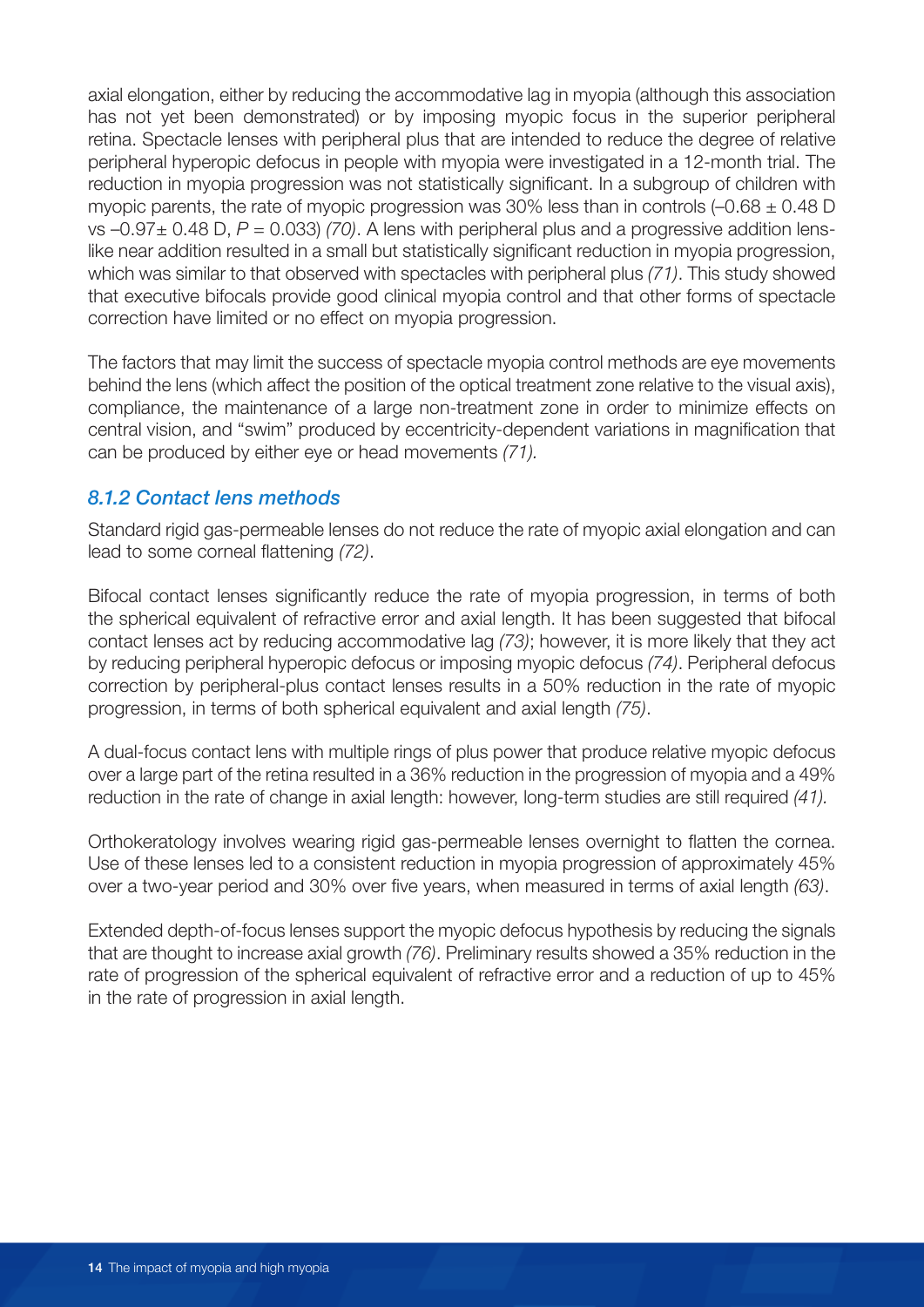### 8.2 Time spent outdoors and behavioural influences

A number of studies have been conducted to determine the effects of the amount of time spent outdoors and behavioural changes on myopia progression in children *(77, 78, 79)*. Evidence is emerging that spending more time outdoors can protect against the onset of myopia, the effect of near work and the effect of parental myopia and possibly slow the rate of progression of myopia.

It was reported that, when children spend sufficient time outdoors (more than two hours/day), the risk of myopia was reduced, even when they had two myopic parents and continued to perform near work *(77)*. The total time spent outdoors appeared to be the important factor, rather than time playing sports, because time spent indoors playing sports was not beneficial. Thus, the nature of the outdoor activities does not seem to be critical *(77).*

versus 0.38 D). In the Guangzhou outdoor activity longitudinal study (80), a 23% redu<br>the number of cases of incident myopia was found after an additional 40 minutes/day ou<br>for three vears. A small, statistically significa error was found but no statistically significant reduction in the rate of axial length elongation.<br>The mechanism of action of time spent outdoors remains unknown and requires furth Wu et al. *(79)* reported that the incidence of new cases of myopia over one year was significantly reduced, by approximately 50%, when the time spent outdoors was increased by an additional 80 minutes/day, compared with a control group (8.4% versus 17.6%). The rate of progression of myopia in the children who spent additional time outdoors was also significantly reduced (0.25 D versus 0.38 D). In the Guangzhou outdoor activity longitudinal study *(80)*, a 23% reduction in the number of cases of incident myopia was found after an additional 40 minutes/day outdoors for three years. A small, statistically significant reduction in the spherical equivalent refractive

which are faster in winter and slower in summer, support this hypothesis *(83)*. investigation. Rose et al. (77) hypothesized that the brighter light oute<br>of dopamine from the retina, which is reported to inhibit axial elor<br>form deprivation myopia (81, 82). Seasonal differences in the rat The mechanism of action of time spent outdoors remains unknown and requires further investigation. Rose et al. *(77)* hypothesized that the brighter light outdoors stimulates the release of dopamine from the retina, which is reported to inhibit axial elongation in animal models of form deprivation myopia *(81, 82)*. Seasonal differences in the rates of myopic progression,

*Vision Institute Global Scientific Meeting on Myopia* Increasing children's time outdoors may be difficult, particularly during school time, because of a cultural commitment to educational success in many parts of the world, as well as weather conditions.4 Outdoor activity could be made part of obesity reduction campaigns for children, and schoolchildren in particular.

Further studies should be conducted on the effect of time spent outdoors, with better, simpler survey methods. Work is also needed to address the social, cultural and educational barriers to spending more time outdoors. For example, children in Guangzhou and their parents are committed to intense, lengthy extracurricular study with a daily two-hour afternoon nap, and they often do not leave their classrooms during school hours.<sup>5</sup>

### 8.3 Pharmacological and therapeutic control

A number of therapeutic interventions for myopia control have been investigated. Use of 0.01% atropine is the most common treatment regimen for the management of myopia in children in a number of Asian countries, such as Singapore and Taiwan, China. One experimental intervention that is being tested in Denmark is 7-methylxanthine; it shows promise, but its long-term safety still needs to be studied.

<sup>4</sup> SM Saw, presentation to the meeting.

<sup>5</sup> I Morgan, presentation to the meeting.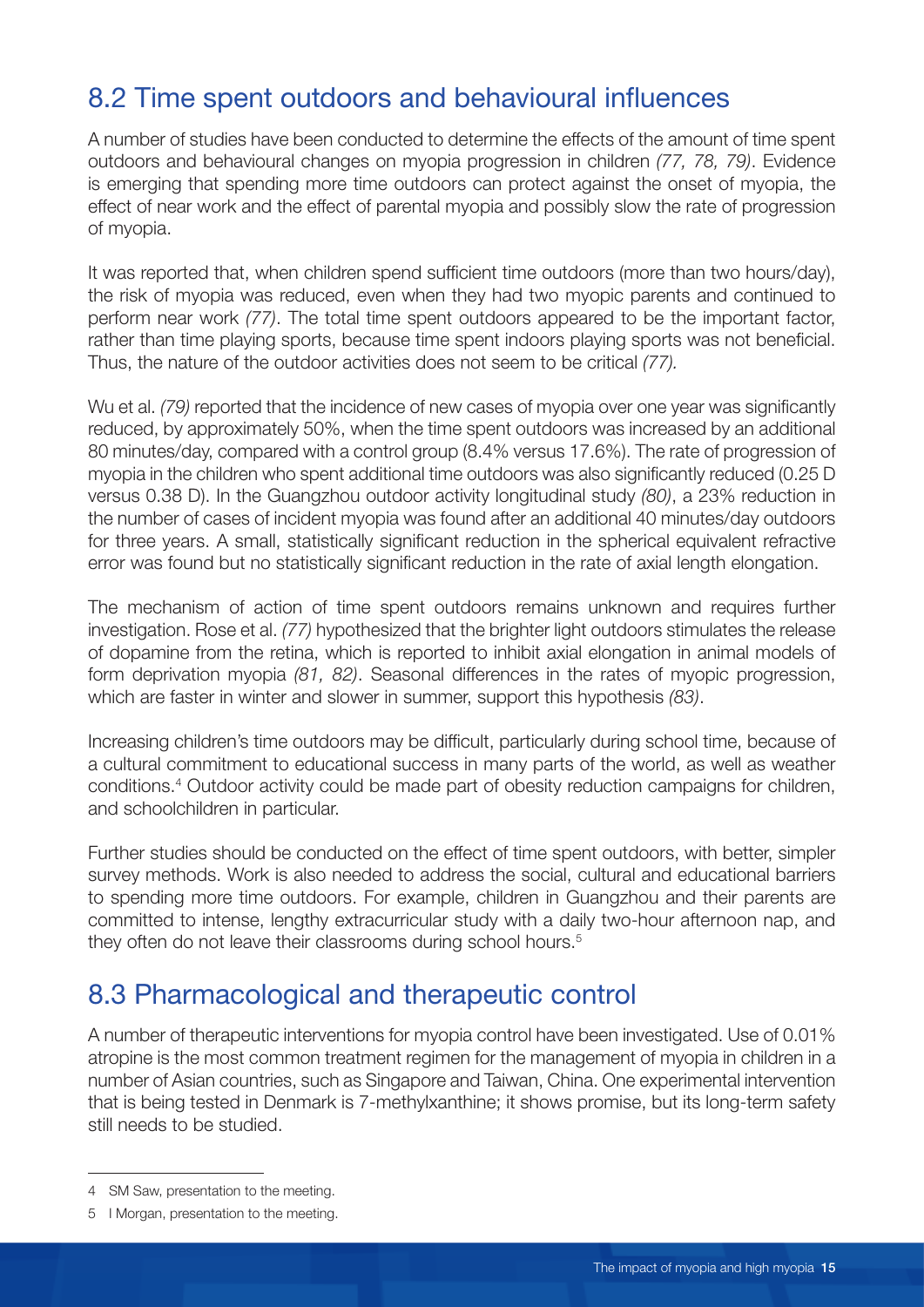#### *8.3.1 Atropine*

Atropine eye-drops are antimuscarinics, blocking the muscarinic receptors from stimulation by the neurotransmitter acetylcholine. These receptors are found in the central nervous system and in many parts of the eye, where they can, for example, cause pupil dilatation and block accommodation *(84)*. Atropine reduces myopia progression in children in a dose-related manner, but a rebound effect ("catch-up") occurs with higher doses *(85)*.

Atropine eye-drops are generally considered to be safe, although a high percentage of products have substantial side-effects, such as allergic reactions, fixed dilated pupils requiring sunglasses to be worn, accommodative paralysis necessitating bifocal spectacles, papillary conjunctivitis and, in some cases, nausea and vomiting. Lower doses, such as 0.01% (as opposed to the usual clinical concentration of 1.0%), reduce the common side-effects observed with the higher dose, including pupil dilatation, loss of accommodation and reduced near vision. Atropine at 0.01% resulted in a 59% reduction in the rate of progress of myopia, with minimal adverse effects; however, controversially, it had no effect on axial elongation *(85).* During a seven-year observation period after treatment for two years, atropine at 0.01% slowed myopia progression by 50% in children aged 6–9 years, with no apparent effect on axial elongation rates.<sup>6</sup>

Clinical guidelines are needed on who should be treated, when treatment should begin and cessation and the duration of treatment. Table 3 lists potential clinical guidelines based on the ATOM2 study.

Atropine eye-drops were recently approved by the United States Food and Drug Administration for long-term amblyopia therapy in children. There is currently no regulatory approval for the use of atropine to slow myopia progression.

| Treat children with Atropine 0.01% for 2 years                              |                                                                                     |                                                              |  |
|-----------------------------------------------------------------------------|-------------------------------------------------------------------------------------|--------------------------------------------------------------|--|
| Good response: almost no<br>myopic progression<br>(<0.5 D over second year) | Moderate response: myopic<br>progression of 0.5 D to 1.0 D<br>over second year      | Poor response: myopic progression<br>>1.0 D over second year |  |
| Taper and stop Atropine                                                     | Continue Atropine 0.01% for a<br>further 1-2 years, then taper and<br>stop Atropine | May be a non-responder. Consider<br>taper and stop Atropine  |  |
| Follow subject for a year post stopping Atropine                            |                                                                                     |                                                              |  |

#### Table 3. Clinical guidelines for children aged 6–10 years with myopia > 1.0 D and documented myopia progression > 0.5 D per year

Recommence Atropine if significant rebound and continue review

*Source:* modified from the ATOM2 study *(85).*

### *8.3.2 7–methylxanthine*

7-methylxanthine is a non-selective adenosine antagonist that affects the release of neurotransmitters such as dopamine, norepinephrine, acetylcholine, glutamate and serotonin *(86)*. It is a metabolite of caffeine and theobromine, and its half-life after oral ingestion is 3.5 hours. 7-methylxanthine is thought to penetrate the blood–brain barrier only minimally and to be relatively non-toxic; it is excreted predominantly through the kidneys.

<sup>6</sup> TY Wong, presentation to the meeting.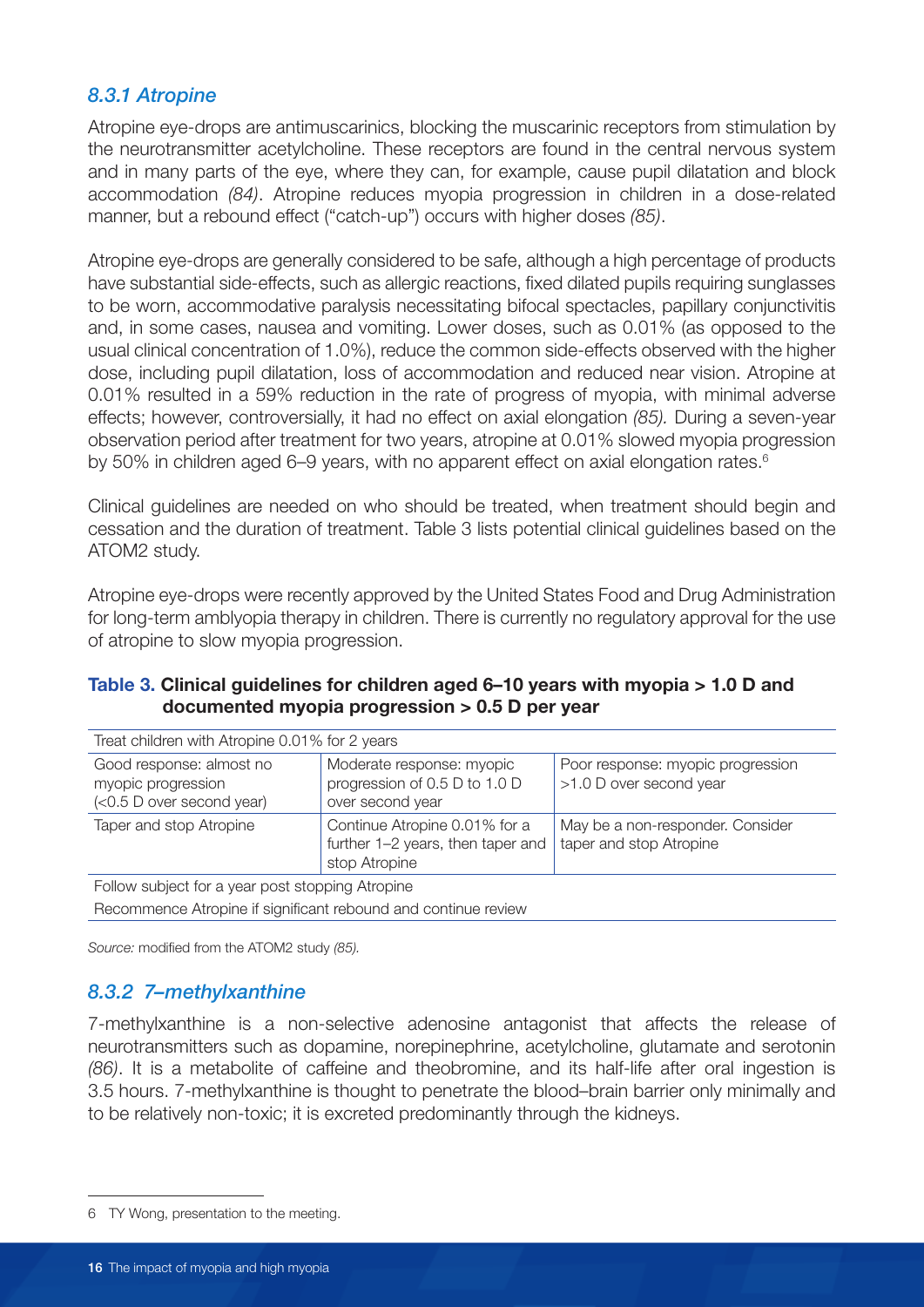During eight years of follow-up of 750 myopic Danish children who were treated with various systemic dosages of 7-methylxanthine, no side-effects were reported. The dose of 400 mg twice a day reduced myopia progression and excessive eye elongation by 60% *(70).*

### 9. Research

There is a large body of research on myopia, but the epidemiology, myopigenesis, myopia control, risk factors and pathophysiology of the condition require further research to improve evidence-based management. Areas where further research is required are detailed below.

### 9.1 Epidemiology of myopia

condition. Participants agreed that MMD should be included in epidemiological stud<br>the prevalence and causes of vision impairment, including rapid assessments of av<br>blindness and WHO surveys on vision impairment and causes Epidemiological studies are essential for defining priorities in planning and targeting resources for eye care. Management of myopia and prevention of vision impairment from uncorrected myopia must be optimized in view of the projected increases in the global prevalence of the condition. Participants agreed that MMD should be included in epidemiological studies on the prevalence and causes of vision impairment, including rapid assessments of avoidable blindness and WHO surveys on vision impairment and causes.

Few data are available on the prevalence of vision impairment due to conditions associated<br>high myopia, such as cataracts, glaucoma and MMD. Higher-quality data should be prod on the prevalence of myopia in various countries, especially developing countries in Africa, the<br>Americas and the WHO Western Pacific Region. Few data are available on the prevalence of vision impairment due to conditions associated with high myopia, such as cataracts, glaucoma and MMD. Higher-quality data should be produced Americas and the WHO Western Pacific Region.

### 9.2 Myopigenesis, environmental, optical and therapeutic *Vision Institute Global Scientific Meeting on Myopia* factors

### *9.2.1 Environmental factors*

Strategies should be devised to increase the amount of time children spend outdoors, particularly in preschool and primary school.

Although it is clear that increased time outdoors reduces the risk of myopia, the aspect that imparts a protective effect is unknown. The potential roles of ambient lighting and differences in the spectral composition of light, dioptric topography and spatial scale should be clarified to optimize any therapeutic benefit. Controlled parametric studies involving experimental animal models of myopia would be useful.

Randomized clinical trials with at least three years of follow-up should be conducted to determine the optimum time required to control the development and progression of myopia.

### *9.2.2 Optical and pharmaceutical approaches*

A variety of interventions, from spectacles to contact lenses to pharmaceuticals, appear to be effective in reducing the progression of myopia in children. Best-practice clinical trials (randomized trials that are blinded when appropriate, with adequate power and use of cycloplegic agents, for a minimum of 12 months and preferably longer) should be conducted to optimize strategies.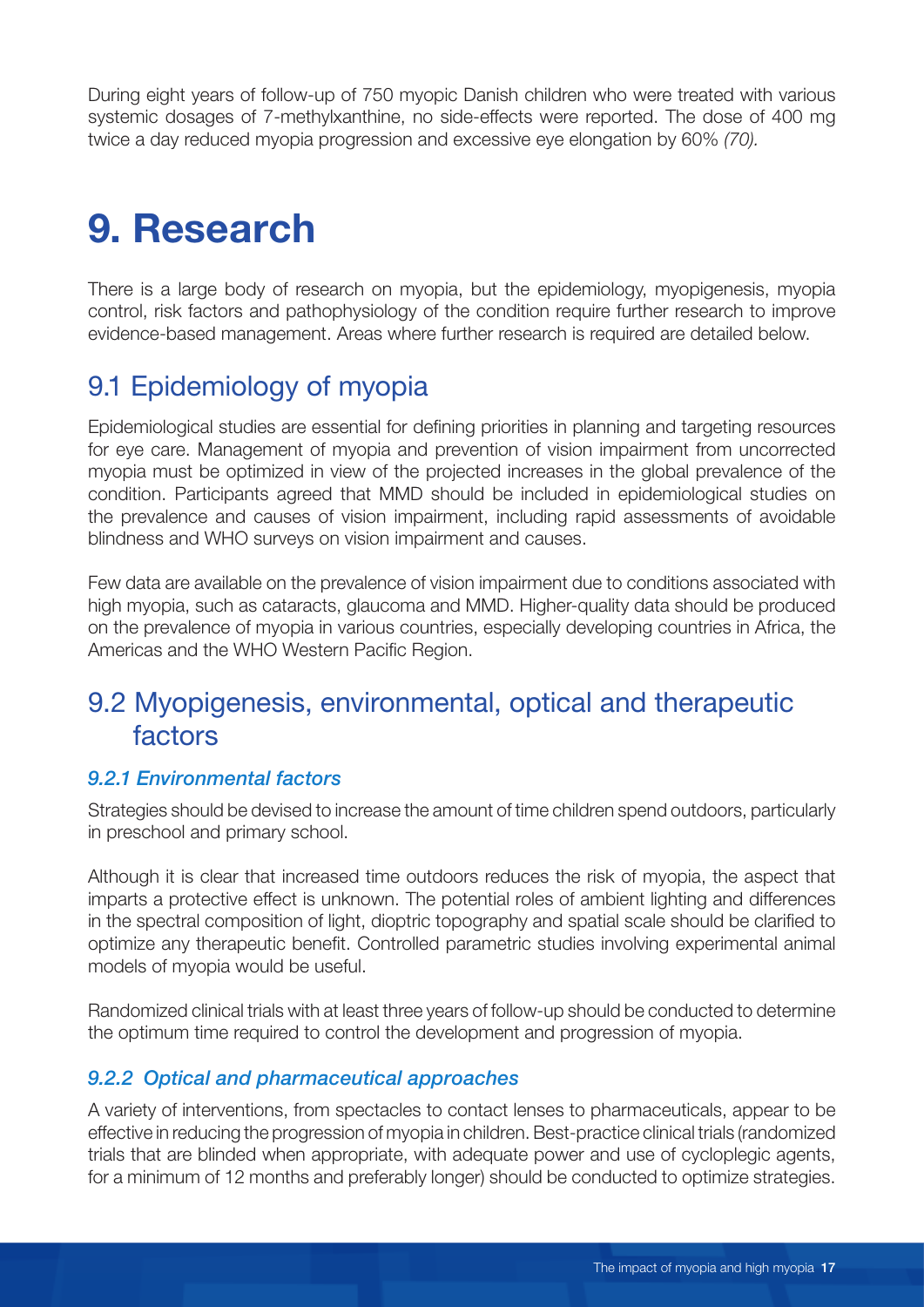Clinical trials should include an intention-to-treat analysis, assessment and analysis of the effect of compliance and documentation of any adverse events.

### *9.2.3 Near work*

It is widely recognized that near work in formal education is associated with myopia. Studies should be conducted to identify and characterize the components of near work and formal education, e.g. contrast and spatial components, that could cause myopia.

### *9.2.4 Combination therapy*

The effect of combining the various types of preventive and control strategies is unknown. Knowing how the different therapies and strategies work together is important, as patients are unlikely to use one method in isolation.

### 9.3 Risk factors and individual heterogeneity

Individual differences in susceptibility and behaviour are likely to play a role in determining the occurrence of myopia and, probably, the ultimate degree of myopia. There are significant gaps in understanding of refractive development from approximately two years of age until the start of formal education and between the end of secondary education and middle age (approximately 40 years). Studies on refractive development and the prevalence of refractive errors from approximately two years of age up to and including 25 years are encouraged. These would benefit from methods for documenting behaviour quantitatively, such as validation of questionnaires and objective measurement of exposure to light.

### 9.4 High myopia, pathologic myopia and comorbid conditions

It is not understood whether high myopia develops into pathologic myopia or whether they are two conditions with different underlying causes. Retrospective case-control studies, populationbased studies or meta-analyses are needed to determine whether and what proportion of people with high myopia develop pathological myopia. The natural history, including age at onset of pathologic myopia, and the risk factors and factors associated with vision impairment should be studied. The causes of high myopia and pathologic myopia must be identified, including genetics and the environment, near work and time spent outdoors.

The proportion of people with myopia who will develop ocular complications is not known, nor the age or level of myopia at which complications typically develop. Research is required to understand the causes of the comorbid conditions associated with myopia and their risk factors.

### 9.5 Eye examinations in myopia

different ethnic backgrounds, including the cycloplegic agent, the concentration (number of The use of cycloplegic agents in eye examinations should be standardized, as there are no guidelines on use of these agents in myopia. Studies show that the measured level of refractive error in people with myopia differs when cycloplegics are used. Studies are required to determine the optimal cycloplegic regimen for studying myopia progression in children and adults of drops) and time before measurement.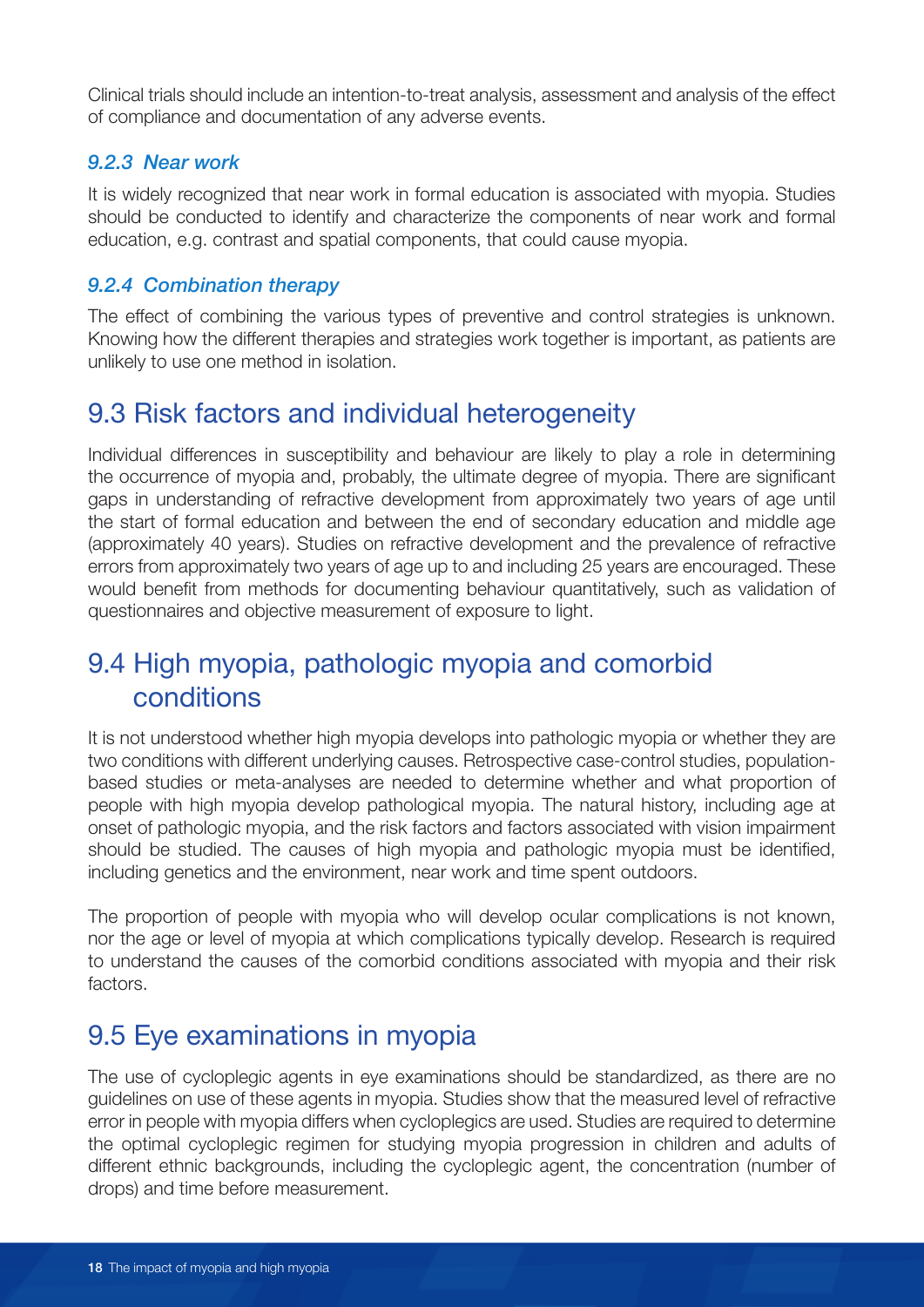### 10. Conclusions

Documented increases in the prevalence of myopia and high myopia worldwide are a serious public health concern. Data to inform research, clinical practice and public health policy must be produced urgently. The participants in this joint consultation agreed on recommendations for consistent use of international terminology for obtaining internationally comparable, accurate data on the prevalence of myopia and high myopia. They agreed on definitions of myopia and high myopia and a description of the pathologic consequences of myopia. They further agreed that myopia and high myopia should be included as attributable causes of vision impairment in epidemiological surveys, and that the term "myopic macular degeneration" should be used to categorize the blinding retinal diseases associated with high myopia, in preference to the many other terms in current use. The consultation provided an opportunity to categorize myopic defects, evaluate the evidence on myopia control strategies and identify gaps in knowledge that must be filled urgently as a basis for evidence-based strategies to reduce the prevalence of high myopia and associated vision impairment.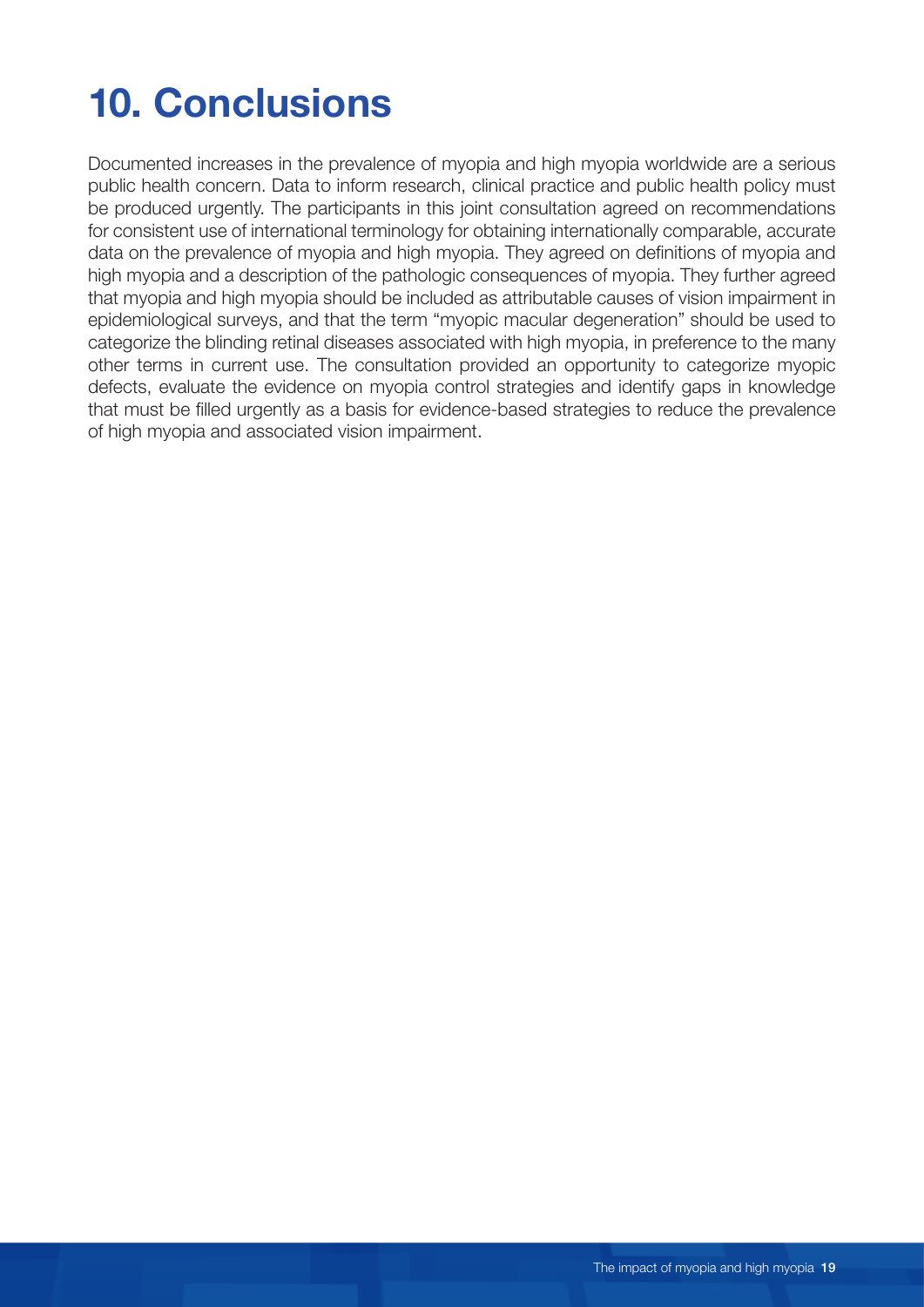### References

All Internet sources were accessed on April 2016

- 1. Bourne RR, Stevens GA, White RA, Smith JL, Flaxman SR, Price H et al. Causes of vision loss worldwide, 1990-2010: a systematic analysis. Lancet Global Health. 2013;1:e339–e349.
- 2. Holden B, Fricke TR, Wilson DA, Jong M, Naidoo KS, Sankaridurg P et al. Global prevalence of myopia, high myopia, and temporal trends from 2000 to 2050 (in preparation).
- 3. Iwase A, Araie M, Tomidokoro A, Yamamoto T, Shimizu H, Kitazawa Y. Prevalence and causes of low vision and blindness in a Japanese adult population: the Tajimi study. Ophthalmology. 2006;113:1354–62.
- 4. Wu L, Sun X, Zhou X, Weng C. Causes and 3-year-incidence of blindness in Jing-An district, Shanghai, China 2001–2009. BMC Ophthalmol. 2011;11:10.
- 5. Wong TY, Ferreira A, Hughes R, Carter G, Mitchell P. Epidemiology and disease burden of pathologic myopia and myopic choroidal neovascularization: an evidence-based systematic review. Am J Ophthalmol. 2014;157:9–25.
- 6. Xu L, Wang Y, Li Y, Cui T, Li J, Jonas JB. Causes of blindness and visual impairment in urban and rural areas in Beijing: the Beijing Eye Study. Ophthalmology. 2006;113:1134–41.
- 7. Group TEDC-CS. Risk factors for idiopathic rhegmatogenous retinal detachment. The Eye Disease Casecontrol Study Group. Am J Epidemiol. 1993;137:749–57.
- 8. Younan C, Mitchell P, Cumming RG, Rochtchina E, Wang JJ. Myopia and incident cataract and cataract surgery: The Blue Mountains eye study. Invest Ophthal Vis Sci. 2002;43:3625–32.
- 9. Qiu M, Wang SY, Singh K, Lin SC. Association between myopia and glaucoma in the United States population. Invest Ophthal Vis Sci. 2013;54:830–35.
- 10. International statistical classification of diseases and related health problems, 10th revision, version for 2010. Geneva: World Health Organization; 2010.
- 11. Resolution WHA66.4. Universal eye health. A global action plan 2014–2019. In: Sixty-sixth World Health Assembly, Geneva, 20–27 May 2013. Resolutions and decisions, annexes. Geneva: World Health Organization; 2013:5 (WHA66/2013/REC/1; http://apps.who.int/gb/ebwha/pdf\_files/WHA66-REC1/WHA66\_2013\_REC1\_ complete.pdf).
- 12. World urbanization prospects: the 2014 revision (document ST/ESA/SER.A/366). New York: United Nations, Department of Economic and Social and Economic Affairs, Population Division; 2014 (http://esa.un.org/unpd/wup/).
- 13. http://www.who.int/topics/global\_burden\_of\_disease/en/.
- 14. Smith T, Frick K, Holden B, Fricke T, Naidoo K. Potential lost productivity resulting from the global burden of uncorrected refractive error. Bull World Health Organ. 2009;87:431–7.
- 15. Fricke T, Holden B, Wilson D, Schlenther G, Naidoo KS, Resnikoff S et al. Global cost of correcting vision impairment from uncorrected refractive error. Bull World Health Organ. 2012; 90:728–38.
- 16. Ohno-Matsui K, Yoshida T, Futagami S, Yasuzumi K, Shimada N, Kojima A. Patchy atrophy and lacquer cracks predispose to the development of choroidal neovascularisation in pathological myopia. Br J Ophthalmol. 2003;87:570–3.
- 17. Vongphanit J, Mitchell P, Wang JJ. Prevalence and progression of myopic retinopathy in an older population. Ophthalmology. 2002;109:704–11.
- 18. Asakuma T, Yasuda M, Ninomiya T, Noda Y, Arakawa S, Hashimoto S et al. Prevalence and risk factors for myopic retinopathy in a Japanese population: the Hisayama study. Ophthalmology. 2012;119:1760–5.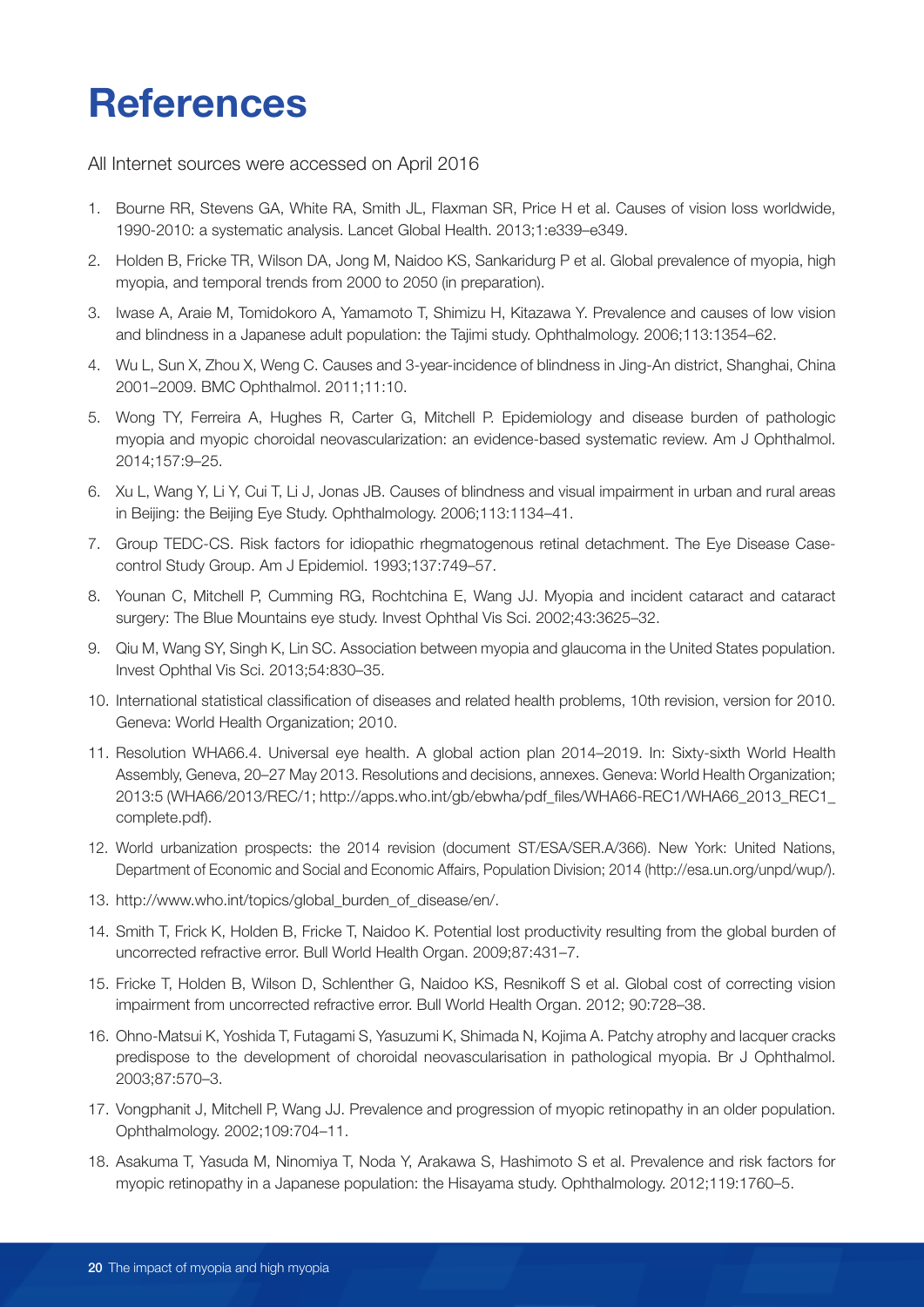- 19. Gao L, Liu W, Liang Y, Zhang F, Wang JJ, Peng Y et al. Prevalence and characteristics of myopic retinopathy in a rural Chinese adult population: The Handan Eye Study. Arch Ophthalmol. 2011;129:1199–1204.
- 20. Hu D. Prevalence and mode of inheritance of major genetic eye diseases in China. J Med Genet. 1987;24:584–8.
- 21. Liu HH, Xu L, Wang YX, Wang S, You QS, Jonas JB. Prevalence and progression of myopic retinopathy in Chinese adults: the Beijing Eye Study. Ophthalmology. 2010;117:1763–8.
- 22. Buch H, Vinding T, Nielsen NV. Prevalence and causes of visual impairment according to World Health Organization and United States criteria in an aged, urban Scandinavian population: the Copenhagen City Eye Study. Ophthalmology. 2001;108:2347–57.
- 23. Cedrone C, Nucci C, Scuderi G, Ricci F, Cerulli A, Culasso F. Prevalence of blindness and low vision in an Italian population: a comparison with other European studies. Eye. 2005;20:661–7.
- 24. Klaver CW, Wolfs RW, Vingerling JR, Hofman A, de Jong PM. Age-specific prevalence and causes of blindness and visual impairment in an older population: the Rotterdam study. Arch Ophthalmol. 1998;116:653–8.
- 25. Van Newkirk MR. The Hong Kong vision study: a pilot assessment of visual impairment in adults. Trans Am Ophthalmol Soc. 1997;95:715–49.
- 26. Wang Y, Xu L, Jonas JB. Prevalence and causes of visual field loss as determined by frequency doubling perimetry in urban and rural adult Chinese. Am J Ophthalmol. 2006;141:1078–86.
- .<br>27. Yamada M, Hiratsuka Y, Roberts CB, Pezzullo ML, Yates K, Takano S et al. Prevalence of visual impairment in the<br>. adult Japanese population by cause and severity and future projections. Ophthal Epidemiol. 2010;17:50– 27. Yamada M, Hiratsuka Y, Roberts CB, Pezzullo ML, Yates K, Takano S et al. Prevalence of visual impairment in the
- 28. Avisar R, Friling R, Snir M, Avisar I, Weinberger D. Estimation of prevalence and incidence rates and causes<br>of blindness in Israel, 1998–2003. Isr Med Assoc J. 2006;8:880–1. of blindness in Israel, 1998–2003. Isr Med Assoc J. 2006;8:880–1.
- 20. Solton Sn, vanna H, High Early, Zennon, Nem H. Saasos on ownested and simultices in data Eatinos. the<br>Los Angeles Latino Eye Study. Ophthalmology. 2006;113:1574–82.<br>30. Krumpaszky H, Lüdtke R, Mickler A, Klauss V, Selb 29. Cotter SA, Varma R, Ying-Lai M, Azen SP, Klein R. Causes of low vision and blindness in adult Latinos: the Los Angeles Latino Eye Study. Ophthalmology. 2006;113:1574–82.
- based study from Württemberg–Hohenzollern. Int J Ophthalmol. 1999;213:176–82.
- *Report of the Joint World Health Organization–Brien Holden*  31. Curtin B, Karlin D. Axial length measurements and fundus changes of the myopic eye. I. The posterior fundus. *Vision Institute Global Scientific Meeting on Myopia* Trans Am Ophthalmol Soc. 1970;68:312.
- 32. Grossniklaus HE, Green WR. Pathologic findings in pathologic myopia. Retina. 1992;12:127–33.
- 33. Hayashi K, Ohno-Matsui K, Shimada N, Moriyama M, Kojima A, Hayashi W et al. Long-term pattern of progression of myopic maculopathy: a natural history study. Ophthalmology. 2010;117:1595–1611.
- 34. Cohen SY, Laroche A, Leguen Y, Soubrane G, Coscas GJ. Etiology of choroidal neovascularization in young patients. Ophthalmology. 1996;103:1241–4.
- 35. Hirsch MJ. Relation of visual acuity to myopia. Arch Ophthalmol. 1945;34:418–21.
- 36. Rabbetts R. Bennett and Rabbetts' clinical visual optics. Oxford: Butterworth-Heinemann; 1998.
- 37. Wang TJ, Chiang TH, Wang TH, Lin LLK, Shih YF. Changes of the ocular refraction among freshmen in National Taiwan University between 1988 and 2005. Eye. 2008;23:1168–9.
- 38. Lim MC, Gazzard G, Sim EL, Tong L, Saw SM. Direct costs of myopia in Singapore. Eye. 2009;23:1086–9.
- 39. Wong HB, Machin D, Tan SB, Wong TY, Saw SM. Visual impairment and its impact on health-related quality of life in adolescents. Am J Ophthalmol. 2009;147:505–11.
- 40. Ma X, Zhou Z, Yi H, Pang X, Shi Y, Chen Q et al. Effect of providing free glasses on children's educational outcomes in China: cluster randomized controlled trial. BMJ. 2014;349:g5740.
- 41. Sankaridurg P, Holden B, Smith E III, Naduvilath T, Chen X, de la Jara PL et al. Decrease in rate of myopia progression with a contact lens designed to reduce relative peripheral hyperopia: one-year results. Invest Ophthalmol Vis Sci. 2011;52:9362–7.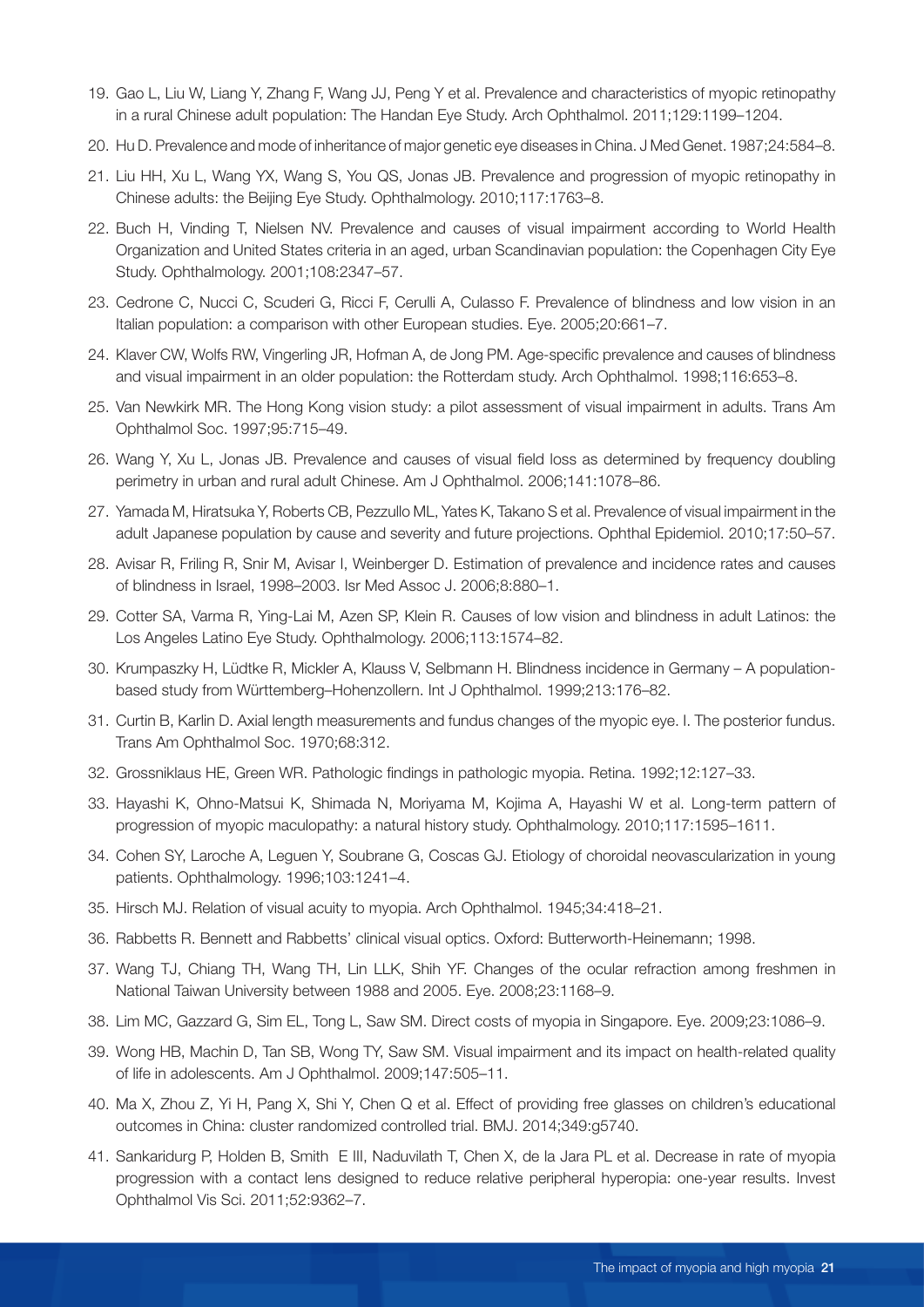- 42. Smith EL III, Hung LF, Arumugam B. Visual regulation of refractive development: insights from animal studies. Eye. 2014;28:180–8.
- 43. Millodot M. Effect of ametropia on peripheral refraction. Am J Optom Physiol Optics. 1981;58:691–5.
- 44. Mutti DO, Sholtz RI, Friedman NE, Zadnik K. Peripheral refraction and ocular shape in children. Invest Ophthalmol Vis Sci. 2000;41:1022–30.
- 45. Ghosh A, Collins MJ, Read SA, Davis BA, Chatterjee P. Axial elongation associated with biomechanical factors during near work. Optom Vis Sci. 2014;91:322–9.
- 46. Woodman EC, Read SA, Collins MJ, Hegarty KJ, Priddle SB, Smith JM et al. Axial elongation following prolonged near work in myopes and emmetropes. Br J Ophthalmol. 201;95:652–6.
- 47. Lin Z, Vasudevan B, Jhanji V, Mao GY, Gao TY, Wang FH et al. Near work, outdoor activity, and their association with refractive error. Optom Vis Sci. 2014;91:376–82.
- 48. French AN, Morgan IG, Mitchell P, Rose KA. Risk factors for incident myopia in Australian schoolchildren: the Sydney adolescent vascular and eye study. Ophthalmology. 2013;120:2100–8.
- 49. Flitcroft DI. The complex interactions of retinal, optical and environmental factors in myopia aetiology. Progr Retinal Eye Res. 2012;31:622–60.
- 50. Lim LT, Gong Y, Ah-Kee EY, Xiao G, Zhang X, Yu S. Impact of parental history of myopia on the development of myopia in mainland China school-aged children. Ophthalmol Eye Dis. 2014;6:31–5.
- 51. Verhoeven VJ, Hysi PG, Wojciechowski R, Fan Q, Guggenheim JA, Höhn R et al. Genome-wide metaanalyses of multiancestry cohorts identify multiple new susceptibility loci for refractive error and myopia. Nature Genetics. 2013;45:314–8.
- 52. Kiefer AK, Tung JY, Do CB, Hinds DA, Mountain JL, Francke U et al. Genome-wide analysis points to roles for extracellular matrix remodeling, the visual cycle, and neuronal development in myopia. PLoS Genet. 2013;9(2):e1003299.
- 53. Farbrother JE, Kirov G, Owen MJ, Pong-Wong R, Haley CS, Guggenheim JA. Linkage analysis of the genetic loci for high myopia on 18p, 12q, and 17q in 51 UK families. Invest Ophthalmol Vis Sci. 2004;45:2879–85.
- 54. He M, Zheng Y, Xiang F. Prevalence of myopia in urban and rural children in mainland China. Optom Vis Sci. 2009;86:40–4.
- 55. He M, Huang W, Li Y, Zheng Y, Yin Q, Foster PJ. Refractive error and biometry in older Chinese adults: the Liwan eye study. Invest Ophthalmol Vis Sci. 2009;50:5130–6.
- 56. Saw SM, Chan YH, Wong WL, Shankar A, Sandar M, Aung T et al. Prevalence and risk factors for refractive errors in the Singapore Malay eye survey. Ophthalmology. 2008;115:1713–9.
- 57. Saxena R, Vashist P, Tandon R, Pandey RM, Bhardawaj A, Menon V et al. Prevalence of myopia and its risk factors in urban school children in Delhi: the North India myopia study (NIM study). PloS One 2015;10(2):e0117349.
- 58. Morgan IG, Ohno-Matsui K, Saw SM. Myopia. Lancet 2012;379:1739–48.
- 59. Ip JM, Saw SM, Rose KA, Morgan IG, Kifley A, Wang JJ et al. Role of near work in myopia: findings in a sample of Australian school children. Invest Ophthalmol Vis Sci. 2008;49:2903–10.
- 60. Ip JM, Huynh SC, Robaei D, Rose KA, Morgan IG, Smith W et al. Ethnic differences in the impact of parental myopia: findings from a population-based study of 12-year-old Australian children. Invest Ophthalmol Vis Sci. 2007;48:2520–8.
- 61. Wu MM, Edwards MH. The effect of having myopic parents: an analysis of myopia in three generations. Optom Vis Sci. 1999;76:387–92.
- 62. Cheng D, Woo GC, Drobe B, Schmid KL. Effect of bifocal and prismatic bifocal spectacles on myopia progression in children: three-year results of a randomized clinical trial. JAMA Ophthalmol. 2014;132:258–64.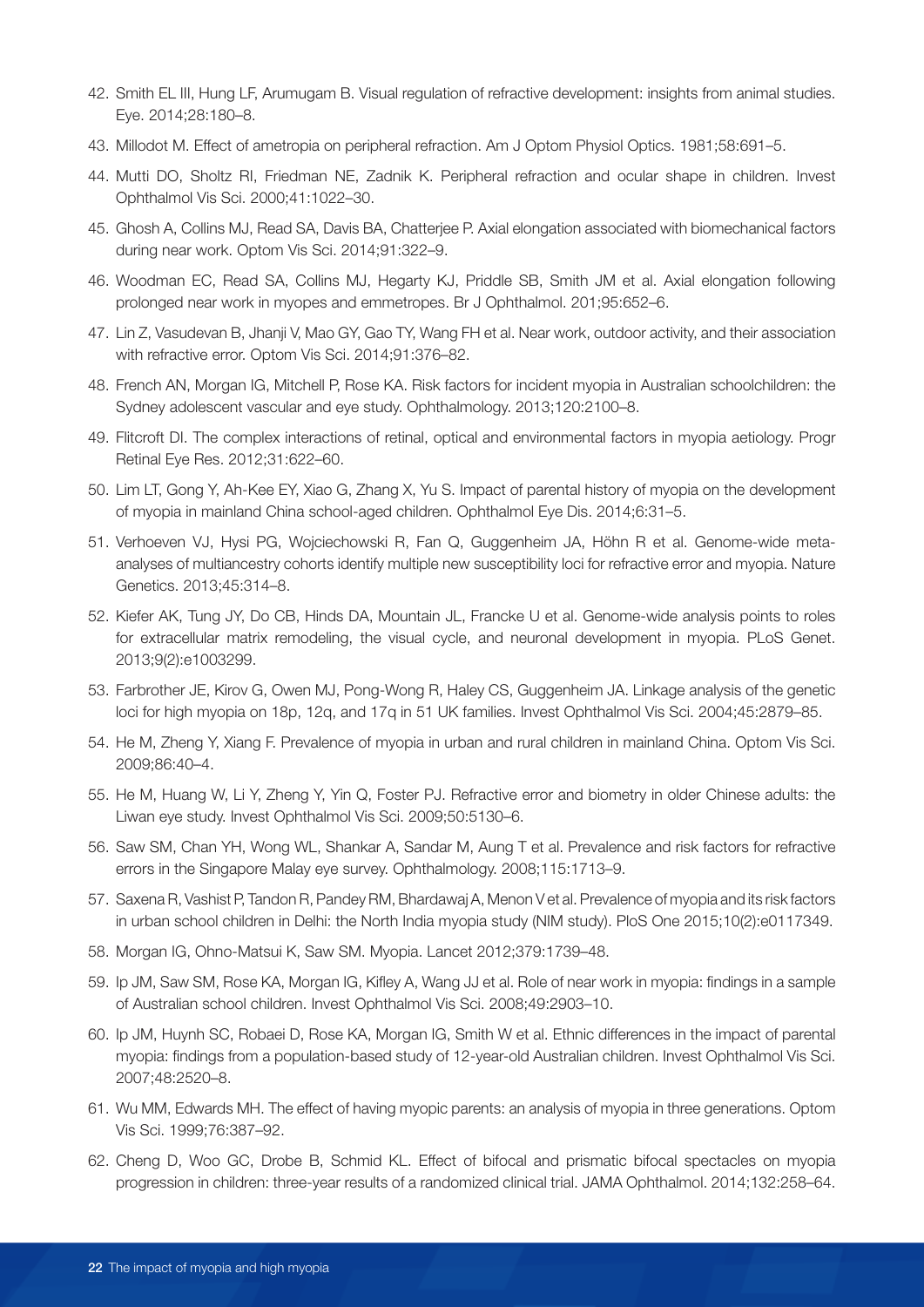- 63. Si JK, Tang K, Bi HS, Guo DD, Guo JG, Wang XR. Orthokeratology for myopia control: a meta-analysis. Optom Vis Sci. 2015;92:252–7.
- 64. Holden B, Sankaridurg P, de la Jara P, Naduvilath T, Ho A, Sweeney D. Decreasing peripheral hyperopia with distance centre relatively plus powered periphery contact lenses reduced the rate of progress of myopia: a 5 year Vision CRC study. Abstract. Annual Meeting, Translational research: seeing the possibilities, Fort Lauderdale, Florida. Rockville, Maryland: Association for Research in Vision and Ophthalmology Inc.; 2012:6–9.
- 65. Li SM, Li SY, Liu LR, Guo JY, Chen W, Wang NL et al. Full correction and undercorrection of myopia evaluation trial: design and baseline data of a randomized, controlled, double-blind trial. Clin Exp Ophthalmol. 2013;41:329–38.
- 66. Vasudevan B, Esposito C, Peterson C, Coronado C, Ciuffreda KJ. Under-correction of human myopia Is it myopigenic? A retrospective analysis of clinical refraction data. J Optom. 2014;7:147–52.
- 67. Chung K, Mohidin N, O'Leary DJ. Undercorrection of myopia enhances rather than inhibits myopia progression. Vis Res. 2002;42:2555–9.
- 68. Berntsen DA, Sinnott LT, Mutti DO, Zadnik K. A randomized trial using progressive addition lenses to evaluate theories of myopia progression in children with a high lag of accommodation. Invest Ophthalmol Vis Sci. 2012;53:640–9.
- 69. Berntsen DA, Barr CD, Mutti DO, Zadnik K. Peripheral defocus and myopia progression in myopic<br>randomly assigned to wear single vision and progressive addition lenses. Invest Ophthalmol<br>2013;54:5761–70. 69. Berntsen DA, Barr CD, Mutti DO, Zadnik K. Peripheral defocus and myopia progression in myopic children randomly assigned to wear single vision and progressive addition lenses. Invest Ophthalmol Vis Sci. 2013;54:5761–70.
- 70. Trier K, Munk Ribel-Madsen S, Cui D, Brogger Christensen S. Systemic 7-methylxanthine in retarding axial eye<br>growth and myopia progression: a 36-month pilot study. J Ocul Biol Dis Inform. 2008;1:85–93. growth and myopia progression: a 36-month pilot study. J Ocul Biol Dis Inform. 2008;1:85–93.
- 71. Sankaridurg P, Donovan L, varnas S, Ho A, Crien X, Martinez A et al. Spec<br>progression of myopia: 12-month results. Optom Vis Sci. 2010;87:631–41.<br>72. Grosvenor T. Perrigin D. Perrigin J. Quintero S. Rigid gas-permeable 71. Sankaridurg P, Donovan L, Varnas S, Ho A, Chen X, Martinez A et al. Spectacle lenses designed to reduce progression of myopia: 12-month results. Optom Vis Sci. 2010;87:631–41.
- 72. Grosvenor T, Perrigin D, Perrigin J, Quintero S. Rigid gas-permeable contact lenses for myopia control: effects of discontinuation of lens wear. Optom Vis Sci. 1991;68:385–9.
- *Report of the Joint World Health Organization–Brien Holden*  73. Aller T. Results of a one-year prospective clinical trial (CONTROL) of the use of bifocal soft contact lenses to *Vision Institute Global Scientific Meeting on Myopia* control myopia progression. Ophthal Physiol Optics. 2006;26(Suppl 1):8.
- 74. Walline JJ, Greiner KL, McVey ME, Jones-Jordan LA. Multifocal contact lens myopia control. Ophthalmol Vis Sci. 2013;90:1207–14.
- 75. Holden B, Sankaridurg P, Smith E, Aller T, Jong M, He M. Myopia, an underrated global challenge to vision: where the current data takes us on myopia control. Eye. 2014;28:142–6.
- 76. Bakaraju R, Xu P, Chen X, Ma M, Song S, Jong M et al. Extended depth-of-focus contact lenses can slow the rate of progression of myopia. Abstract. Annual meeting, Imaging the eye, Denver, Colorado. Rockville, MD: Association for Research in Vision and Ophthalmology Inc.; 2015.
- 77. Rose KA, Morgan IG, Ip J, Kifley A, Huynh S, Smith W et al. Outdoor activity reduces the prevalence of myopia in children. Ophthalmology. 2008;115:1279–85.
- 78. Jones LA, Sinnott LT, Mutti DO, Mitchell GL, Moeschberger ML, Zadnik K. Parental history of myopia, sports and outdoor activities, and future myopia. Invest Ophthalmol Vis Sci. 2007;48:3524–32.
- 79. Wu PC, Tsai CL, Wu HL, Yang YH, Kuo HK. Outdoor activity during class recess reduces myopia onset and progression in school children. Ophthalmology. 2013;120:1080–5.
- 80. Morgan IG, Xiang F, Zeng Y, Mai J, Chen Q, Zhang J et al. Increased outdoor time reduces incident myopia the Guangzhou outdoor activity longitudinal study. Invest Ophthalmol Vis Sci. 2014;55:1272.
- 81. Ashby RS, Schaeffel F. The effect of bright light on lens compensation in chicks. Invest Ophthalmol Vis Sci. 2010;51:5247–53.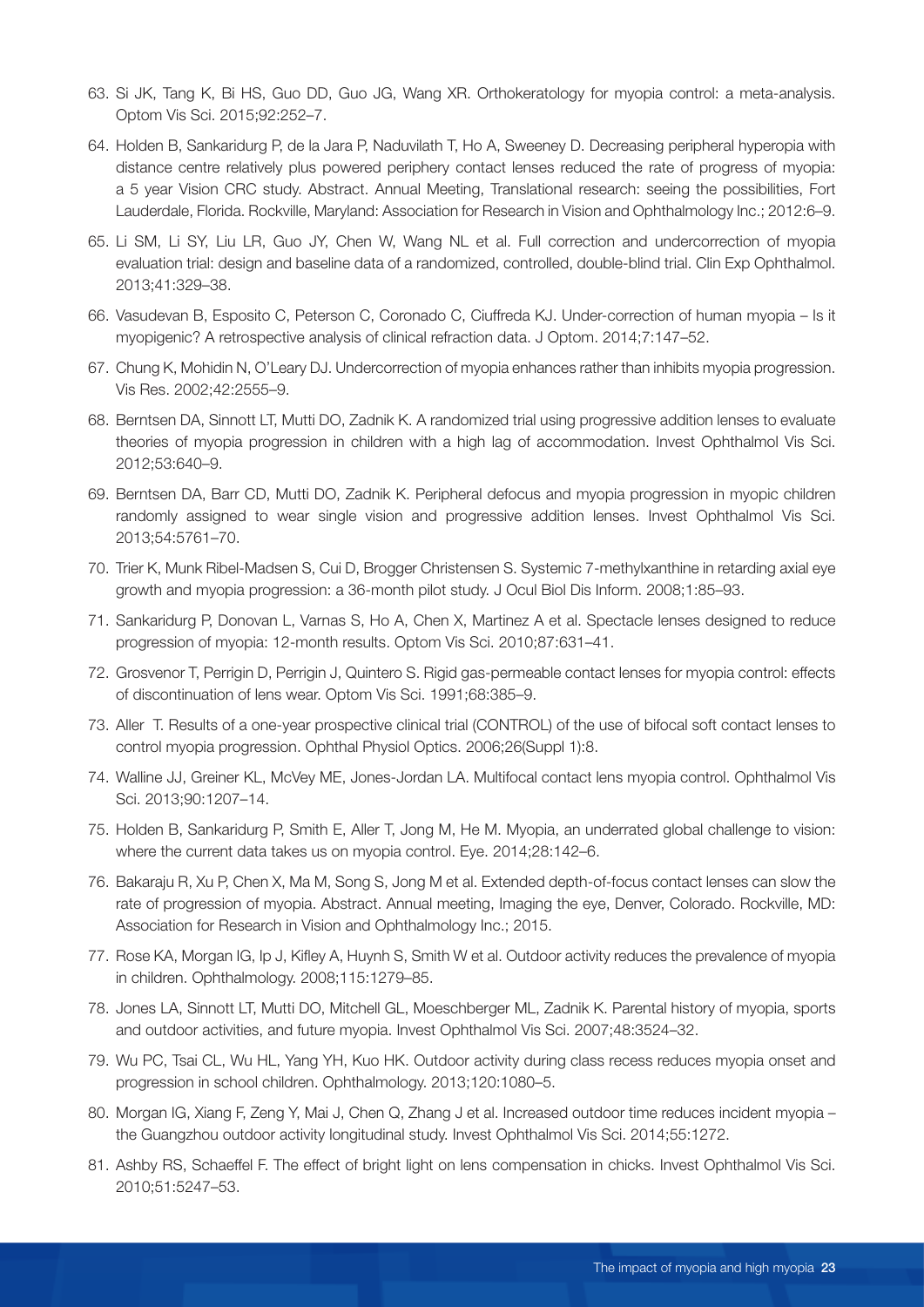- 82. Smith EL, Hung L-F, Huang J. Protective effects of high ambient lighting on the development of formdeprivation myopia in rhesus monkeys. Invest Ophthalmol Vis Sci. 2012;53:421–8.
- 83. Gwiazda J, Deng L, Manny R, Norton TT, Group CS. Seasonal variations in the progression of myopia in children enrolled in the Correction of Myopia Evaluation Trial. Invest Ophthalmol Vis Sci. 2014;55:752–8.
- 84. Mitchelson F. Muscarinic receptor agonists and antagonists: effects on ocular function. Handb Exp Pharmacol. 2012;208:263–98.
- 85. Chia A, Chua WH, Cheung YB, Wong WL, Lingham A, Fong A et al. Atropine for the treatment of childhood myopia: safety and efficacy of 0.5%, 0.1%, and 0.01% doses (Atropine for the Treatment of Myopia 2). Ophthalmology. 2012;119:347–54.
- 86. Bullock S, Manias E. Fundamentals of pharmacology. London: Pearson Higher Education; 2013.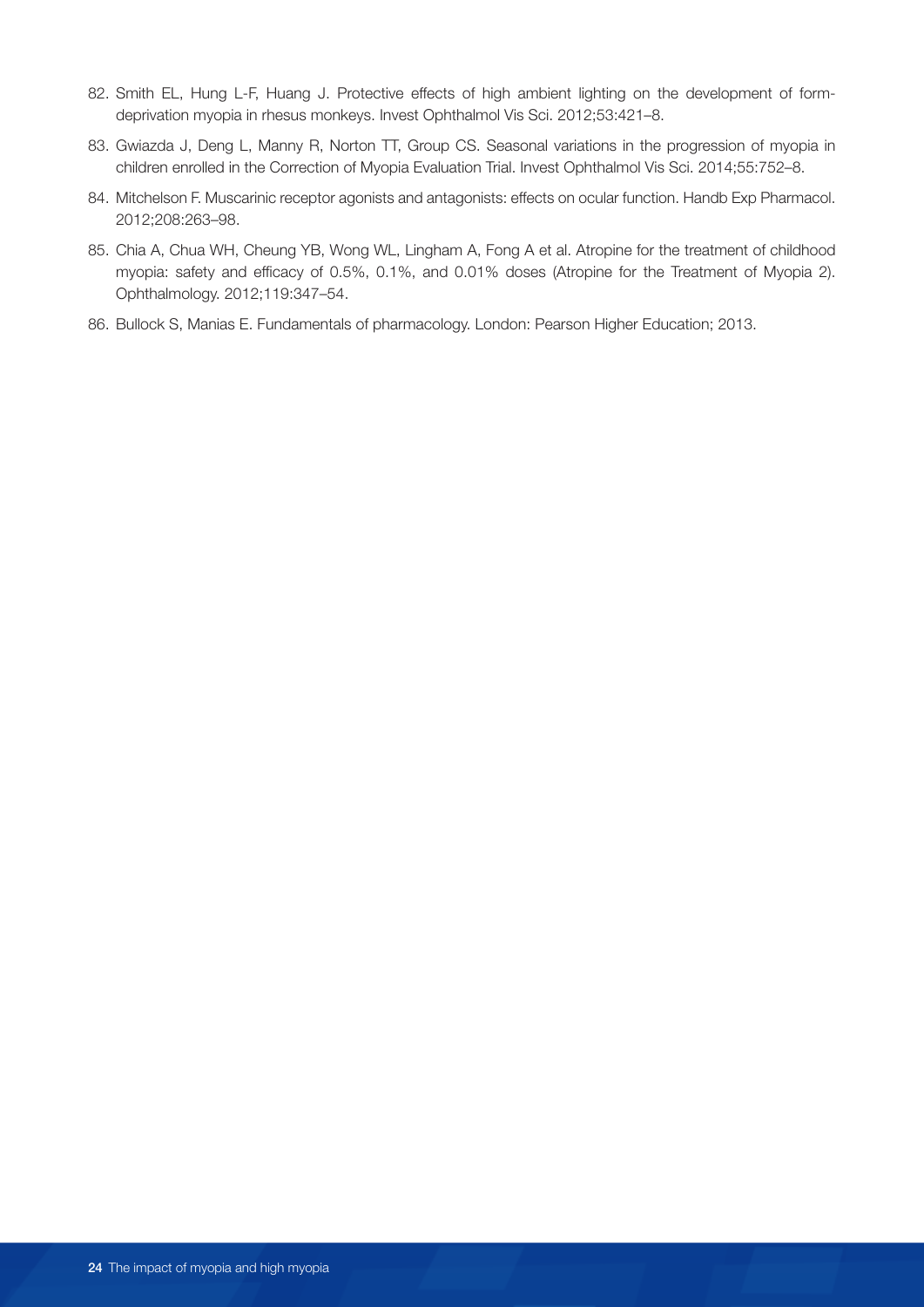## Annex 1. Participants

| Professor Mingguang He, Centre for Eye<br>Research Australia Melbourne, Australia, and<br>Zhongshan Ophthalmic Centre, Guangzhou, China<br>mingguanghe@gmail.com | Dr Solange R. Salomão, Federal University of São<br>Paulo, São Paulo, Brazil ssalomao@unifesp.br |
|------------------------------------------------------------------------------------------------------------------------------------------------------------------|--------------------------------------------------------------------------------------------------|
| Professor Brien Holden, Brien Holden Vision                                                                                                                      | Professor Padmaja Sankaridurg, Brien Holden                                                      |
| Institute, Sydney, Australia                                                                                                                                     | Vision Institute, Sydney, Australia                                                              |
| b.holden@brienholdenvision.org                                                                                                                                   | p.sankaridurg@brienholdenvision.org                                                              |
| Professor Jost B. Jonas, Ruprecht Karl University of                                                                                                             | Professor Seang Mei Saw, National University of                                                  |
| Heidelberg, Heidelberg, Germany                                                                                                                                  | Singapore, Singapore                                                                             |
| jost.jonas@medma.uni-heidelberg.de                                                                                                                               | seang_mei_saw@nuhs.edu.sg                                                                        |
| Dr Monica Jong, Scientific Secretary, Brien Holden                                                                                                               | Professor Earl L Smith III, University of Houston,                                               |
| Vision Institute, Sydney, Australia                                                                                                                              | Houston, Texas, USA                                                                              |
| m.jong@brienholdenvision.org                                                                                                                                     | esmith1@Central.UH.EDU                                                                           |
| Professor Jafer Kedir, Jimma University, Jimma,                                                                                                                  | Dr Klaus Trier, clinical practice, Hellerup, Denmark                                             |
| Ethiopia jafked@yahoo.com                                                                                                                                        | ktrier@dadlnet.dk                                                                                |
| Dr Ivo Kocur, World Health Organization, Geneva,                                                                                                                 | Dr Susan Vitale, National Institutes of Health,                                                  |
| Switzerland kocuri@who.int                                                                                                                                       | Washington DC, USA sev@nei.nih.gov                                                               |
| Dr Silvio Paolo Mariotti, World Health Organization,                                                                                                             | Professor Tien Y. Wong, National University of                                                   |
| Geneva, Switzerland mariottis@who.int                                                                                                                            | Singapore, Singapore wong.tien.yin@snec.com.sg                                                   |
| Dr Hasan Minto, Brien Holden Vision Institute,                                                                                                                   | Professor Abbas Ali Yekta, Mashhad University of                                                 |
| Islamabad, Pakistan                                                                                                                                              | Medical Sciences, Mashhad, Islamic Republic of                                                   |
| h.minto@brienholdenvision.org                                                                                                                                    | Iran YektaA@mums.ac.ir                                                                           |
| Professor Ian Morgan, Australian National University                                                                                                             | Professor Kovin Naidoo, Brien Holden Vision                                                      |
| Canberra, Australia                                                                                                                                              | Institute, Durban, South Africa                                                                  |
| lan.Morgan@anu.edu.au                                                                                                                                            | k.naidoo@brienholdenvision.org                                                                   |
| Professor Kyoko Ohno-Matsui, Tokyo Medical and                                                                                                                   | Professor Olavi Pärssinen, University of Jyvaskyla,                                              |
| Dental University, Tokyo, Japan k.ohno.oph@tmd.ac.jp                                                                                                             | Jyvaskyla, Finland olavi.parssinen@top.fimnet.fi                                                 |
| Dr Gullapalli (Nag) Rao, L V Prasad Eye Institute                                                                                                                | Professor Serge Resnikoff, Consultant, Geneva,                                                   |
| (LVPEI), Hyderabad, India gnrao@lvpei.org                                                                                                                        | Switzerland serge.resnikoff@gmail.com                                                            |
| Professor Jialiang Zhao, Peking Union<br>Medical College Hospital, Beijing, China<br>13501132676@163.com                                                         |                                                                                                  |

### **Observers**

Dr Adriana Berezovsky, Federal University of São Paulo, São Paulo, Brazil aberezovsky@unifesp.br

Mr Tim Fricke, Brien Holden Vision Institute, Sydney, Australia t.fricke@optusnet.com.au

Dr David Wilson, Brien Holden Vision Institute, Sydney, Australia d.wilson@brienholdenvision.org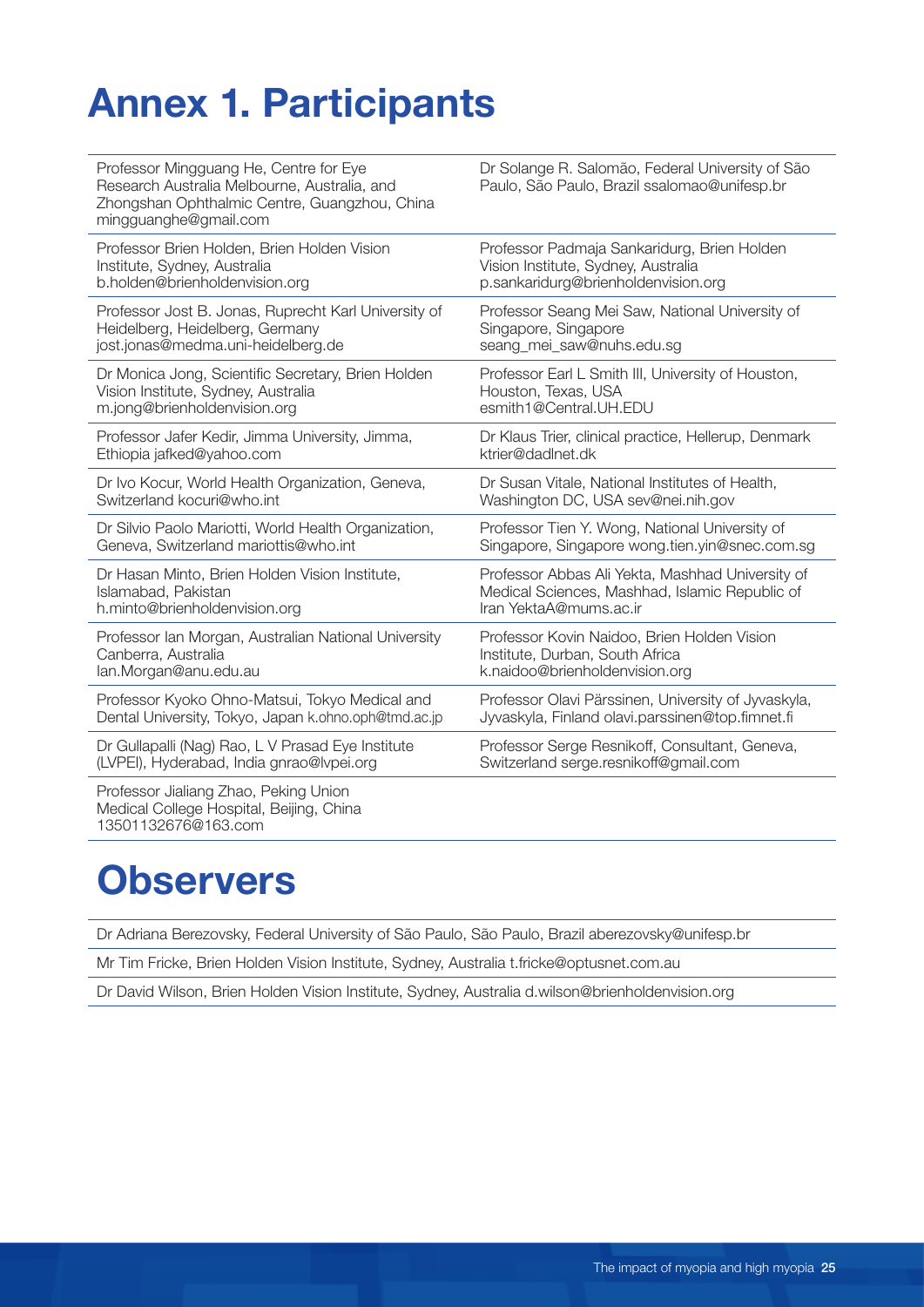### Annex 2. Programme

#### Day 1. Monday 16 March 2015 – Chairs: Professor Serge Resnikoff and Dr Ivo Kocur

|       |                                                                                                                                                                                                                                                                                                                        | Holden                       |
|-------|------------------------------------------------------------------------------------------------------------------------------------------------------------------------------------------------------------------------------------------------------------------------------------------------------------------------|------------------------------|
| 09:20 | Welcome – The scope and purpose of the meeting                                                                                                                                                                                                                                                                         | Dr Ivo Kocur and             |
|       |                                                                                                                                                                                                                                                                                                                        | Dr Silvio Mariotti           |
| 09:45 | The magnitude of myopia<br>The prevalence of myopia and higher levels of myopia at global and<br>regional levels and projected increase to 2050                                                                                                                                                                        | Professor Brien A.<br>Holden |
| 10:15 | Vision impairment and blindness in myopia                                                                                                                                                                                                                                                                              | Professor Tien Y.            |
|       | Vision impairment in myopia and comorbid conditions                                                                                                                                                                                                                                                                    | Wong                         |
|       | Permanent vision impairment caused by myopia                                                                                                                                                                                                                                                                           |                              |
|       | Prevalence of vision impairment and blindness associated with myopia                                                                                                                                                                                                                                                   |                              |
|       | Prevalence and risks for comorbidity with myopia                                                                                                                                                                                                                                                                       |                              |
| 11:00 | Morning tea                                                                                                                                                                                                                                                                                                            |                              |
| 11:30 | Terminology and classification of high myopia and pathological myopia                                                                                                                                                                                                                                                  | Professor Kyoko              |
|       | Definition, classification and terminology of myopia and higher myopia,<br>including the vision impairment                                                                                                                                                                                                             | Ohno-Matsui                  |
| 12:00 | Myopic macular degeneration                                                                                                                                                                                                                                                                                            | Professor Jost B.            |
|       | Definition, description, characteristics and effects                                                                                                                                                                                                                                                                   | Jonas                        |
| 12:30 | Impact of myopia on society                                                                                                                                                                                                                                                                                            | Professor Seang Mei          |
|       | Myopia and complications of myopia and social and economic impacts                                                                                                                                                                                                                                                     | Saw                          |
| 13:00 | Lunch                                                                                                                                                                                                                                                                                                                  |                              |
| 14:00 | Breakout sessions - Definitions                                                                                                                                                                                                                                                                                        |                              |
|       | Group 1. Definitions and methods for prevalence studies of myopia and high myopia and data<br>(to include refractive error and vision impairment due to higher levels of myopia) – current state of<br>surveys of WHO and rapid assessment of avoidable blindness                                                      |                              |
|       | Group 2. Definition of myopic macular degeneration (MMD) for surveys and future publications,<br>protocol for measuring the prevalence of MMD in epidemiological surveys and future publications,<br>including a grading scale and quantification of MMD. Terminology, classification, survey methods<br>and protocols |                              |
| 15:30 | Afternoon tea                                                                                                                                                                                                                                                                                                          |                              |
| 16:00 | Plenary session: Definitions, review of outcomes                                                                                                                                                                                                                                                                       |                              |
| 17:30 | Close Day 1                                                                                                                                                                                                                                                                                                            |                              |

#### Group 1

Facilitator: Professor Kovin Naidoo

Reporter: Mr Tim Fricke (observer)

Participants: Professor Jafer Kedir, Dr Ivo Kocur, Dr Hasan Minto, Professor Ian Morgan, Professor Olavi Pärssinen, Dr Solange R. Salomão, Professor Padmaja Sankaridurg

Professor Seang Mei Saw, Professor Earl L. Smith III, Dr Susan Vitale, Dr David Wilson (observer), Professor Abbas Ali Yekta

#### Group 2

Facilitator: Professor Serge Resnikoff

Reporter: Dr Monica Jong

Participants: Dr Adriana Berezovsky (observer), Professor Mingguang He, Professor Brien Holden, Professor Jost B. Jonas, Dr Silvio Mariotti

Professor Kyoko Ohno-Matsui, Professor Gullipalli (Nag) Rao, Dr Klaus Trier, Professor Tien Y. Wong, Professor Jialiang Zhao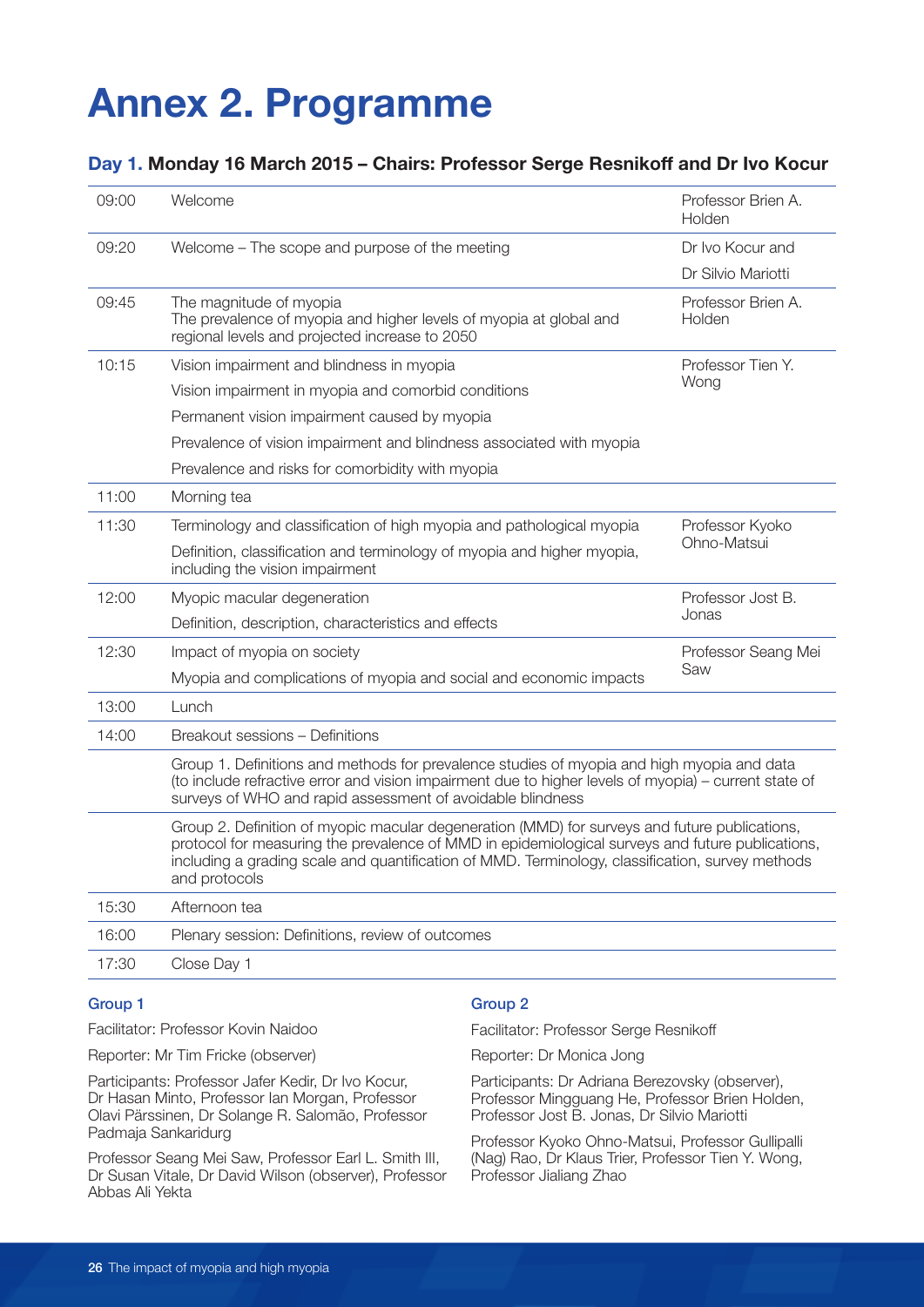### Day 2. Tuesday 17 March 2015 – Chairs: Professor Mingguang He and Dr Silvio Mariotti

| 09:00 | The day's activities                                                                                                                                                                                                                                                                  | Chair                            |
|-------|---------------------------------------------------------------------------------------------------------------------------------------------------------------------------------------------------------------------------------------------------------------------------------------|----------------------------------|
| 09:10 | Evidence related to the causes of myopia: optical and environmental                                                                                                                                                                                                                   | Professor Earl L.                |
|       | Evidence on the causes of myopia progression, e.g. retinal image profile,<br>and the role of the macula and the periphery in the induction of myopia,<br>environment (light), myopia induction models                                                                                 | Smith III                        |
| 09:25 | Evidence related to the causes of myopia: genetics, parental history, other                                                                                                                                                                                                           | Professor Seang Mei              |
|       | Relation of genetics and parental myopia with myopia, Singapore study<br>and CREAM consortium                                                                                                                                                                                         | Saw                              |
| 09:40 | Evidence related to the causes of myopia: genetics and environmental risk<br>factors for onset and progression of myopia                                                                                                                                                              | Professor Mingguang<br>He        |
|       | Nine years of follow-up data from the Guangzhou Twin Cohort Study                                                                                                                                                                                                                     |                                  |
| 09:55 | Discussion                                                                                                                                                                                                                                                                            |                                  |
| 10:10 | Evidence for myopia control: optical                                                                                                                                                                                                                                                  | Professor Padmaja                |
|       | Review of the evidence on the effects of optical intervention: peripheral<br>plus, extended depth of focus, orthokeratology, bifocal spectacles                                                                                                                                       | Sankaridurg                      |
| 10:35 | Evidence for myopia control: outdoors, behavioural                                                                                                                                                                                                                                    | Professor Ian Morgan             |
|       | Review of the evidence on the effects of environmental and behavioural<br>interventions                                                                                                                                                                                               |                                  |
|       | Examples of health policy and possible myopia control activities and<br>interventions implemented - e.g. Chinese Taipei considering laws to monitor<br>the time spent on near devices, and "and or the time" in Wuhan, China                                                          |                                  |
| 11:00 | Morning tea                                                                                                                                                                                                                                                                           |                                  |
| 11:30 | Evidence for myopia control: lessons for atropine                                                                                                                                                                                                                                     | Professor Tien Y.                |
|       | Review of the evidence on the effects and use of atropine                                                                                                                                                                                                                             | Wong                             |
| 12:00 | Evidence for myopia control: therapeutic 7-methylxanthine                                                                                                                                                                                                                             | Dr Klaus Trier                   |
|       | Review of the evidence on the effects and use of 7-methylxanthine                                                                                                                                                                                                                     |                                  |
| 12:30 | Lunch                                                                                                                                                                                                                                                                                 |                                  |
| 13:30 | Breakout session: Future research needed                                                                                                                                                                                                                                              |                                  |
|       | Group 1. Epidemiological research on the prevalence of myopia, high myopia, blindness and vision<br>impairment due to myopia (cataracts, glaucoma, MMD)                                                                                                                               |                                  |
|       | Group 2. Definition of MMD for surveys and future publications, protocol for measuring the<br>prevalence of MMD in epidemiological surveys and future publications, including a grading scale<br>and quantification of MMD. Terminology, classification, survey methods and protocols |                                  |
|       | <b>Group 3.</b> Vision impairment and blindness due to myopia                                                                                                                                                                                                                         |                                  |
|       | Group 4. Draft recommendations on the public health implications of interventions                                                                                                                                                                                                     |                                  |
| 15:30 | Afternoon tea                                                                                                                                                                                                                                                                         |                                  |
| 16:00 | Plenary session: Future research review and outcomes                                                                                                                                                                                                                                  | Group reporters                  |
|       |                                                                                                                                                                                                                                                                                       | Moderator: Dr Silvio<br>Mariotti |
| 17:30 | Close of day 2                                                                                                                                                                                                                                                                        |                                  |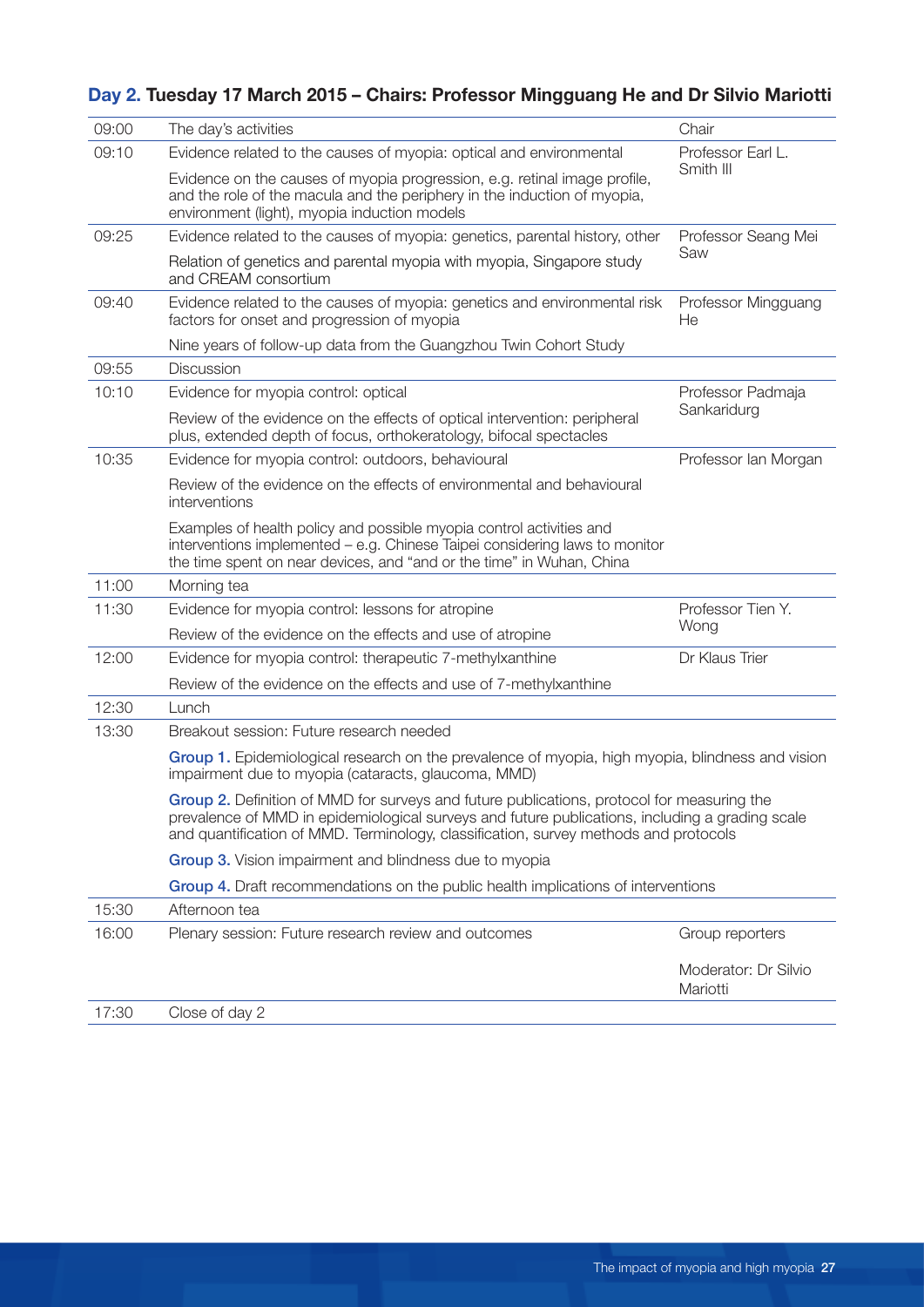| <b>Breakout groups</b>                                                                                                                   | Group 3                                                                                                        |
|------------------------------------------------------------------------------------------------------------------------------------------|----------------------------------------------------------------------------------------------------------------|
| Group 1                                                                                                                                  | Facilitator: Professor Nag Rao                                                                                 |
| Facilitator: Dr Susan Vitale                                                                                                             | Reporter: Dr Monica Jong                                                                                       |
| Reporter: Dr Hasan Minto                                                                                                                 | Participants: Professor Jost B. Jonas, Professor                                                               |
| Participants: Mr Tim Fricke (observer), Professor<br>Jafer Kedir, Dr Ivo Kocur, Dr David Wilson (observer),<br>Professor Olavi Pärssinen | Kyoko Ohno-Matsui, Dr Solange R. Salomão,<br>Professor Abbas Ali Yekta, Dr Adriana Berezovsky<br>(observer)    |
| Group 2                                                                                                                                  | Group 4                                                                                                        |
| Facilitator: Professor Earl Smith III                                                                                                    | Facilitator: Professor Tien Wong                                                                               |
| Reporter: Professor Padmaja Sankaridurg                                                                                                  | Reporter: Professor Kovin Naidoo                                                                               |
| Participants: Dr Silvio Mariotti, Professor Seang Mei<br>Saw, Dr Klaus Trier, Professor Jialiang Zhao                                    | Participants: Professor Brien Holden, Dr Silvio Mariotti,<br>Professor Serge Resnikoff, Professor Mingguang He |

### Day 3. Wednesday 18 March 2015 – Chair: Professor Brien A. Holden

| 09:00 | Brief outline of the morning<br>Housekeeping: transfers to the airport, lunch, luggage storage                                                                   | Chair                      |
|-------|------------------------------------------------------------------------------------------------------------------------------------------------------------------|----------------------------|
| 09:10 | Plenary session: conclusions and recommendations                                                                                                                 | Presenter: Dr Ivo<br>Kocur |
|       | • Action plan/roadmap for establishing definitions of myopia, high myopia<br>and MMD, further research needed                                                    | Moderator: Dr Silvio       |
|       | • Conclusions and recommendations and next steps, i.e. creating a<br>category for MMD in blindness surveys, dealing with myopia progression<br>at clinical level | Mariotti                   |
|       | Follow-up meeting and agreed timelines                                                                                                                           |                            |
| 12:00 | Close                                                                                                                                                            |                            |
| 12:10 | Lunch                                                                                                                                                            |                            |
|       |                                                                                                                                                                  |                            |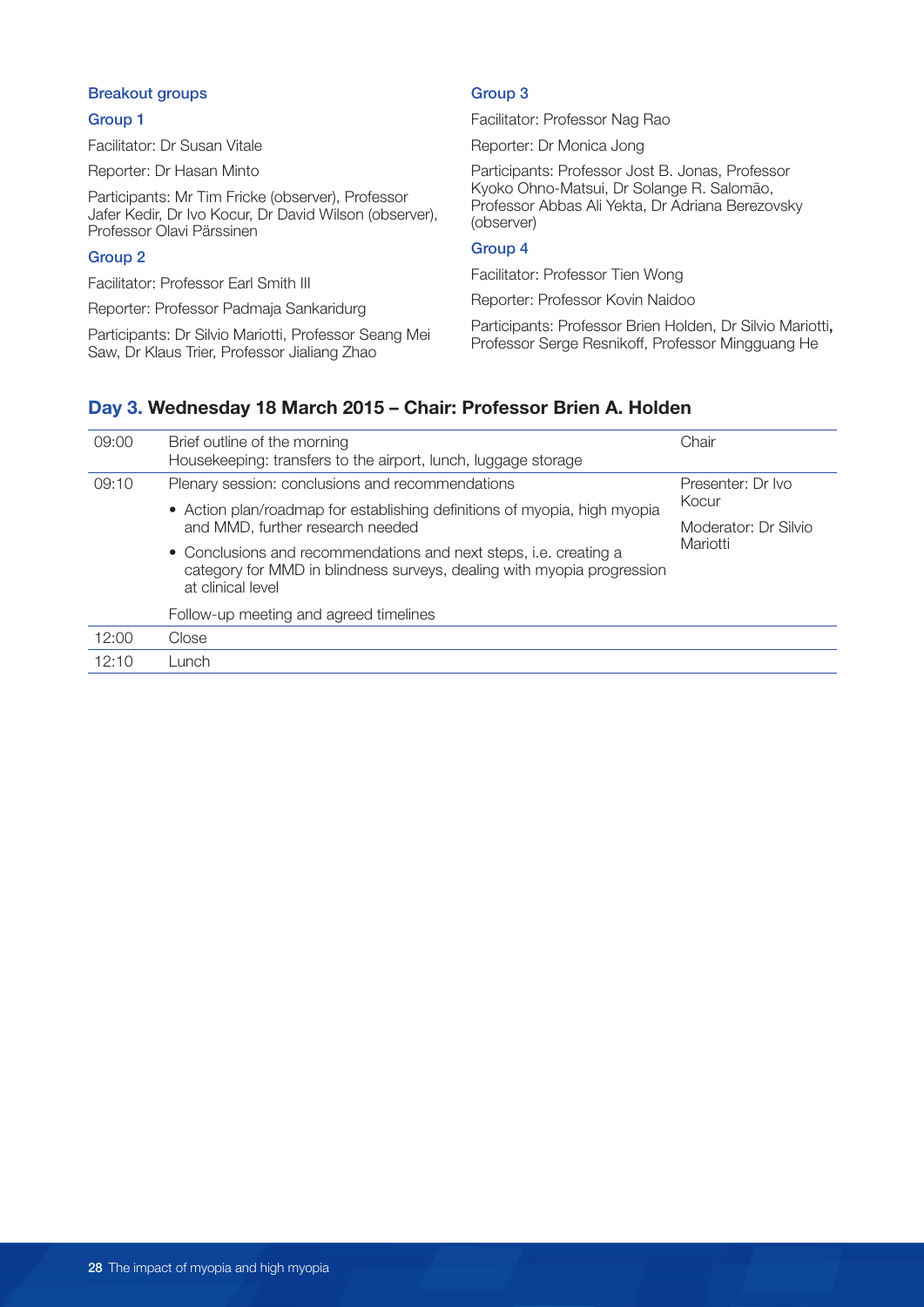### Annex 3. Regions defined in the WHO Global Burden of Disease programme

| <b>Subregion</b>             | <b>Countries</b>                                                                                                                                                                                                                                           |
|------------------------------|------------------------------------------------------------------------------------------------------------------------------------------------------------------------------------------------------------------------------------------------------------|
| High-income region           |                                                                                                                                                                                                                                                            |
| Asia-Pacific, high income    | Brunei Darussalam, Japan, Republic of Korea, Singapore                                                                                                                                                                                                     |
| Australasia                  | Australia, New Zealand                                                                                                                                                                                                                                     |
| North America, high income   | Canada, United States of America                                                                                                                                                                                                                           |
| Western Europe               | Andorra, Austria, Belgium, Cyprus, Denmark, Finland, France, Germany,<br>Greece, Iceland, Ireland, Israel, Italy, Luxembourg, Malta, Netherlands, Norway,<br>Portugal, Spain, Sweden, Switzerland, United Kingdom of Great Britain and<br>Northern Ireland |
| South Asia region            |                                                                                                                                                                                                                                                            |
| South Asia                   | Afghanistan, Bangladesh, Bhutan, India, Nepal, Pakistan                                                                                                                                                                                                    |
| Sub-Saharan Africa region    |                                                                                                                                                                                                                                                            |
| Central Africa               | Angola, Central African Republic, Congo, Democratic Republic of the Congo,<br>Equatorial Guinea, Gabon                                                                                                                                                     |
| East Africa                  | Burundi, Comoros, Djibouti, Eritrea, Ethiopia, Kenya, Madagascar, Malawi,<br>Mauritius, Mozambique, Rwanda, Seychelles, Somalia, Sudan, Uganda, United<br>Republic of Tanzania, Zambia                                                                     |
| Southern Africa              | Botswana, Lesotho, Namibia, South Africa, Swaziland, Zimbabwe                                                                                                                                                                                              |
| West Africa                  | Benin, Burkina Faso, Cameroon, Cape Verde, Chad, Côte d'Ivoire, Gambia,<br>Ghana, Guinea, Guinea-Bissau, Liberia, Mali, Mauritania, Niger, Nigeria,<br>Senegal, Sierra Leone, São Tomé and Príncipe, Togo                                                  |
| Other regions                |                                                                                                                                                                                                                                                            |
| Central Asia                 | Armenia, Azerbaijan, Georgia, Kazakhstan, Kyrgyzstan, Mongolia, Tajikistan,<br>Turkmenistan, Uzbekistan                                                                                                                                                    |
| East Asia                    | China, Hong Kong SAR (China), Macau SAR (China), Democratic People's<br>Republic of Korea, Taiwan (China)                                                                                                                                                  |
| South-east Asia              | Cambodia, Indonesia, Lao People's Democratic Republic, Malaysia, Maldives,<br>Myanmar, Philippines, Sri Lanka, Thailand, Timor-Leste, Viet Nam                                                                                                             |
| Oceania                      | Fiji, Kiribati, Marshall Islands, Micronesia (Federated States of), Papua New<br>Guinea, Samoa, Solomon Islands, Tonga, Vanuatu                                                                                                                            |
| <b>Central Europe</b>        | Albania, Bosnia and Herzegovina, Bulgaria, Croatia, Czech Republic, Hungary,<br>Montenegro, Poland, Romania, Serbia, Slovakia, Slovenia, the former Yugoslav<br>Republic of Macedonia                                                                      |
| Eastern Europe               | Belarus, Estonia, Latvia, Lithuania, Republic of Moldova, Russian Federation,<br>Ukraine                                                                                                                                                                   |
| Andean Latin America         | Bolivia (Plurinational State of), Ecuador, Peru                                                                                                                                                                                                            |
| Central Latin America        | Colombia, Costa Rica, El Salvador, Guatemala, Honduras, Mexico, Nicaragua,<br>Panama, Venezuela (Bolivarian Republic of)                                                                                                                                   |
| Southern Latin America       | Argentina, Chile, Uruguay                                                                                                                                                                                                                                  |
| Tropical Latin America       | Brazil, Paraguay                                                                                                                                                                                                                                           |
| Caribbean                    | Antigua and Barbuda, Bahamas, Barbados, Belize, Cuba, Dominica,<br>Dominican Republic, Grenada, Guyana, Haiti, Jamaica, Saint Lucia, Saint<br>Vincent and the Grenadines, Suriname, Trinidad and Tobago                                                    |
| North Africa and Middle East | Algeria, Bahrain, Egypt, Iran (Islamic Republic of), Iraq, Jordan, Kuwait,<br>Lebanon, Libya, Morocco, Occupied Palestinian Territory, Oman, Qatar, Saudi<br>Arabia, Syrian Arab Republic, Tunisia, Turkey, United Arab Emirates, Yemen                    |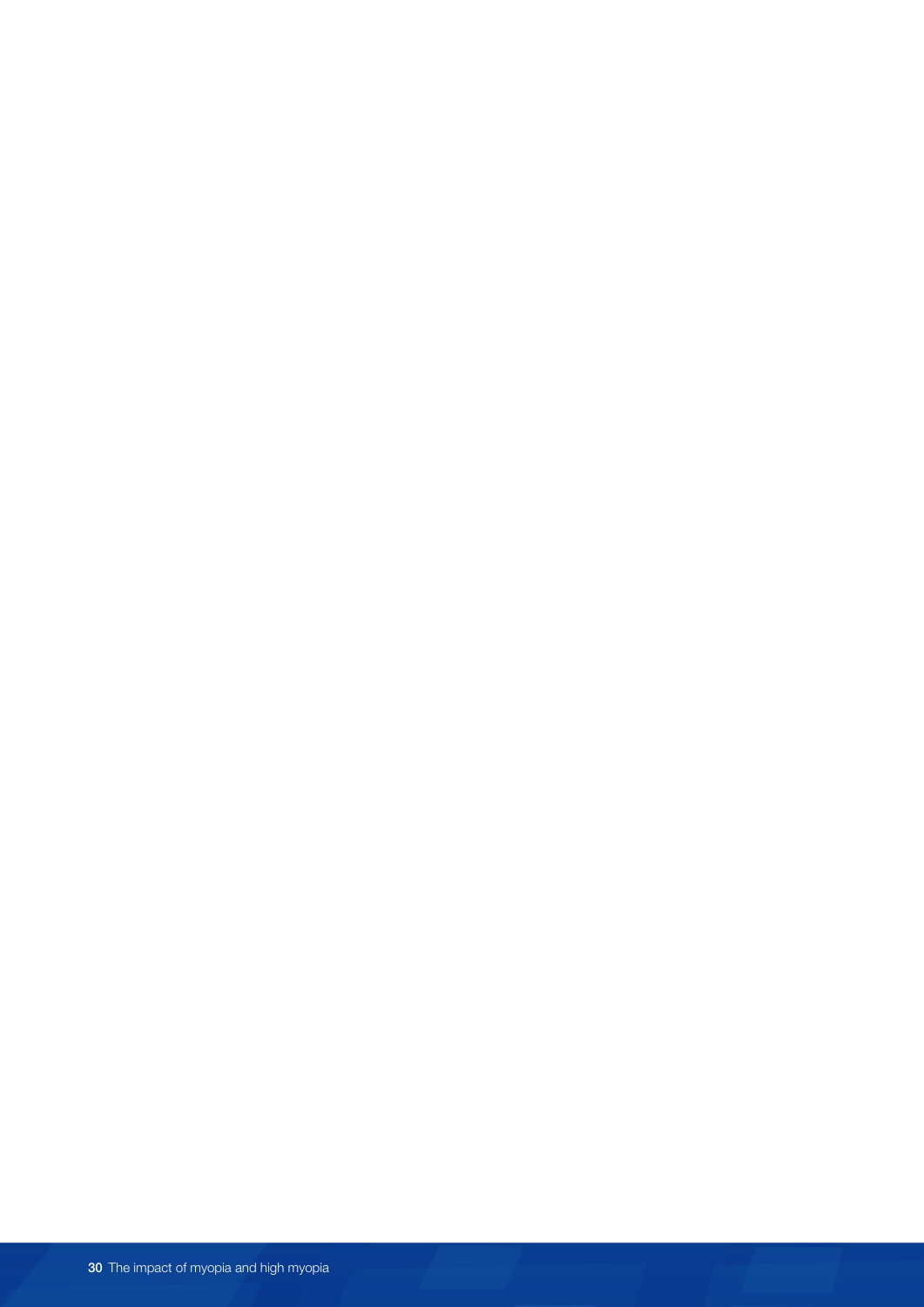The impact of myopia and high myopia 31